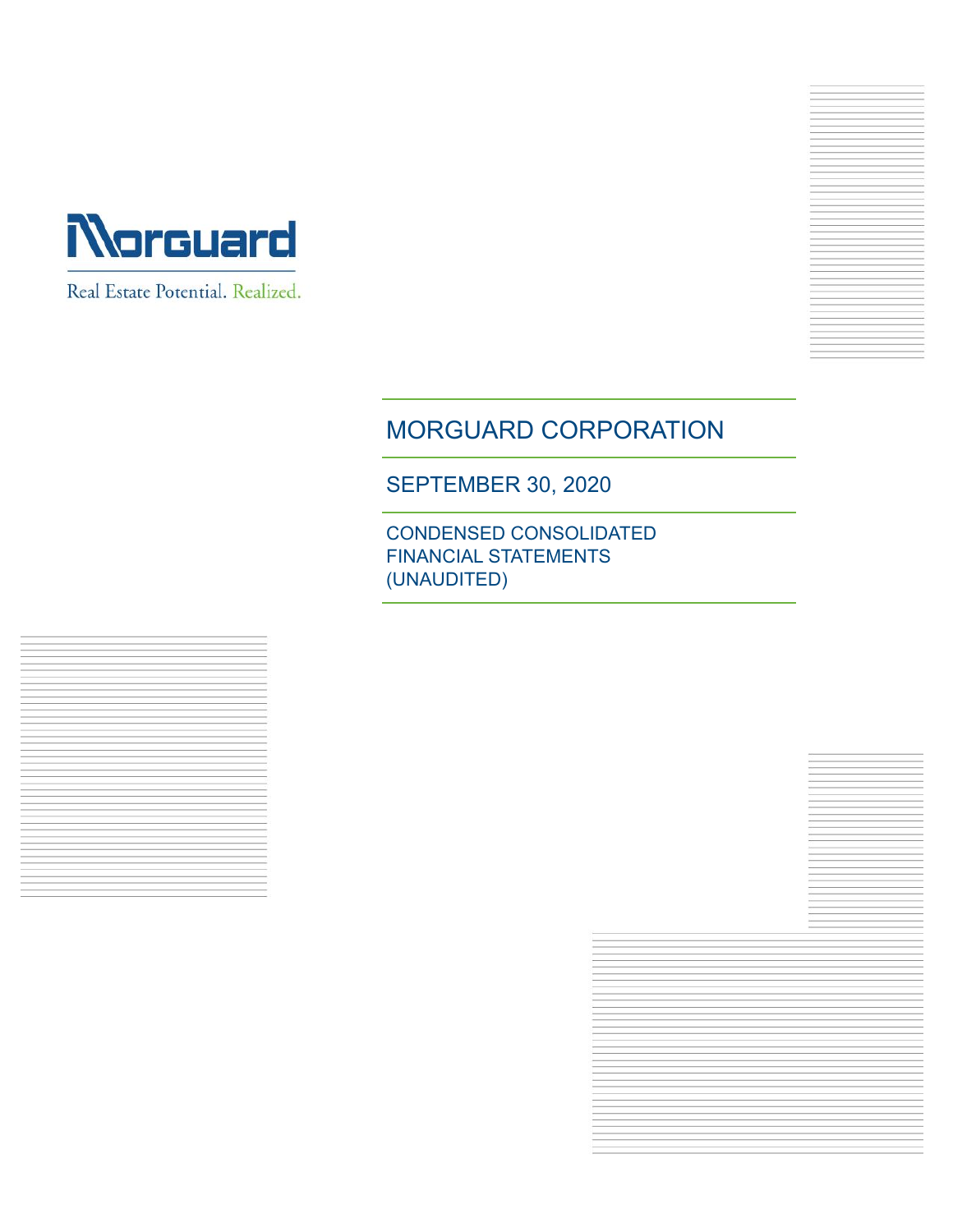## BALANCE SHEETS

In thousands of Canadian dollars

| As at                                       | <b>Note</b> | <b>September 30, 2020</b> | December 31, 2019 |
|---------------------------------------------|-------------|---------------------------|-------------------|
| <b>ASSETS</b>                               |             |                           |                   |
| <b>Non-current assets</b>                   |             |                           |                   |
| Real estate properties                      | 4           | \$9,949,386               | \$10,201,283      |
| Hotel properties                            | 5           | 572,390                   | 628,783           |
| Equity-accounted and other fund investments | 6           | 240,500                   | 248,665           |
| Other assets                                | 7           | 312,332                   | 404,018           |
|                                             |             | 11,074,608                | 11,482,749        |
| <b>Current assets</b>                       |             |                           |                   |
| Amounts receivable                          | 8           | 120,783                   | 78,071            |
| Prepaid expenses and other                  |             | 40,613                    | 19,096            |
| Cash                                        |             | 230,145                   | 123,168           |
|                                             |             | 391,541                   | 220,335           |
|                                             |             | \$11,466,149              | \$11,703,084      |
| <b>LIABILITIES AND EQUITY</b>               |             |                           |                   |
| <b>Non-current liabilities</b>              |             |                           |                   |
| Mortgages payable                           | 9           | \$3,784,474               | \$3,781,668       |
| Unsecured debentures                        | 10          | 822,060                   | 846,666           |
| Convertible debentures                      | 11          | 192,873                   | 193,503           |
| Lease liabilities                           | 13          | 163,364                   | 164,441           |
| Morguard Residential REIT Units             | 12          | 405,402                   | 516,462           |
| Deferred income tax liabilities             |             | 681,728                   | 733,786           |
|                                             |             | 6,049,901                 | 6,236,526         |
| <b>Current liabilities</b>                  |             |                           |                   |
| Mortgages payable                           | 9           | 610,658                   | 583,611           |
| Unsecured debentures                        | 10          | 399,718                   | 199,778           |
| Loans payable                               | 21          |                           | 33,679            |
| Accounts payable and accrued liabilities    | 14          | 268,792                   | 242,673           |
| <b>Bank indebtedness</b>                    | 15          | 49,895                    | 101,100           |
|                                             |             | 1,329,063                 | 1,160,841         |
| <b>Total liabilities</b>                    |             | 7,378,964                 | 7,397,367         |
| <b>EQUITY</b>                               |             |                           |                   |
| Shareholders' equity                        |             | 3,493,876                 | 3,548,906         |
| Non-controlling interest                    |             | 593,309                   | 756,811           |
| <b>Total equity</b>                         |             | 4,087,185                 | 4,305,717         |
|                                             |             | \$11,466,149              | \$11,703,084      |

#### **Contingencies** 25

*See accompanying notes to the condensed consolidated financial statements.*

**On behalf of the Board:**

*(Signed) "K. Rai Sahi" (Signed) "Bruce K. Robertson"* 

Director Director

K. Rai Sahi, **Bruce K. Robertson**,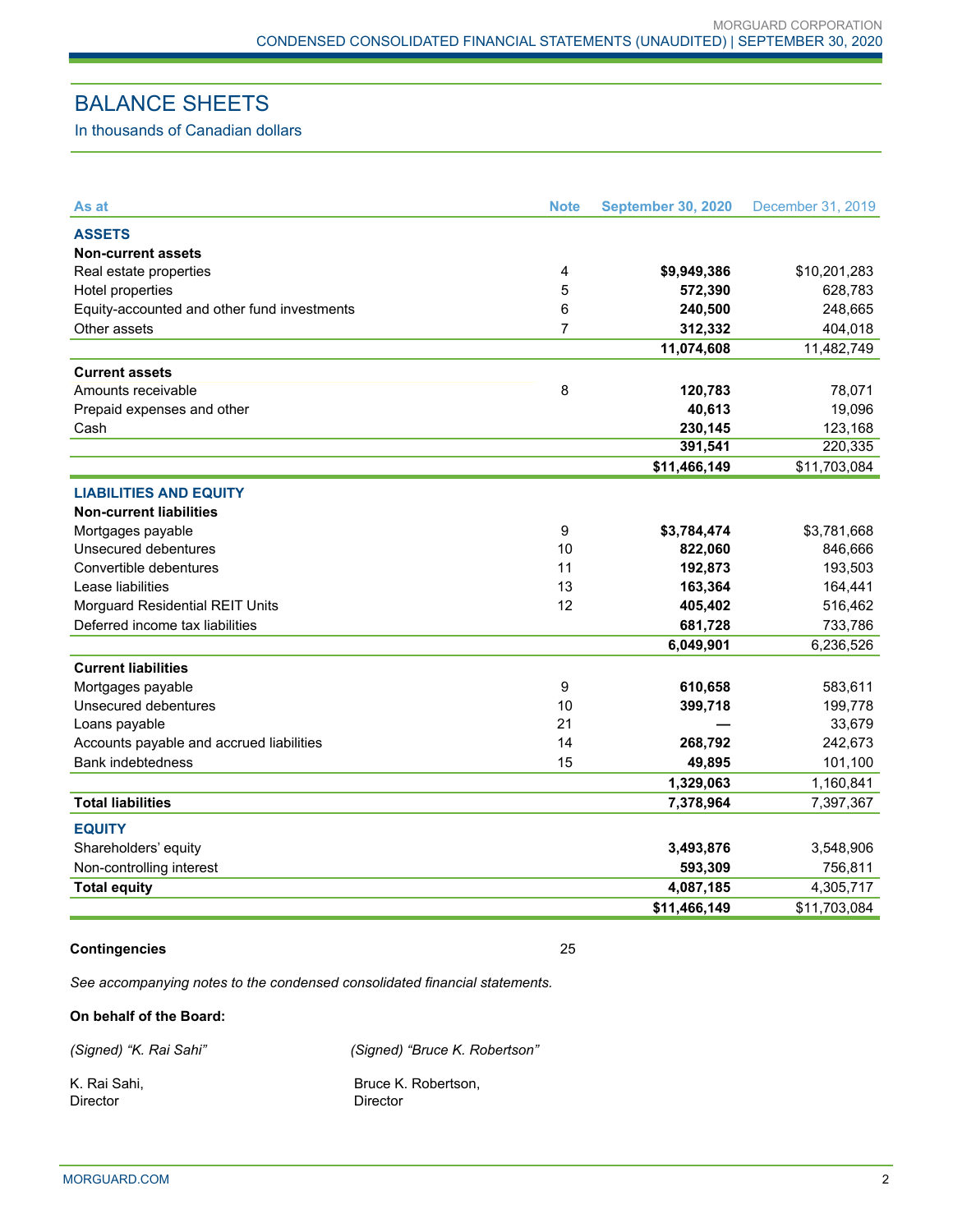# STATEMENTS OF INCOME (LOSS)

In thousands of Canadian dollars, except per common share amounts

|                                                     |                  | <b>Three months ended</b><br><b>September 30</b> |           | <b>Nine months ended</b> |            |
|-----------------------------------------------------|------------------|--------------------------------------------------|-----------|--------------------------|------------|
|                                                     |                  |                                                  |           | <b>September 30</b>      |            |
|                                                     | <b>Note</b>      | 2020                                             | 2019      | 2020                     | 2019       |
| Revenue from real estate properties                 | 17               | \$216,706                                        | \$215,253 | \$663,449                | \$651,186  |
| Revenue from hotel properties                       | 17               | 21,780                                           | 65,525    | 78,416                   | 184,351    |
| Property operating expenses                         |                  |                                                  |           |                          |            |
| Property operating costs                            | 8(a), 8(b)       | (53, 584)                                        | (45, 763) | (150, 977)               | (137, 859) |
| <b>Utilities</b>                                    |                  | (14, 473)                                        | (14, 019) | (42, 512)                | (43, 786)  |
| <b>Realty taxes</b>                                 |                  | (23, 316)                                        | (23, 756) | (114, 061)               | (109, 262) |
| Hotel operating expenses                            | 8(b)             | (16, 845)                                        | (47, 181) | (70, 272)                | (139, 852) |
| Net operating income                                |                  | 130,268                                          | 150,059   | 364,043                  | 404,778    |
| <b>OTHER REVENUE</b>                                |                  |                                                  |           |                          |            |
| Management and advisory fees                        | 17               | 9,342                                            | 13,910    | 31,620                   | 37,991     |
| Interest and other income                           |                  | 3,641                                            | 4,233     | 11,199                   | 15,157     |
|                                                     |                  | 12,983                                           | 18,143    | 42,819                   | 53,148     |
| <b>EXPENSES</b>                                     |                  |                                                  |           |                          |            |
| Interest                                            | 18               | 58,720                                           | 57,477    | 179,044                  | 173,408    |
| Property management and corporate                   | $16(c)$ , $8(b)$ | 14,005                                           | 24,133    | 39,611                   | 73,195     |
| Amortization of hotel properties                    | 5                | 6,610                                            | 6,798     | 20,615                   | 20,358     |
| Amortization of capital assets and other            |                  | 1,964                                            | 2,044     | 5,949                    | 6,123      |
| Provision for impairment                            | 5                | 7,588                                            | 19,059    | 31,479                   | 19,059     |
|                                                     |                  | 88,887                                           | 109,511   | 276,698                  | 292,143    |
| <b>OTHER INCOME (EXPENSE)</b>                       |                  |                                                  |           |                          |            |
| Fair value gain (loss), net                         | 19               | (102, 386)                                       | (30, 157) | (313, 710)               | 113        |
| Equity loss from investments                        | 6                | (2,634)                                          | (28, 448) | (8, 312)                 | (31,660)   |
| Other income                                        | 20               | 2,253                                            | 1,210     | 1,118                    | 249        |
|                                                     |                  | (102, 767)                                       | (57, 395) | (320, 904)               | (31, 298)  |
| Income (loss) before income taxes                   |                  | (48, 403)                                        | 1,296     | (190, 740)               | 134,485    |
| Provision for (recovery of) income taxes            | 22               |                                                  |           |                          |            |
| Current                                             |                  | 354                                              | 2,946     | 10,076                   | 7,689      |
| Deferred                                            |                  | (11, 155)                                        | 641       | (49, 306)                | 20,786     |
|                                                     |                  | (10, 801)                                        | 3,587     | (39, 230)                | 28,475     |
| Net income (loss) for the period                    |                  | (\$37,602)                                       |           | $($2,291)$ $($151,510)$  | \$106,010  |
| Net income (loss) attributable to:                  |                  |                                                  |           |                          |            |
| Common shareholders                                 |                  | (\$4,606)                                        | (\$1,180) | (\$36,590)               | \$102,028  |
| Non-controlling interest                            |                  | (32, 996)                                        | (1, 111)  | (114, 920)               | 3,982      |
|                                                     |                  | (\$37,602)                                       | (\$2,291) | (\$151,510)              | \$106,010  |
|                                                     |                  |                                                  |           |                          |            |
| Net income (loss) per common share attributable to: |                  |                                                  |           |                          |            |
| Common shareholders - basic and diluted             | 23               | (\$0.42)                                         | (\$0.10)  | (\$3.26)                 | \$9.04     |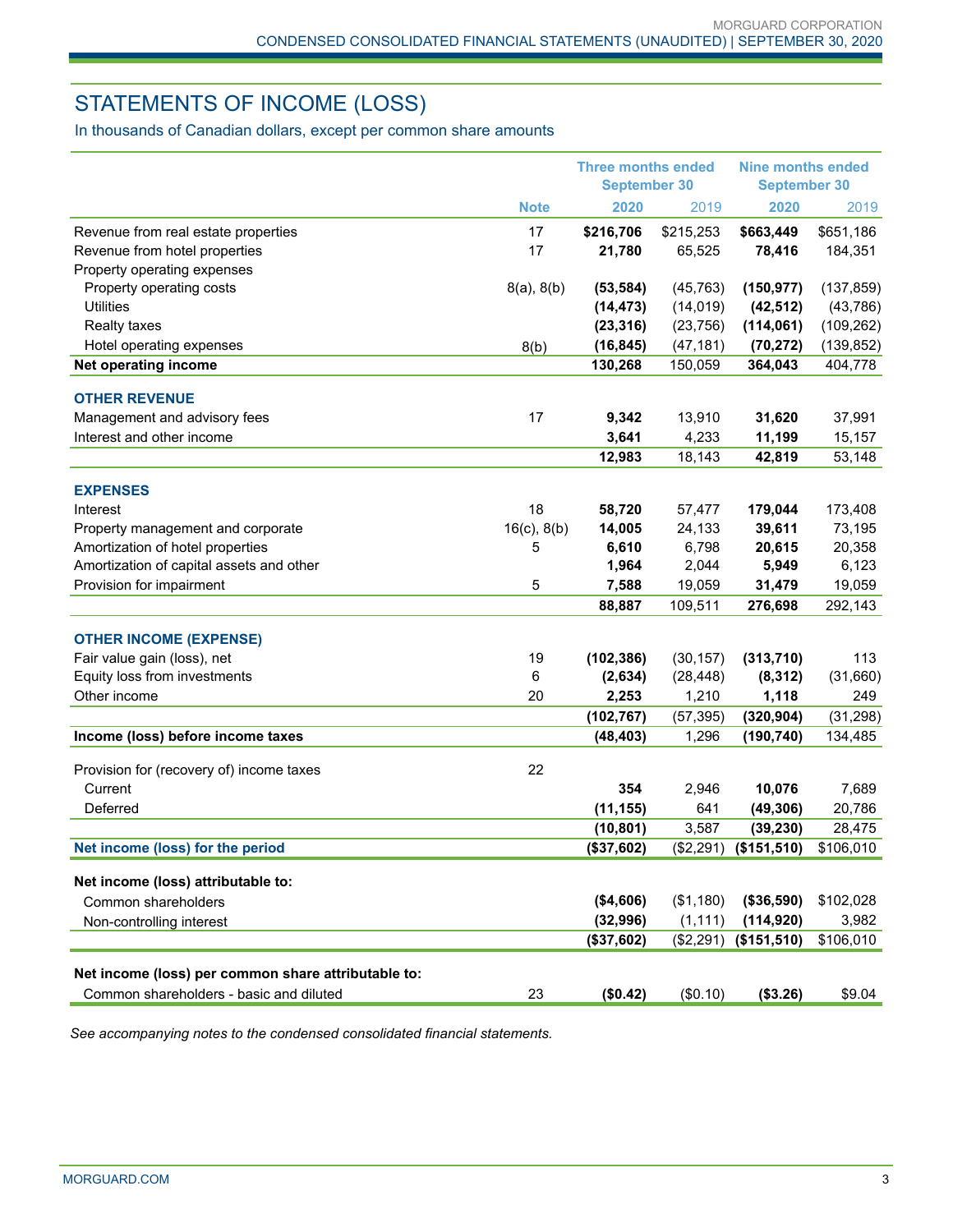# STATEMENTS OF COMPREHENSIVE INCOME (LOSS)

In thousands of Canadian dollars

|                                                                        | Three months ended<br><b>September 30</b> |           | Nine months ended<br><b>September 30</b> |           |
|------------------------------------------------------------------------|-------------------------------------------|-----------|------------------------------------------|-----------|
|                                                                        | 2020                                      | 2019      | 2020                                     | 2019      |
| Net income (loss) for the period                                       | (\$37,602)                                | (\$2,291) | (\$151,510)                              | \$106,010 |
| <b>OTHER COMPREHENSIVE INCOME (LOSS)</b>                               |                                           |           |                                          |           |
| Items that may be reclassified subsequently to net income (loss):      |                                           |           |                                          |           |
| Unrealized foreign currency translation gain (loss)                    | (36, 797)                                 | 17,364    | 47,898                                   | (42, 628) |
| Deferred income tax recovery (provision)                               | 93                                        | (51)      | (121)                                    | 141       |
|                                                                        | (36, 704)                                 | 17,313    | 47,777                                   | (42, 487) |
| Items that will not be reclassified subsequently to net income (loss): |                                           |           |                                          |           |
| Actuarial gain (loss) on defined benefit pension plans                 | (6, 485)                                  | 9,480     | (41, 517)                                | 14,801    |
| Deferred income tax recovery (provision)                               | 1,706                                     | (2, 181)  | 10,933                                   | (3,814)   |
|                                                                        | (4, 779)                                  | 7,299     | (30, 584)                                | 10,987    |
| Other comprehensive income (loss)                                      | (41, 483)                                 | 24,612    | 17,193                                   | (31,500)  |
| Total comprehensive income (loss) for the period                       | (\$79,085)                                | \$22,321  | (\$134,317)                              | \$74,510  |
| Total comprehensive income (loss) attributable to:                     |                                           |           |                                          |           |
| Common shareholders                                                    | (\$44,220)                                | \$22,417  | (\$21,770)                               | \$73,160  |
| Non-controlling interest                                               | (34, 865)                                 | (96)      | (112, 547)                               | 1,350     |
|                                                                        | (\$79,085)                                | \$22,321  | (\$134,317)                              | \$74,510  |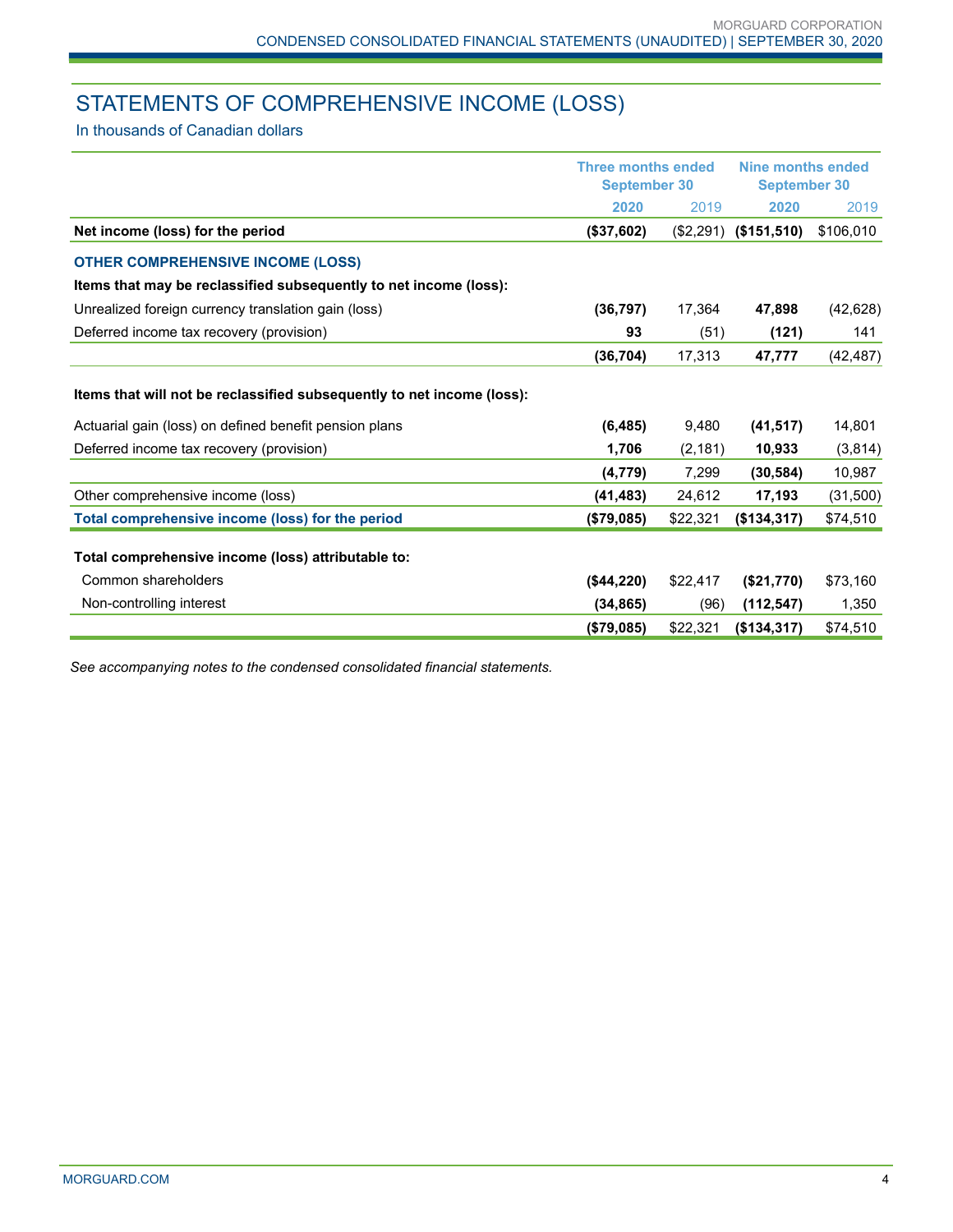## STATEMENTS OF CHANGES IN SHAREHOLDERS' EQUITY

In thousands of Canadian dollars

|                                                            | <b>Note</b> | <b>Earnings</b> | <b>Accumulated</b><br><b>Other</b><br><b>Retained Comprehensive</b><br><b>Income</b> | <b>Share</b><br><b>Capital</b> | <b>Total</b><br><b>Shareholders'</b><br><b>Equity</b> | Non-<br>controlling<br><b>Interest</b> | <b>Total</b> |
|------------------------------------------------------------|-------------|-----------------|--------------------------------------------------------------------------------------|--------------------------------|-------------------------------------------------------|----------------------------------------|--------------|
| Shareholders' equity, January 1, 2019                      |             | \$3,055,576     | \$273,354                                                                            | \$102,436                      | \$3,431,366                                           | \$797,432                              | \$4,228,798  |
| Changes during the period:                                 |             |                 |                                                                                      |                                |                                                       |                                        |              |
| Net income                                                 |             | 102,028         |                                                                                      |                                | 102,028                                               | 3,982                                  | 106,010      |
| Other comprehensive loss                                   |             |                 | (28, 868)                                                                            |                                | (28, 868)                                             | (2,632)                                | (31,500)     |
| <b>Dividends</b>                                           |             | (5,080)         |                                                                                      |                                | (5,080)                                               |                                        | (5,080)      |
| <b>Distributions</b>                                       |             |                 |                                                                                      |                                |                                                       | (20, 660)                              | (20, 660)    |
| Issuance of common shares                                  |             |                 |                                                                                      | 70                             | 70                                                    |                                        | 70           |
| Repurchase of common shares                                |             | (1,993)         |                                                                                      | (100)                          | (2,093)                                               |                                        | (2,093)      |
| Contribution from non-controlling interest                 |             |                 |                                                                                      |                                |                                                       | 15,930                                 | 15,930       |
| Increase in subsidiary ownership interest                  |             |                 |                                                                                      |                                |                                                       | (15, 497)                              | (15, 497)    |
| Change in ownership of Temple Hotels Inc.                  |             | (2, 498)        |                                                                                      |                                | (2, 498)                                              | 2,485                                  | (13)         |
| Change in ownership of Morguard REIT                       |             | 3,544           |                                                                                      |                                | 3,544                                                 | (7, 552)                               | (4,008)      |
| Tax impact of increase in subsidiary<br>ownership interest |             | 1,771           |                                                                                      |                                | 1,771                                                 |                                        | 1,771        |
| Shareholders' equity, September 30, 2019                   |             | \$3,153,348     | \$244,486                                                                            | \$102,406                      | \$3,500,240                                           | \$773,488                              | \$4,273,728  |
| Changes during the period:                                 |             |                 |                                                                                      |                                |                                                       |                                        |              |
| Net income (loss)                                          |             | 84,911          |                                                                                      |                                | 84,911                                                | (2, 125)                               | 82,786       |
| Other comprehensive loss                                   |             |                 | (36, 582)                                                                            |                                | (36, 582)                                             | (1,665)                                | (38, 247)    |
| <b>Dividends</b>                                           |             | (1,690)         |                                                                                      |                                | (1,690)                                               |                                        | (1,690)      |
| <b>Distributions</b>                                       |             |                 |                                                                                      |                                |                                                       | (7,369)                                | (7, 369)     |
| Issuance of common shares                                  |             |                 |                                                                                      | 20                             | 20                                                    |                                        | 20           |
| Change in ownership of Temple Hotels Inc.                  |             |                 |                                                                                      |                                |                                                       | (36)                                   | (36)         |
| Change in ownership of Morguard REIT                       |             | 2,874           |                                                                                      |                                | 2,874                                                 | (5, 482)                               | (2,608)      |
| Tax impact of increase in subsidiary                       |             |                 |                                                                                      |                                |                                                       |                                        |              |
| ownership interest                                         |             | (867)           |                                                                                      |                                | (867)                                                 |                                        | (867)        |
| Shareholders' equity, December 31, 2019                    |             | \$3,238,576     | \$207,904                                                                            | \$102,426                      | \$3,548,906                                           | \$756,811                              | \$4,305,717  |
| Changes during the period:                                 |             |                 |                                                                                      |                                |                                                       |                                        |              |
| Net loss                                                   |             | (36, 590)       |                                                                                      |                                | (36, 590)                                             | (114, 920)                             | (151, 510)   |
| Other comprehensive income                                 |             |                 | 14,820                                                                               |                                | 14,820                                                | 2,373                                  | 17,193       |
| Dividends                                                  | 16(a)       | (5,050)         |                                                                                      |                                | (5,050)                                               |                                        | (5,050)      |
| Distributions                                              |             |                 |                                                                                      |                                |                                                       | (14, 526)                              | (14, 526)    |
| Issuance of common shares                                  | 16(a)       |                 |                                                                                      | 73                             | 73                                                    |                                        | 73           |
| Repurchase of common shares                                | 16(a)       | (16, 795)       |                                                                                      | (1, 191)                       | (17, 986)                                             |                                        | (17, 986)    |
| Change in ownership of Temple Hotels Inc.                  | 16(b)       | (23, 235)       |                                                                                      |                                | (23, 235)                                             | (20, 914)                              | (44, 149)    |
| Change in ownership of Morguard REIT                       | 16(b)       | 15,515          |                                                                                      |                                | 15,515                                                | (15, 515)                              |              |
| Tax impact of increase in subsidiary<br>ownership interest |             | (2, 577)        |                                                                                      |                                | (2, 577)                                              |                                        | (2, 577)     |
| Shareholders' equity, September 30, 2020                   |             | \$3,169,844     | \$222,724                                                                            | \$101,308                      | \$3,493,876                                           | \$593,309                              | \$4,087,185  |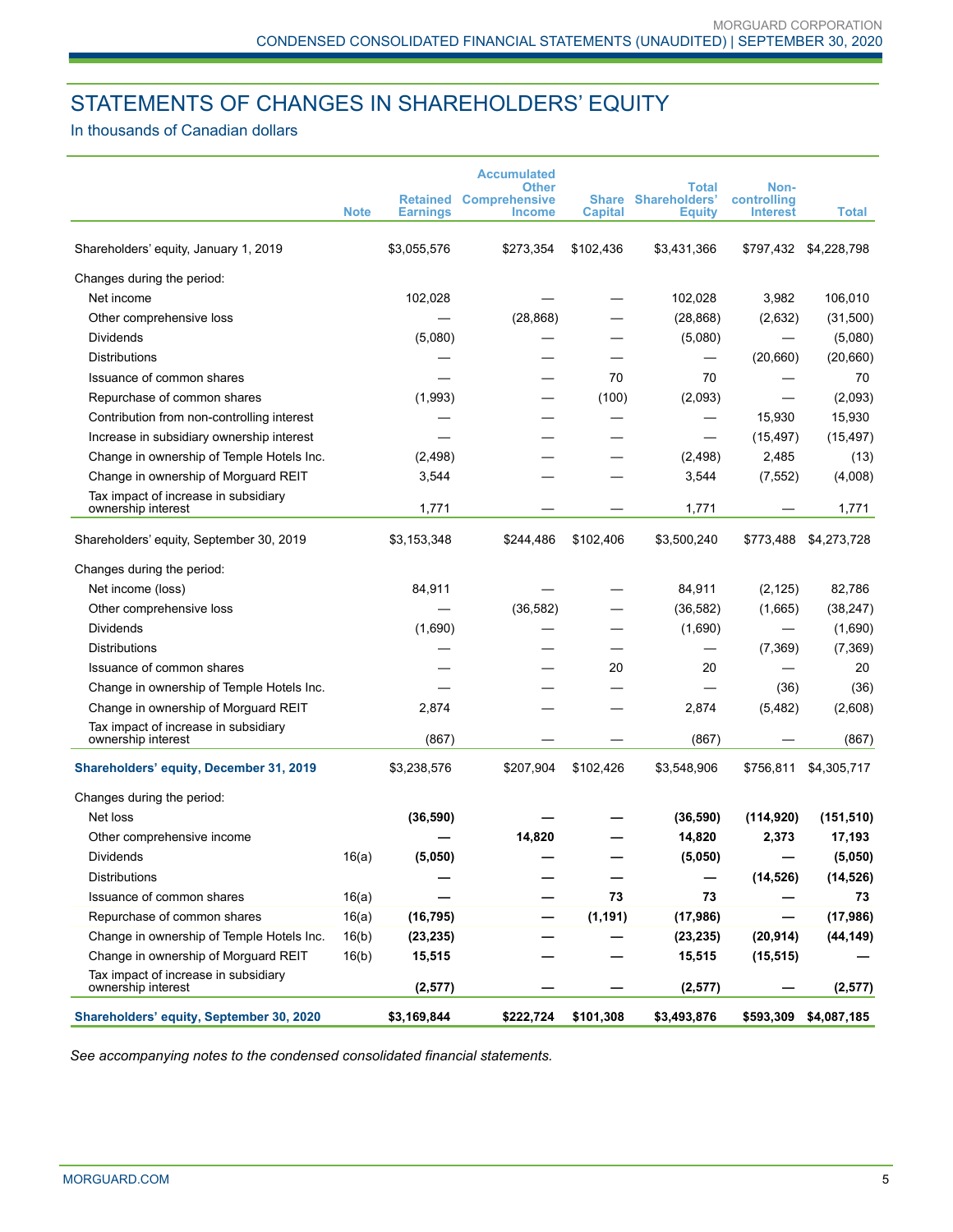## STATEMENTS OF CASH FLOWS

In thousands of Canadian dollars

|                                                                        |                         | <b>Three months ended</b> |            | Nine months ended               |            |  |
|------------------------------------------------------------------------|-------------------------|---------------------------|------------|---------------------------------|------------|--|
|                                                                        |                         | <b>September 30</b>       |            | <b>September 30</b>             |            |  |
|                                                                        | <b>Note</b>             | 2020                      | 2019       | 2020                            | 2019       |  |
| <b>OPERATING ACTIVITIES</b>                                            |                         |                           |            |                                 |            |  |
| Net income (loss) for the period                                       |                         | (\$37,602)                |            | (\$2,291) (\$151,510) \$106,010 |            |  |
| Add items not affecting cash                                           | 24(a)                   | 93,256                    | 75,110     | 328,937                         | 99,174     |  |
| Distributions from equity-accounted investments                        | 6                       | 1,021                     | 860        | 12,874                          | 2,565      |  |
| Additions to tenant incentives and leasing commissions                 | 4                       | (1,509)                   | (1,996)    | (4, 561)                        | (4,507)    |  |
| Net change in operating assets and liabilities                         | 24(b)                   | (1, 107)                  | 4,761      | (51,040)                        | (16, 707)  |  |
| Cash provided by operating activities                                  |                         | 54,059                    | 76,444     | 134,700                         | 186,535    |  |
| <b>INVESTING ACTIVITIES</b>                                            |                         |                           |            |                                 |            |  |
| Additions to real estate properties and tenant improvements            | $\overline{\mathbf{4}}$ | (12, 420)                 | (71, 277)  | (36, 930)                       | (99,055)   |  |
| Additions to hotel properties                                          | 5                       | (933)                     | (2,507)    | (3, 773)                        | (14, 229)  |  |
| Additions to capital and intangible assets                             |                         | (375)                     | (1, 134)   | (1,997)                         | (1, 722)   |  |
| Proceeds from the sale of real estate properties, net                  | 4                       | 6,800                     | 15,914     | 34,879                          | 54,630     |  |
| Proceeds from the sale of hotel properties, net                        | 5                       | 2,973                     |            | 2,973                           | 1,849      |  |
| Investment in properties under development                             | 4                       | (6,041)                   | (15,901)   | (24, 799)                       | (32, 360)  |  |
| Investment in equity-accounted and other fund investments, net         |                         | (1,984)                   | (5, 528)   | (13, 218)                       | (14, 342)  |  |
| Investment in marketable securities                                    |                         |                           | (87, 667)  | —                               | (87, 667)  |  |
| Cash used in investing activities                                      |                         | (11,980)                  | (168, 100) | (42, 865)                       | (192, 896) |  |
| <b>FINANCING ACTIVITIES</b>                                            |                         |                           |            |                                 |            |  |
| Proceeds from new mortgages                                            |                         | 120,368                   | 158,239    | 283,737                         | 169,492    |  |
| Financing costs on new mortgages                                       |                         | (647)                     | (793)      | (2, 155)                        | (1,099)    |  |
| Repayment of mortgages                                                 |                         |                           |            |                                 |            |  |
| Repayments on maturity                                                 |                         | (48, 977)                 | (129, 639) | (78, 395)                       | (145, 892) |  |
| Repayments due to mortgage extinguishments                             |                         |                           | (25, 795)  | (111, 774)                      | (46, 626)  |  |
| Principal instalment repayments                                        |                         | (26,960)                  | (27, 829)  | (82, 794)                       | (82, 542)  |  |
| Principal payment of lease liabilities                                 |                         | (306)                     | (537)      | (1, 284)                        | (1, 555)   |  |
| Proceeds from bank indebtedness                                        |                         | 12,959                    | 83,737     | 298,854                         | 290,385    |  |
| Repayment of bank indebtedness                                         |                         | (135, 103)                | (94, 969)  | (350, 059)                      | (379, 883) |  |
| Proceeds from issuance of Morguard Residential REIT Units, net of cost | 12                      |                           | 74,528     | —                               | 74,528     |  |
| Proceeds from issuance of unsecured debentures, net of costs           | 10                      | 174,303                   |            | 174,303                         | 223,575    |  |
| Redemption of convertible debentures                                   |                         |                           |            |                                 | (39, 636)  |  |
| Proceeds from (repayment of) loans payable, net                        |                         | (22,001)                  | 7,000      | (35, 234)                       | (11, 732)  |  |
| Dividends paid                                                         |                         | (1,650)                   | (1,670)    | (4, 977)                        | (5,010)    |  |
| Distributions to non-controlling interest                              |                         | (3, 177)                  | (6,338)    | (13,071)                        | (17, 910)  |  |
| Contribution from non-controlling interest                             | 16(b)                   |                           |            |                                 | 15,930     |  |
| Common shares repurchased for cancellation                             | 16(a)                   | (9, 328)                  | —          | (17, 986)                       | (2,093)    |  |
| Investment in Temple Hotels Inc.                                       | 3, 16(b)                |                           | (13)       | (44, 149)                       | (13)       |  |
| Investment in Morguard REIT                                            | 16(b)                   |                           |            |                                 | (4,008)    |  |
| Increase in subsidiary ownership interest                              |                         |                           |            |                                 | (8,014)    |  |
| Decrease (increase) in restricted cash                                 |                         | 1,640                     | (3,630)    | 1,263                           | (1,015)    |  |
| Cash provided by financing activities                                  |                         | 61,121                    | 32,291     | 16,279                          | 26,882     |  |
| Net increase (decrease) in cash during the period                      |                         | 103,200                   | (59, 365)  | 108,114                         | 20,521     |  |
| Net effect of foreign currency translation on cash balance             |                         | (9, 504)                  | 495        | (1, 137)                        | 314        |  |
| Cash, beginning of period                                              |                         | 136,449                   | 190,106    | 123,168                         | 110,401    |  |
| Cash, end of period                                                    |                         | \$230,145                 | \$131,236  | \$230,145                       | \$131,236  |  |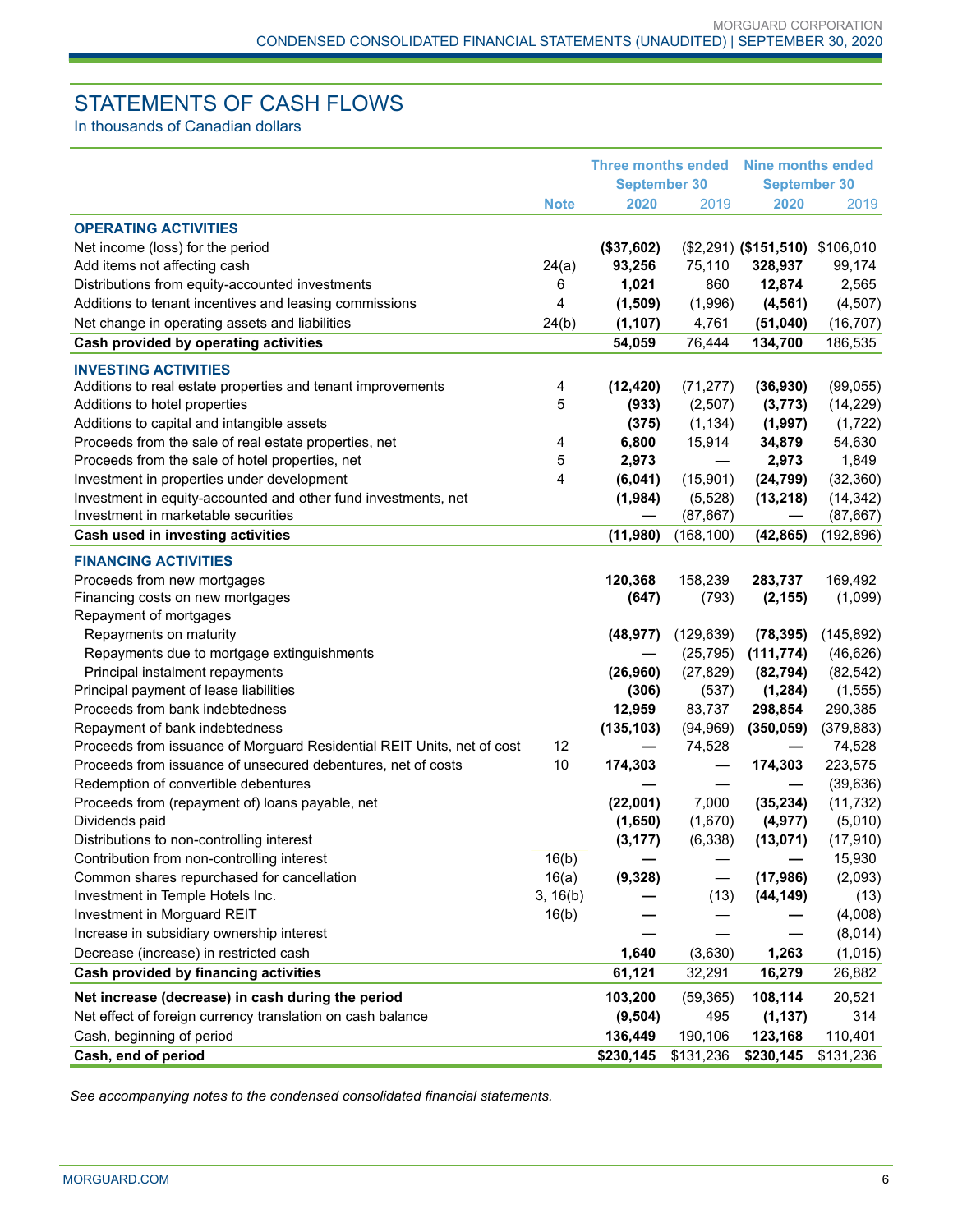## **NOTES**

For the three and nine months ended September 30, 2020 and 2019 In thousands of Canadian dollars, except per common share and Unit amounts and unless otherwise noted

# NOTE 1

## **NATURE AND DESCRIPTION OF COMPANY**

Morguard Corporation (the "Company" or "Morguard") is a real estate investment and management corporation formed under the laws of Canada. Morguard's principal activities include property ownership, development and investment advisory services. Property ownership encompasses interests in multi-suite residential, commercial and hotel properties. The common shares of the Company trade on the Toronto Stock Exchange ("TSX") under the symbol "MRC." The Company owns a diverse portfolio of properties in Canada and the United States. The Company's head office is located at 55 City Centre Drive, Suite 1000, Mississauga, Ontario, L5B 1M3.

## NOTE 2

#### **STATEMENT OF COMPLIANCE AND SIGNIFICANT ACCOUNTING POLICIES**

These condensed consolidated financial statements have been prepared in accordance with International Financial Reporting Standards ("IFRS") IAS 34, *Interim Financial Reporting*, as issued by the International Accounting Standards Board ("IASB") and thus do not contain all the disclosures applicable to the annual audited consolidated financial statements.

The condensed consolidated financial statements were approved and authorized for issue by the Board of Directors on November 5, 2020.

These condensed consolidated financial statements use the same accounting policies and methods of their application as the most recent annual audited consolidated financial statements and should be read in conjunction with the most recent annual audited consolidated financial statements which include the significant accounting policies most affected by estimates and judgments.

At this time, the duration and impact of the outbreak of the novel strain of coronavirus, specifically identified as "COVID-19" is unknown, as is the effectiveness of the government and central bank interventions. Any estimate of the length and severity of these measures are therefore subject to significant uncertainty, and accordingly, estimates of the extent to which the COVID-19 pandemic may, directly or indirectly, materially and adversely affect the Company's operations, financial results and condition in future periods are also subject to significant uncertainty. Management believes it is currently not possible to estimate the long-term impacts the outbreak of COVID-19 will have in determining estimates of fair market value for the Company's real estate and hotel properties, investments in joint arrangements and the valuation of financial instruments. In a long-term scenario, the significant assumptions used in the assessment of fair value and impairment, including estimates of future operating cash flows, the time period over which they will occur, an appropriate discount and capitalization rate and stabilized net operating income (which is primarily influenced by revenue growth, vacancy rates, inflation rates and operating costs), could potentially be impacted, which ultimately impact the underlying valuation of the Company's real estate and hotel properties and equity-accounted investments.

The foreign exchange rates for the current and prior reporting periods are as follows:

|                                                         | 2020     | 2019     |
|---------------------------------------------------------|----------|----------|
| Canadian dollar to United States dollar exchange rates: |          |          |
| - As at September 30                                    | \$0.7497 | \$0.7551 |
| - As at December 31                                     |          | 0.7699   |
| - Average for the three months ended September 30       | 0.7507   | 0.7573   |
| - Average for the nine months ended September 30        | 0.7385   | 0.7523   |
| United States dollar to Canadian dollar exchange rates: |          |          |
| - As at September 30                                    | 1.3339   | 1.3243   |
| - As at December 31                                     |          | 1.2988   |
| - Average for the three months ended September 30       | 1.3321   | 1.3204   |
| - Average for the nine months ended September 30        | 1.3541   | 1.3292   |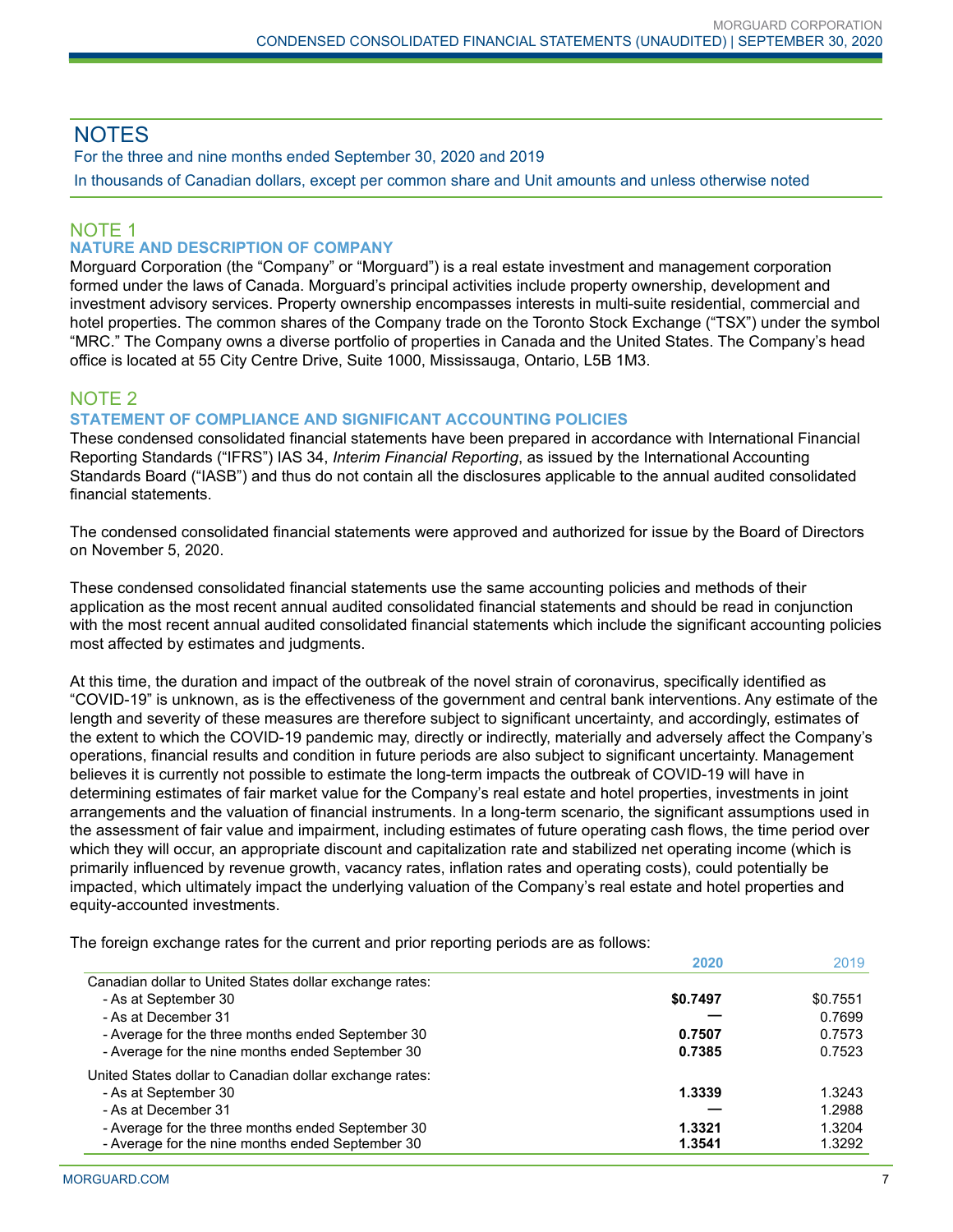## NOTE 3 **SUBSIDIARIES WITH NON-CONTROLLING INTEREST**

**Morguard North American Residential Real Estate Investment Trust ("Morguard Residential REIT" or "MRG")** As at September 30, 2020, and December 31, 2019, the Company owned a 44.8% effective interest in Morguard Residential REIT through its ownership of 7,944,166 Units and 17,223,090 Class B LP Units. The Company continues to consolidate its investment in Morguard Residential REIT on the basis of *de facto* control in accordance with IFRS 10, *Consolidated Financial Statements* ("IFRS 10"). Refer to the Company's most recent annual audited consolidated financial statements for the factors that continue to support the conclusion that the Company has *de facto* control of Morguard Residential REIT.

During the three months ended September 30, 2020, Morguard Residential REIT recorded distributions of \$6,822, or \$0.1749 per Unit (2019 - \$6,322, or \$0.1698 per Unit), of which \$1,388 was paid to the Company (2019 - \$1,278) and \$5,434 was paid to the remaining Unitholders (2019 - \$5,044). In addition, during the three months ended September 30, 2020, Morguard Residential REIT paid distributions to the Company on the Class B LP Units of \$3,012 (2019 - \$2,924).

During the nine months ended September 30, 2020, Morguard Residential REIT recorded distributions of \$20,461, or \$0.5247 per Unit (2019 - \$17,777, or \$0.5094 per Unit), of which \$4,168 was paid to the Company (2019 - \$3,544) and \$16,293 was paid to the remaining Unitholders (2019 - \$14,233). In addition, during the nine months ended September 30, 2020, Morguard Residential REIT paid distributions to the Company on the Class B LP Units of \$9,037 (2019 - \$8,773).

#### **Morguard Real Estate Investment Trust ("Morguard REIT" or "MRT")**

As at September 30, 2020, the Company owned 37,804,595 Units (December 31, 2019 - 35,520,482 Units) of Morguard REIT, which represents a 59.9% (December 31, 2019 - 58.5%) ownership interest.

During the three months ended September 30, 2020, Morguard REIT recorded distributions of \$7,492 or \$0.12 per Unit (2019 - \$14,571, or \$0.24 per Unit), of which \$4,500 was received through MRT's distribution reinvestment program ("MRT DRIP") by the Company (2019 - \$8,471) and \$2,992 was paid to the remaining Unitholders (2019 - \$6,100).

During the nine months ended September 30, 2020, Morguard REIT recorded distributions of \$31,953 or \$0.52 per Unit (2019 - \$43,707, or \$0.72 per Unit), of which \$18,853 was paid to or received through MRT DRIP by the Company (2019 - \$25,277) and \$13,100 was paid to the remaining Unitholders (2019 - \$18,430).

### **Temple Hotels Inc. ("Temple")**

On December 19, 2019, the Company entered into a definitive agreement with Temple to acquire all of the outstanding common shares of Temple not currently owned by the Company. The transaction was effected by way of a court-approved plan of arrangement under the *Canada Business Corporations Act*. A meeting of Temple shareholders was held February 10, 2020, whereat Temple shareholders approved a special resolution approving the acquisition by the Company of all of the issued and outstanding common shares of Temple not already owned by the Company. The arrangement agreement was completed on February 18, 2020, and subsequently on February 19, 2020, Temple de-listed from the TSX.

As at December 31, 2019, the Company owned 54,492,911 common shares of Temple, which represented a 72.6% ownership interest.

The following summarizes the results of Morguard REIT, Morguard Residential REIT and Temple before any intercompany eliminations and the corresponding non-controlling interest in the equity of Morguard REIT, Morguard Residential REIT and Temple. The Units issued by Morguard Residential REIT that are not held by the Company are presented as equity on Morguard Residential REIT's balance sheet, but are classified as a liability on the Company's consolidated balance sheets (Note 12).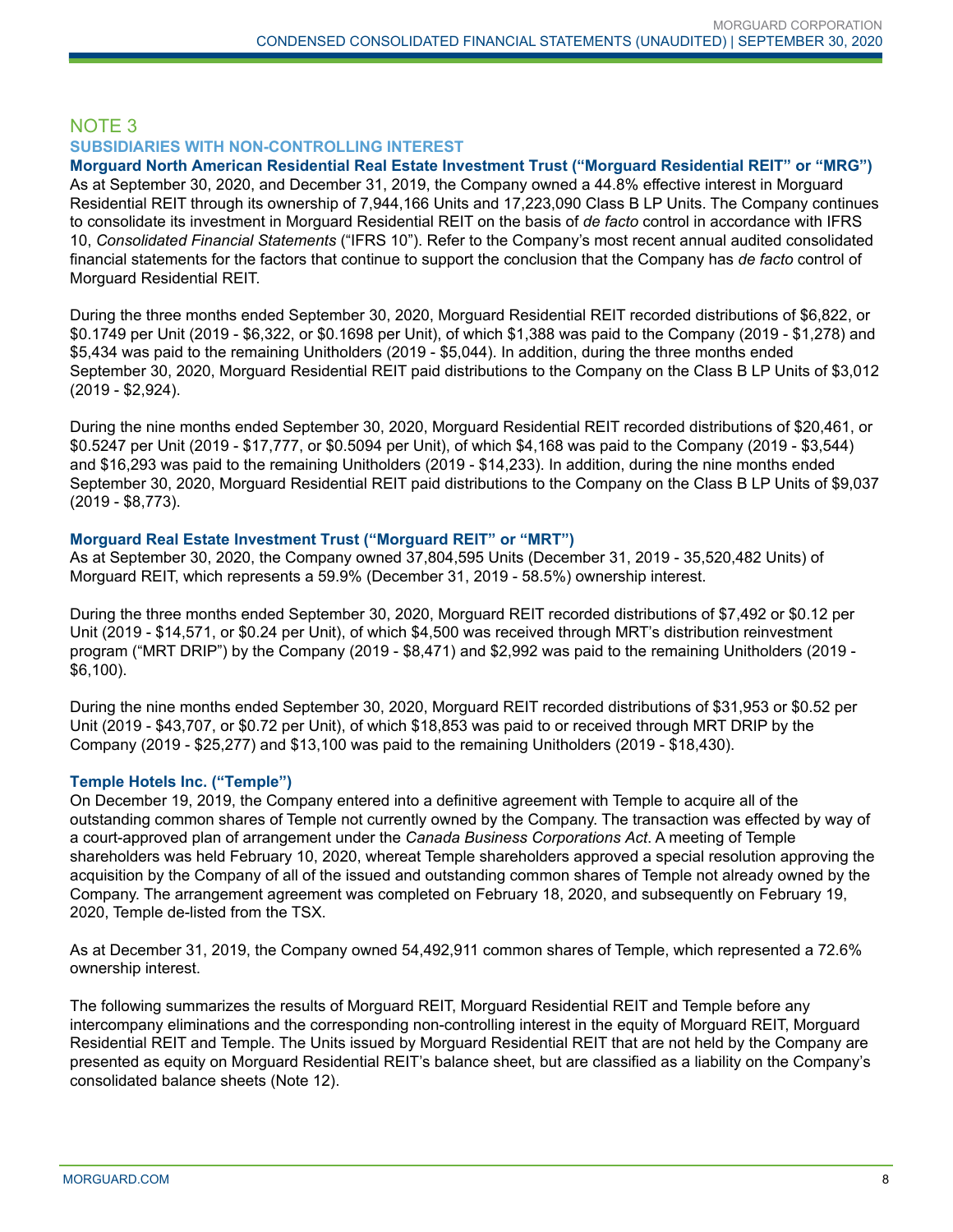| As at                      |             | <b>September 30, 2020</b> |             |             | December 31, 2019 |
|----------------------------|-------------|---------------------------|-------------|-------------|-------------------|
|                            | <b>MRT</b>  | <b>MRG</b>                | <b>MRT</b>  | <b>MRG</b>  | Temple            |
| Non-current assets         | \$2,598,083 | \$3,116,710               | \$2,914,709 | \$2,979,179 | \$443,789         |
| Current assets             | 47.540      | 60,505                    | 21.127      | 54,248      | 20,681            |
| <b>Total assets</b>        | \$2,645,623 | \$3,177,215               | \$2,935,836 | \$3,033,427 | \$464,470         |
| Non-current liabilities    | \$1,088,335 | \$1,617,722               | \$1,093,403 | \$1,729,489 | \$128,844         |
| <b>Current liabilities</b> | 338,580     | 164,884                   | 318.289     | 78,145      | 255,036           |
| <b>Total liabilities</b>   | \$1,426,915 | \$1,782,606               | \$1,411,692 | \$1,807,634 | \$383,880         |
| <b>Equity</b>              | \$1,218,708 | \$1,394,609               | \$1,524,144 | \$1,225,793 | \$80,590          |
| Non-controlling interest   | \$490,241   | \$770,382                 | \$634,841   | \$676,895   | \$22,056          |

The following summarizes the results of the operations and cash flows for the following periods as presented in Morguard REIT's, Morguard Residential REIT's and Temple's financial statements before any intercompany eliminations and the corresponding non-controlling interest in their net income (loss):

| For the three months ended September 30                           |                         | 2020                    |                         |                      | 2019          |
|-------------------------------------------------------------------|-------------------------|-------------------------|-------------------------|----------------------|---------------|
|                                                                   | <b>MRT</b>              | <b>MRG</b>              | <b>MRT</b>              | <b>MRG</b>           | <b>Temple</b> |
| Revenue                                                           | \$60,596                | \$62,159                | \$66,363                | \$61,135             | \$41,403      |
| <b>Expenses</b>                                                   | (46, 017)               | (51, 378)               | (43,680)                | (47, 755)            | (59, 806)     |
| Fair value gain (loss) on real estate properties, net             | (101, 415)              | 41,141                  | (14, 928)               | 9,842                |               |
| Fair value gain (loss) on Class B LP Units                        |                         | 1,550                   |                         | (24, 629)            |               |
| Net income (loss) for the period                                  | (\$86, 836)             | \$53,472                | \$7,755                 | (\$1,407)            | (\$18,403)    |
| <b>Non-controlling interest</b>                                   | (\$34,754)              | \$29,538                | \$3,244                 | \$186                | (\$5,054)     |
| For the three months ended September 30                           |                         | 2020                    |                         |                      | 2019          |
|                                                                   | <b>MRT</b>              | <b>MRG</b>              | <b>MRT</b>              | <b>MRG</b>           | <b>Temple</b> |
| Cash provided by operating activities                             | \$15,481                | \$11,681                | \$23,689                | \$11,141             | \$3,605       |
| Cash provided by (used in) investing activities                   | 917                     | (6, 762)                | 2,624                   | (10, 397)            | (1, 413)      |
| Cash provided by (used in) financing activities                   | (13, 817)               | (1, 550)                | (30, 526)               | (4, 824)             | 7,976         |
| Net increase (decrease) in cash during the period                 | \$2,581                 | \$3,369                 | (\$4,213)               | (\$4,080)            | \$10,168      |
| For the nine months ended September 30                            |                         | 2020                    |                         |                      | 2019          |
|                                                                   | <b>MRT</b>              | <b>MRG</b>              | <b>MRT</b>              | <b>MRG</b>           |               |
|                                                                   |                         |                         |                         |                      | <b>Temple</b> |
| Revenue                                                           | \$186,269               | \$187,658<br>(160, 710) | \$203,825               | \$184,353            | \$116,532     |
| Expenses<br>Fair value gain (loss) on real estate properties, net | (137, 733)<br>(333,962) | 74,228                  | (135, 484)<br>(45, 210) | (162, 047)<br>68,427 | (143, 117)    |
| Fair value gain (loss) on Class B LP Units                        |                         | 68,720                  |                         | (46, 502)            |               |
| Net income (loss) for the period                                  | (\$285,426)             | \$169,896               | \$23,131                | \$44,231             | (\$26,585)    |
| <b>Non-controlling interest</b>                                   | (\$116,270)             | \$93,851                | \$9,859                 | \$24,422             | (\$8,225)     |
|                                                                   |                         |                         |                         |                      |               |
| For the nine months ended September 30                            |                         | 2020                    |                         |                      | 2019          |
|                                                                   | <b>MRT</b>              | <b>MRG</b>              | <b>MRT</b>              | <b>MRG</b>           | <b>Temple</b> |
| Cash provided by operating activities                             | \$29,705                | \$40,952                | \$57,460                | \$37,385             | \$4,261       |
| Cash provided by (used in) investing activities                   | (18, 317)               | (20, 613)               | (14, 488)               | 15,099               | (1,932)       |
| Cash provided by (used in) financing activities                   | (8, 333)                | (3, 193)                | (43, 150)               | (48,903)             | 8,058         |
| Net increase (decrease) in cash during the period                 | \$3,055                 | \$17,146                | (\$178)                 | \$3,581              | \$10,387      |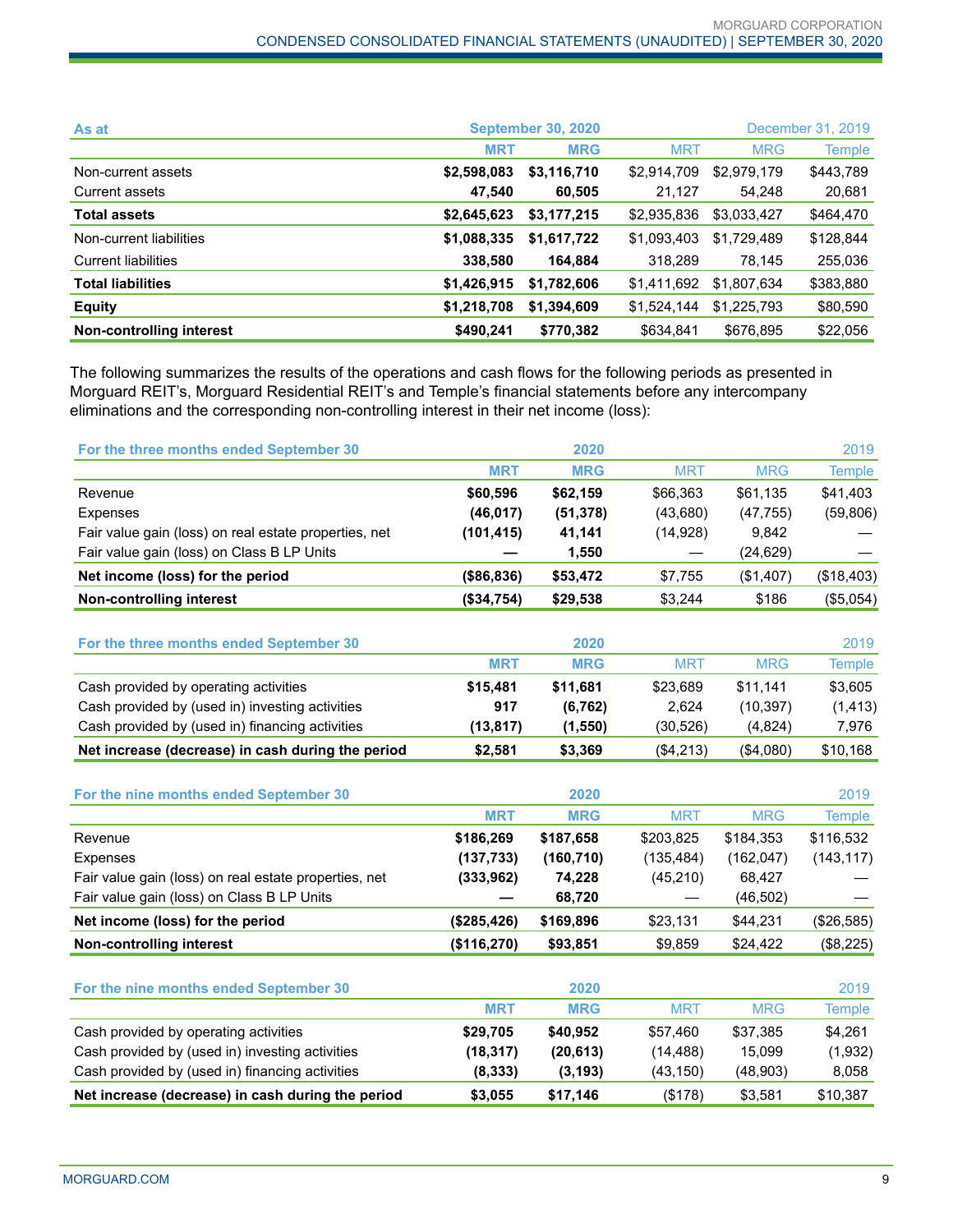### NOTE 4 **REAL ESTATE PROPERTIES**

Real estate properties consist of the following:

| As at                        | <b>September 30, 2020</b> | December 31, 2019 |
|------------------------------|---------------------------|-------------------|
| Income producing properties  | \$9,810,886               | \$10.074.175      |
| Properties under development | 50.917                    | 43,650            |
| Land held for development    | 87.583                    | 83.458            |
|                              | \$9,949,386               | \$10,201,283      |

Reconciliation of the carrying amounts for real estate properties at the beginning and end of the current period and prior financial year are set out below:

|                                                            | <b>Income</b><br><b>Producing</b> | <b>Properties</b><br><b>Under</b> | Land<br><b>Held for</b> |              |
|------------------------------------------------------------|-----------------------------------|-----------------------------------|-------------------------|--------------|
|                                                            | <b>Properties</b>                 | <b>Development</b>                | <b>Development</b>      | <b>Total</b> |
| Balance as at December 31, 2019                            | \$10,074,175                      | \$43,650                          | \$83,458                | \$10,201,283 |
| Additions:                                                 |                                   |                                   |                         |              |
| Acquisitions                                               | 2,848                             |                                   |                         | 2,848        |
| Capital expenditures                                       | 26,686                            |                                   |                         | 26,686       |
| Development expenditures                                   |                                   | 24,629                            | 170                     | 24,799       |
| Tenant improvements, incentives and leasing<br>commissions | 11,957                            |                                   |                         | 11,957       |
| <b>Transfers</b>                                           | 11,900                            | (17,900)                          | 6,000                   |              |
| <b>Dispositions</b>                                        | (40, 185)                         |                                   | (5, 192)                | (45, 377)    |
| Fair value gain (loss), net                                | (361,856)                         |                                   | 2,695                   | (359, 161)   |
| Foreign currency translation                               | 82,653                            | 538                               | 452                     | 83,643       |
| Other                                                      | 2,708                             |                                   |                         | 2,708        |
| Balance as at September 30, 2020                           | \$9,810,886                       | \$50,917                          | \$87,583                | \$9,949,386  |

#### **Transactions completed during the nine months ended September 30, 2020**

#### **Acquisitions**

On September 11, 2020, the Company acquired an additional 12.8% interest in an office property, comprising 233,000 square feet located in Toronto, Ontario, for a net purchase price of \$2,848, including closing costs.

#### **Dispositions**

On March 25, 2020, the Company sold its 50% interest in an industrial property, comprising 284,000 square feet located in Puslinch, Ontario, for gross proceeds of \$38,577, including closing costs, and the purchaser assumed the mortgage secured by the property in the amount of \$10,498. In addition, the Company's equity-accounted investment, MIL Industrial Fund II LP, sold its interest in the property (Note 6(a)).

On August 18, 2020, the Company sold a retail property and an adjacent parcel of land classified as held for development located in Ottawa, Ontario, comprising 10,000 square feet, for net proceeds of \$6,800, including closing costs.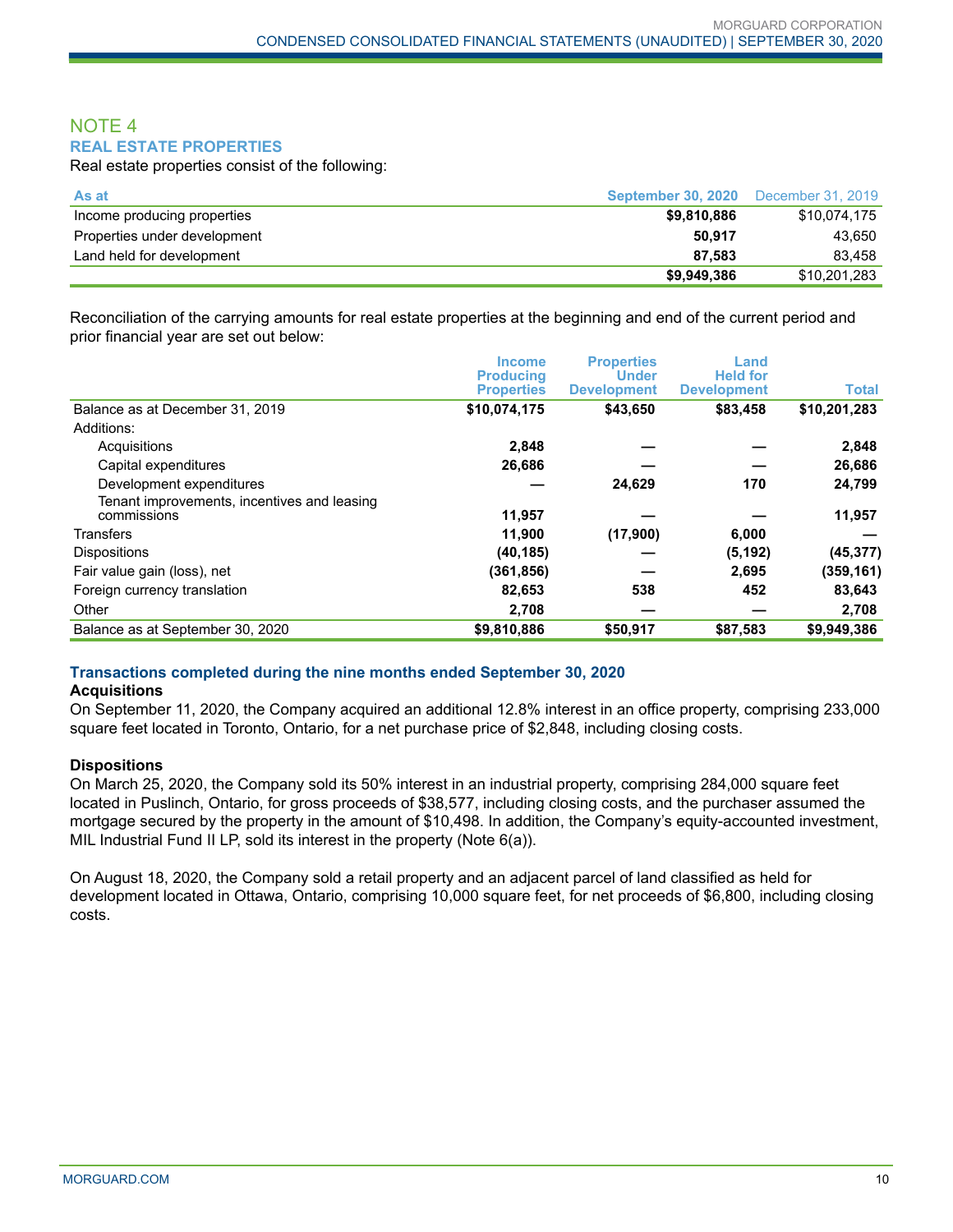Reconciliation of the carrying amounts for real estate properties for the year ended December 31, 2019, is set out below:

|                                                            | Income                         | <b>Properties</b>    | Land                           |              |
|------------------------------------------------------------|--------------------------------|----------------------|--------------------------------|--------------|
|                                                            | Producing<br><b>Properties</b> | Under<br>Development | <b>Held for</b><br>Development | Total        |
| Balance as at December 31, 2018                            | \$9,511,302                    | \$56,717             | \$77,577                       | \$9,645,596  |
| Additions:                                                 |                                |                      |                                |              |
| Acquisitions                                               | 320,061                        |                      |                                | 320,061      |
| Capital expenditures                                       | 60,555                         |                      |                                | 60,555       |
| Development expenditures                                   |                                | 49,891               | 154                            | 50,045       |
| Tenant improvements, incentives and leasing<br>commissions | 18,207                         |                      |                                | 18,207       |
| Transfers                                                  | 61,948                         | (61, 948)            |                                |              |
| Transfer from equity-accounted investment (Note 6(a))      | 172,597                        |                      |                                | 172,597      |
| <b>Dispositions</b>                                        | (89, 342)                      |                      | (494)                          | (89, 836)    |
| Adoption of IFRS 16                                        | 153,610                        |                      |                                | 153,610      |
| Fair value gain (loss), net                                | 19.643                         | (61)                 | 7,067                          | 26,649       |
| Foreign currency translation                               | (144,267)                      | (949)                | (846)                          | (146,062)    |
| Other                                                      | (10, 139)                      |                      |                                | (10, 139)    |
| Balance as at December 31, 2019                            | \$10,074,175                   | \$43,650             | \$83,458                       | \$10,201,283 |

#### **Transactions completed during the year ended December 31, 2019 Acquisitions**

The following table presents a summary of the Company's acquisitions and their purchase price, including transaction costs.

|                             |                  |                   |                 | <b>At Ownership Interest</b>      |                                         |                                 |
|-----------------------------|------------------|-------------------|-----------------|-----------------------------------|-----------------------------------------|---------------------------------|
| <b>Date of Acquisition</b>  | <b>Ownership</b> | <b>Asset Type</b> | <b>Location</b> | <b>Apartment</b><br><b>Suites</b> | <b>Commercial</b><br><b>Square Feet</b> | <b>Purchase</b><br><b>Price</b> |
| May 22, 2019 <sup>(1)</sup> | 8.3%             | Residential       | Mississauga, ON | 80                                |                                         | s—                              |
| July 24, 2019               | 100%             | Office            | Ottawa, ON      |                                   | 157.000                                 | 53.130                          |
| December 9, 2019            | 51%              | Residential       | Chicago, IL     | 352                               |                                         | 180.237                         |
| December 19, $2019^{(2)}$   | 50%              | Office            | Mississauga, ON |                                   | 398,500                                 | 86,694                          |
|                             |                  |                   |                 | 432                               | 555.500                                 | \$320.061                       |

(1) On May 22, 2019, the Company acquired partial interests in three multi-suite residential properties controlled by the Company located in Mississauga, Ontario, for gross proceeds of \$15,628, including closing costs, and the Company assumed the partial interest of the mortgages secured by the properties amounting to \$7,614.

 $^{(2)}$  The total purchase price of the office acquisition is \$96,138, including closing costs, of which \$9,444 has been allocated to capital assets (Note 7) relating to owner occupied space, based on square feet.

#### **Dispositions**

The following table presents a summary of the Company's dispositions and their proceeds, including closing costs.

|                            |                  |                            | <b>At Ownership Interest</b> |                   |                                                   |          |                                                |
|----------------------------|------------------|----------------------------|------------------------------|-------------------|---------------------------------------------------|----------|------------------------------------------------|
| <b>Date of Disposition</b> | <b>Ownership</b> | <b>Asset Type Location</b> |                              | <b>Suites</b>     | <b>Apartment Commercial</b><br><b>Square Feet</b> |          | <b>Net</b><br>Proceeds Proceeds <sup>(1)</sup> |
| February, 1, 2019          | 100%             | Residential                | Shreveport, LA               | 194               |                                                   | \$13,510 | \$6,530                                        |
| March 19, 2019             | 100%             | Residential                | Lafayette, LA                | 192               | –                                                 | 15.062   | 5,645                                          |
| March 19, 2019             | 100%             | Residential                | New Iberia, LA               | 148               |                                                   | 8.208    | 2,274                                          |
| March 27, 2019             | 100%             | Residential                | Gretna, LA                   | 261               |                                                   | 22.601   | 11,270                                         |
| April 30, 2019             | 100%             | Residential                | Harahan, LA                  | 48                |                                                   | 4.428    | 1.576                                          |
| June 21, 2019              | 100%             | Industrial                 | Victoriaville, QC            |                   | 10.000                                            | 90       | 90                                             |
| July 31, 2019              | 50%              | Industrial                 | Salaberry-de-Valleyfield, QC |                   | 242.521                                           | 15.914   | 15.914                                         |
| December 30, 2019          | 100%             | Retail                     | Alexandria, LA               | $\hspace{0.05cm}$ | 167.500                                           | 10.023   | 10.023                                         |
|                            |                  |                            |                              | 843               | 420.021                                           | \$89,836 | \$53,322                                       |

 $<sup>(1)</sup>$  Net of mortgage repayment (\$11,331) and mortgages assumed by the purchaser (\$25,183).</sup>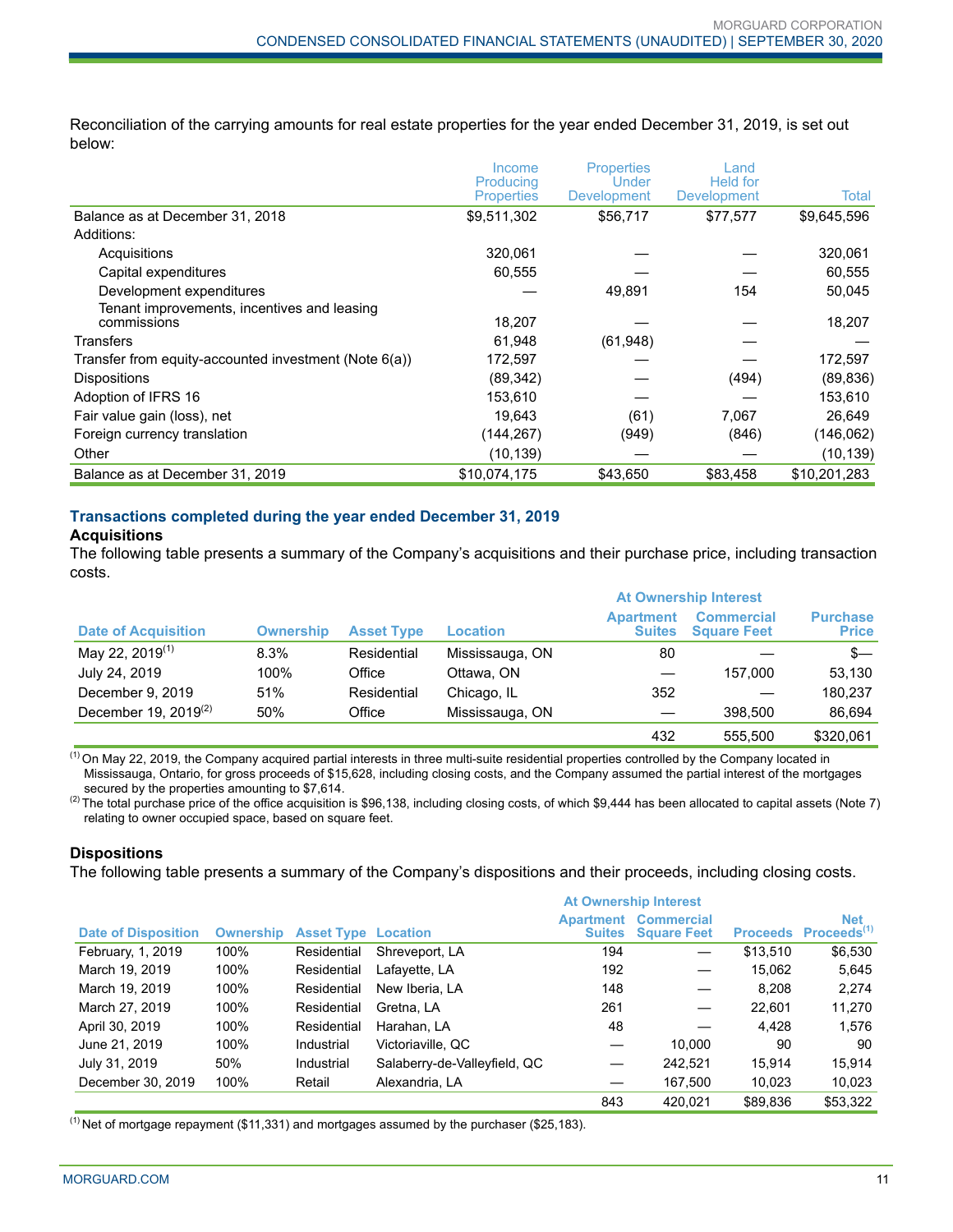#### **Capitalization Rates**

As at September 30, 2020, and December 31, 2019, the Company had its portfolio internally appraised. In addition, the Company's U.S. portfolio is appraised by independent U.S. real estate appraisal firms on a three-year cycle.

The Company determined the fair value of each income producing property based upon, among other things, rental income from current leases and assumptions about rental income from future leases reflecting market conditions at the applicable consolidated balance sheet dates, less future cash outflow pertaining to the respective leases. The Company's multi-suite residential properties are appraised using the direct capitalization of income method. The retail, office and industrial properties are appraised using a number of approaches that typically include a discounted cash flow analysis, a direct capitalization of income method and a direct comparison approach. The discounted cash flow analysis is primarily based on discounting the expected future cash flows, generally over a term of 10 years, including a terminal value based on the application of a capitalization rate to estimated year 11 cash flows.

During March 2020, the outbreak of COVID-19 resulted in governments enacting emergency measures to contain the spread of the virus. These measures, which include the implementation of travel bans, closure of non-essential businesses, self-imposed quarantine periods and social distancing, have caused an economic slowdown and material disruption to business. As at September 30, 2020, the duration and impact of the COVID-19 pandemic is unknown. The impact of COVID-19 on estimating fair values for the Company's properties at September 30, 2020, required judgment based on evolving facts and available information, particularly for the retail properties, which have experienced significantly lower collections and higher tenant failure rates. During the nine months ended September 30, 2020, the Company recorded a fair value loss relating to its retail properties of \$367,975, predominantly due to an increase in capitalization rates at most of the Company's enclosed malls as well as assumptions on the collectability of rental revenue. In addition, it is not possible to estimate the long-term impacts COVID-19 will have on the Company's valuation of income producing properties as the length and severity of these developments are subject to significant uncertainty.

As at September 30, 2020, using the direct capitalization approach, the multi-suite residential, retail, office and industrial properties were valued using capitalization rates in the range of 3.5% to 9.0% (December 31, 2019 - 3.5% to 8.5%), resulting in an overall weighted average capitalization rate of 5.5% (December 31, 2019 - 5.5%).

|                         | <b>September 30, 2020</b>        |          |                                       |      |                                   | December 31, 2019 |                                |      |         |                     |
|-------------------------|----------------------------------|----------|---------------------------------------|------|-----------------------------------|-------------------|--------------------------------|------|---------|---------------------|
| As at                   | <b>Occupancy</b><br><b>Rates</b> |          | <b>Capitalization</b><br><b>Rates</b> |      | Occupancy<br><b>Rates</b>         |                   | Capitalization<br><b>Rates</b> |      |         |                     |
|                         | Max.                             | Min.     | Max.                                  | Min. | <b>Weighted</b><br><b>Average</b> | Max.              | Min.                           | Max. | Min.    | Weighted<br>Average |
| Multi-suite residential | 98.0%                            | 92.0%    | 6.8%                                  | 3.5% | 4.5%                              | 98.0%             | 92.0%                          | 6.8% | 3.5%    | 4.5%                |
| Retail                  | 99.0%                            | 85.0%    | $9.0\%$                               | 5.3% | 7.0%                              | 100.0%            | 85.0%                          | 8.5% | 5.3%    | 6.5%                |
| Office                  | 100.0%                           | $90.0\%$ | 8.5%                                  | 4.3% | 6.1%                              | 100.0%            | 90.0%                          | 8.5% | 4.3%    | 6.1%                |
| Industrial              | 100.0%                           | 95.0%    | 6.8%                                  | 5.0% | 5.4%                              | 100.0%            | 95.0%                          | 6.8% | $5.0\%$ | 5.2%                |

The stabilized capitalization rates by asset type are set out in the following table:

The key valuation metrics used in the discounted cash flow method for the retail, office and industrial properties are set out in the following table:

| As at             | <b>September 30, 2020</b> | December 31, 2019 |                                   |         |                |                     |
|-------------------|---------------------------|-------------------|-----------------------------------|---------|----------------|---------------------|
|                   | <b>Maximum</b>            | <b>Minimum</b>    | <b>Weighted</b><br><b>Average</b> | Maximum | <b>Minimum</b> | Weighted<br>Average |
| <b>Retail</b>     |                           |                   |                                   |         |                |                     |
| Discount rate     | $10.0\%$                  | 6.0%              | 7.3%                              | 9.3%    | $6.0\%$        | $7.0\%$             |
| Terminal cap rate | $9.0\%$                   | 5.3%              | 6.2%                              | 8.5%    | 5.3%           | 5.9%                |
| <b>Office</b>     |                           |                   |                                   |         |                |                     |
| Discount rate     | $8.0\%$                   | 5.3%              | 6.4%                              | $8.0\%$ | 5.3%           | 6.5%                |
| Terminal cap rate | 7.3%                      | 4.3%              | 5.7%                              | 7.3%    | 4.3%           | 5.7%                |
| <b>Industrial</b> |                           |                   |                                   |         |                |                     |
| Discount rate     | 6.5%                      | $6.0\%$           | 6.1%                              | 6.5%    | 6.0%           | 6.1%                |
| Terminal cap rate | 6.0%                      | 5.0%              | 5.4%                              | $6.0\%$ | 5.0%           | 5.4%                |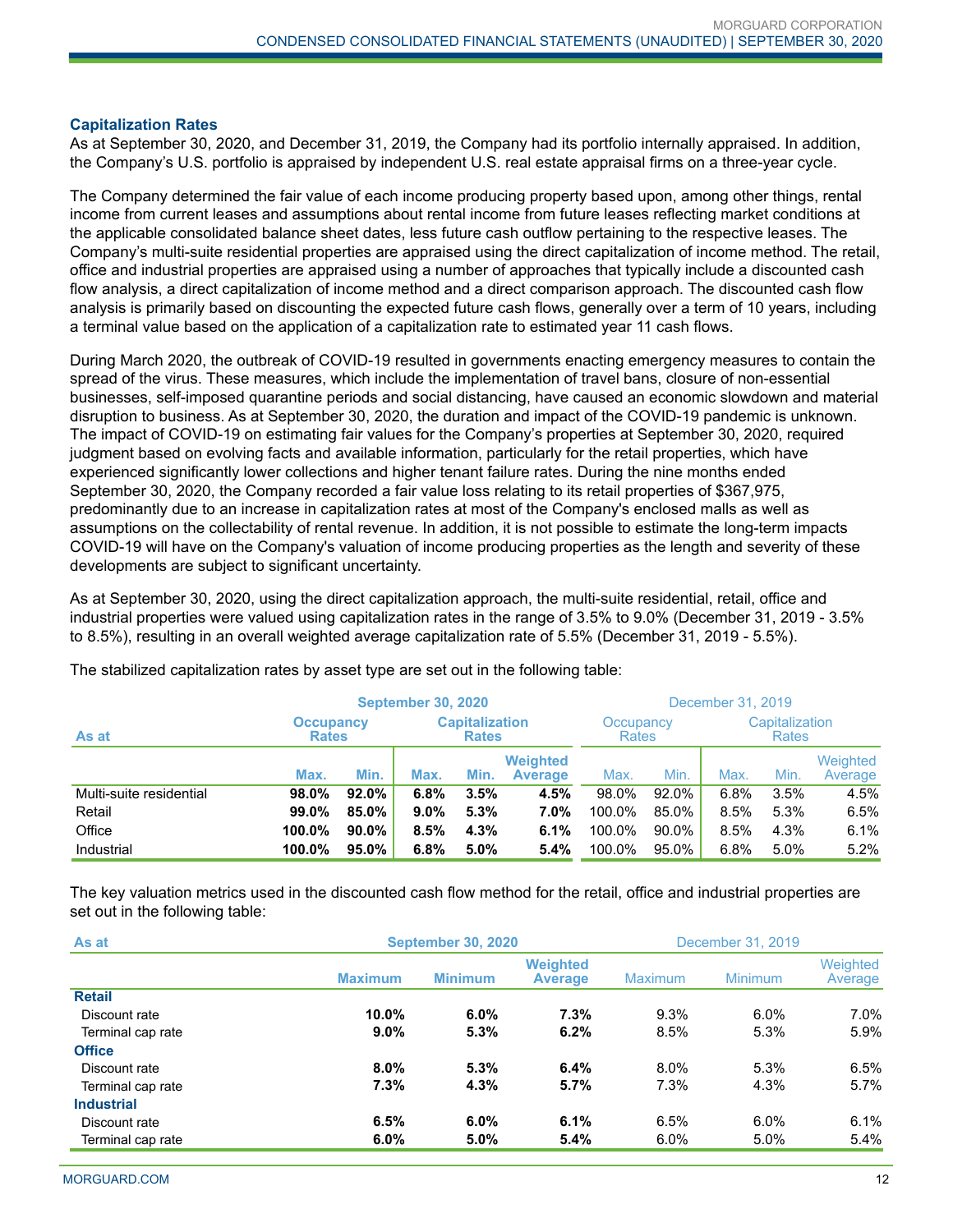Fair values are most sensitive to changes in discount rates, capitalization rates and stabilized or forecast net operating income. Generally, an increase in stabilized net operating income will result in an increase in the fair value of the income producing properties, and an increase in capitalization rates will result in a decrease in the fair value of the properties. The capitalization rate magnifies the effect of a change in stabilized net operating income, with a lower capitalization rate resulting in a greater impact on the fair value of the property than a higher capitalization rate. If the weighted average stabilized capitalization rates were to increase or decrease by 25 basis points (assuming no change in stabilized net operating income), the value of the income producing properties as at September 30, 2020, would decrease by \$429,498 and increase by \$473,430, respectively.

The sensitivity of the fair values of the Company's income producing properties as at September 30, 2020, and December 31, 2019, is set out in the table below:

| As at                                 | <b>September 30, 2020</b> |           | December 31, 2019 |           |
|---------------------------------------|---------------------------|-----------|-------------------|-----------|
| <b>Change in capitalization rate:</b> | 0.25%                     | (0.25%)   | 0.25%             | (0.25%)   |
| Multi-suite residential               | (S257, 403)               | \$287,152 | (\$246,954)       | \$275,369 |
| Retail                                | (74, 039)                 | 79.575    | (89,687)          | 96.807    |
| Office                                | (92, 721)                 | 100.847   | (89, 194)         | 96,766    |
| Industrial                            | (5, 335)                  | 5.856     | (6.944)           | 7.649     |
|                                       | (S429.498)                | \$473.430 | (\$432,779)       | \$476.591 |

#### NOTE 5 **HOTEL PROPERTIES**

Hotel properties consist of the following:

| As at September 30, 2020                 | Cost      | <b>Accumulated</b><br>Impairment<br><b>Provision</b> | <b>Accumulated</b><br><b>Amortization</b> | <b>Net Book</b><br><b>Value</b> |
|------------------------------------------|-----------|------------------------------------------------------|-------------------------------------------|---------------------------------|
| Land                                     | \$95.661  | (\$2,407)                                            | s—                                        | \$93.254                        |
| <b>Buildings</b>                         | 587.261   | (92.912)                                             | (56.405)                                  | 437.944                         |
| Furniture, fixtures, equipment and other | 109.981   | (13.341)                                             | (56, 943)                                 | 39.697                          |
| Right-of-use asset - land lease          | 1.596     |                                                      | (101)                                     | 1.495                           |
|                                          | \$794,499 | (\$108,660)                                          | (\$113,449)                               | \$572,390                       |

| As at December 31, 2019                  | Cost      | Accumulated<br>Impairment<br>Provision | Accumulated<br>Amortization | Net Book<br>Value |
|------------------------------------------|-----------|----------------------------------------|-----------------------------|-------------------|
| Land                                     | \$97,111  | (\$2,407)                              | $S-$                        | \$94.704          |
| <b>Buildings</b>                         | 591.227   | (67.524)                               | (47, 343)                   | 476,360           |
| Furniture, fixtures, equipment and other | 110.904   | (7,250)                                | (47, 473)                   | 56,181            |
| Right-of-use asset - land lease          | 1.596     |                                        | (58)                        | 1.538             |
|                                          | \$800,838 | (S77, 181)                             | (\$94,874)                  | \$628,783         |

Transactions in hotel properties for the nine months ended September 30, 2020, are summarized as follows:

| As at September 30, 2020                 | <b>Opening</b><br><b>Net Book</b><br>Value | <b>Additions</b> | <b>Impairment</b><br><b>Provision</b> |           | <b>Dispositions Amortization</b> | <b>Closing</b><br><b>Net Book</b><br><b>Value</b> |
|------------------------------------------|--------------------------------------------|------------------|---------------------------------------|-----------|----------------------------------|---------------------------------------------------|
| ∟and                                     | \$94.704                                   | s—               | s—                                    | (\$1,450) | s—                               | \$93.254                                          |
| <b>Buildings</b>                         | 476.360                                    | 1,603            | (25, 388)                             | (5,096)   | (9, 535)                         | 437.944                                           |
| Furniture, fixtures, equipment and other | 56,181                                     | 2.170            | (6,091)                               | (1,526)   | (11, 037)                        | 39,697                                            |
| Right-of-use asset - land lease          | 1.538                                      |                  |                                       |           | (43)                             | 1.495                                             |
|                                          | \$628,783                                  | \$3,773          | (\$31,479)                            | (\$8,072) | (\$20,615)                       | \$572,390                                         |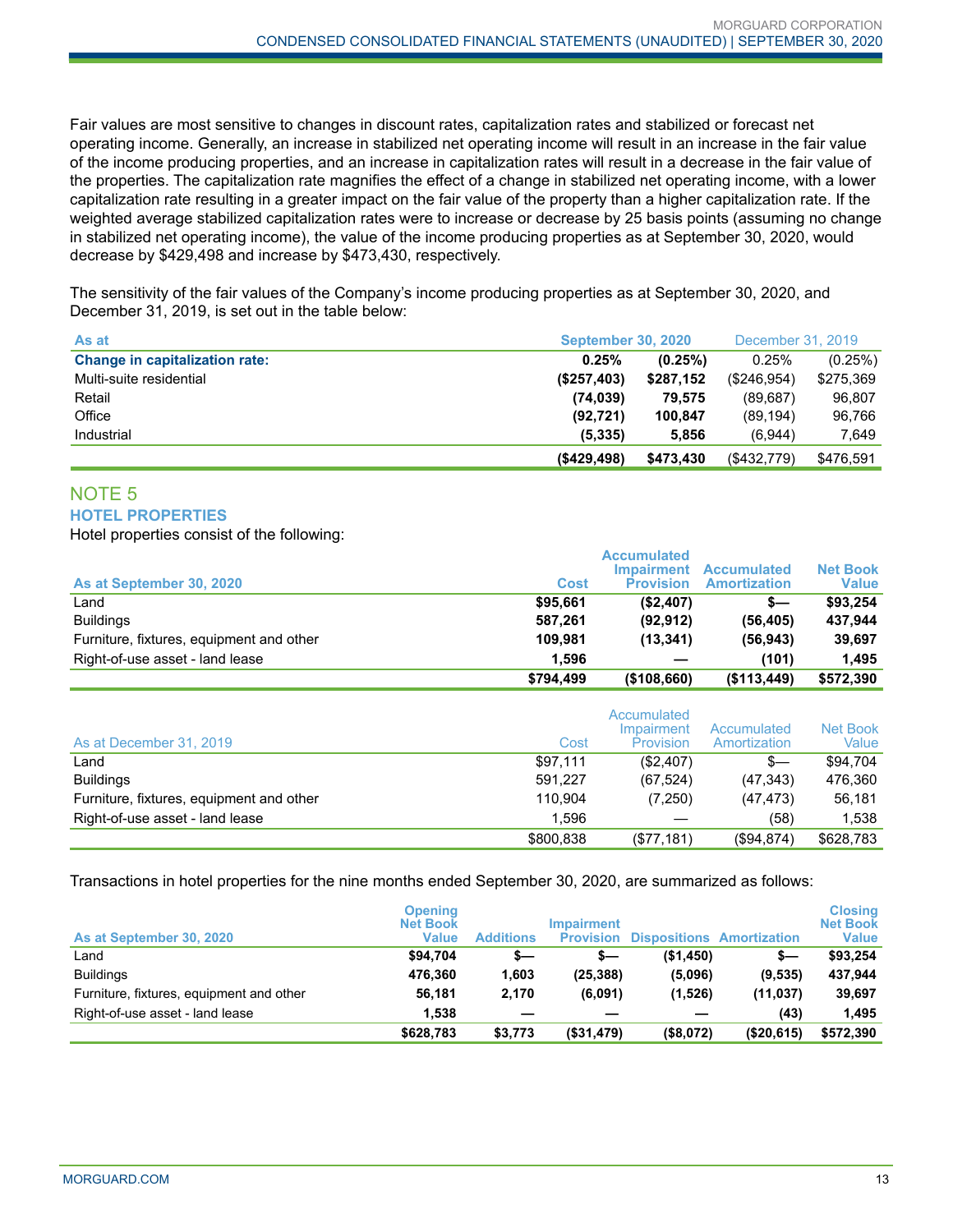| As at December 31, 2019                  | Openina<br><b>Net Book</b><br>Value | Adoption of<br><b>IFRS 16</b> | <b>Additions</b> | Impairment<br>Provision | <b>Dispositions</b> | Amortization | Closing<br><b>Net Book</b><br>Value |
|------------------------------------------|-------------------------------------|-------------------------------|------------------|-------------------------|---------------------|--------------|-------------------------------------|
| Land                                     | \$94.704                            | s—                            | $s-$             | S—                      | S—                  | $s-$         | \$94.704                            |
| <b>Buildings</b>                         | 510.077                             |                               | 5.834            | (21, 142)               | (4,982)             | (13, 427)    | 476.360                             |
| Furniture, fixtures, equipment and other | 61.297                              |                               | 12.042           | (1,781)                 | (960)               | (14.417)     | 56.181                              |
| Right-of-use asset - land lease          |                                     | 2.280                         |                  |                         | (684)               | (58)         | 1,538                               |
|                                          | \$666.078                           | \$2.280                       | \$17.876         | (\$22,923)              | (\$6,626)           | (\$27,902)   | \$628,783                           |

Transactions in hotel properties for the year ended December 31, 2019, are summarized as follows:

#### **Transactions completed during the nine months ended September 30, 2020**

#### **Dispositions**

On July 6, 2020, the Company sold a hotel located in Sydney, Nova Scotia, for gross proceeds of \$10,763 (including a promissory note receivable of \$500), resulting in aggregate net cash proceeds of \$2,973 after deducting the repayment of first mortgage loan of \$6,666 and working capital adjustments. On disposition the recoverable amount exceeded the carrying value of the property of \$8,072, resulting in a gain of \$2,067, including closing costs (Note 20).

#### **Impairment Provision**

The Company identified each hotel property as a cash-generating unit for impairment purposes. The recoverable amounts of the hotel properties have been estimated using the value-in-use method or fair value less costs to sell. Under these calculations, discount rates are applied to the forecasted cash flows reflecting the assumptions for hotel activity. The key assumptions are the first year net operating income and the discount rate applied over the useful life of the hotel property. IFRS permits an impairment provision to be reversed in the subsequent accounting periods if recoverability analysis at that time supports reversal.

During the nine months ended September 30, 2020, impairment indicators were identified including interruptions to business operations at certain hotel properties resulting from emergency measures enacted to combat COVID-19. Since the outbreak of COVID-19 in March 2020, 21 of the Company's hotel properties were subject to temporary closure of which three remain closed. A recoverability analysis was completed in accordance with the procedures specified by IFRS, which indicated that an impairment provision for the three and nine months ended September 30, 2020, of \$7,588 and \$31,479, respectively, should be recorded. The tables below provide details of first year net operating income (loss) and the discount rates used for valuing the hotel properties.

|                                         | <b>Northwest</b><br><b>Territories</b> | Alberta          | Saskatchewan     | Ontario         | Nova Scotia |
|-----------------------------------------|----------------------------------------|------------------|------------------|-----------------|-------------|
| Recoverable amount                      | \$8,800                                | \$56,200         | \$51.500         | \$38,850        | \$44,800    |
| Impairment provision                    | \$1.550                                | \$13.667         | \$8.407          | \$4.024         | \$3,831     |
| Cumulative impairment provision         | \$1.550                                | \$46.234         | \$35.937         | \$4.024         | \$3,831     |
| Projected first year net operating loss | (\$248)                                | (\$2,951)        | (\$2,097)        | (\$1,172)       | (\$1,471)   |
| Discount rate (range)                   | 9.3%                                   | $9.3\% - 11.8\%$ | $9.8\% - 10.8\%$ | $7.3\% - 8.8\%$ | 9.3%        |

During the year ended December 31, 2019, impairment indicators were identified including decreases in occupancy at certain hotel properties. A recoverability analysis was completed in accordance with the procedures specified by IFRS, which indicated that an impairment provision of \$22,923 should be recorded. The table below provide details of first year net operating income (loss) and the discount rates used for valuing the hotel properties.

|                                           | Alberta          | Saskatchewan |
|-------------------------------------------|------------------|--------------|
| Recoverable amount                        | \$49.090         | \$8,900      |
| Impairment provision                      | \$19,648         | \$3.275      |
| Cumulative impairment provision           | \$30.477         | \$7.207      |
| Projected first year net operating income | \$947            | \$125        |
| Discount rate (range)                     | $9.3\% - 12.0\%$ | 9.5%         |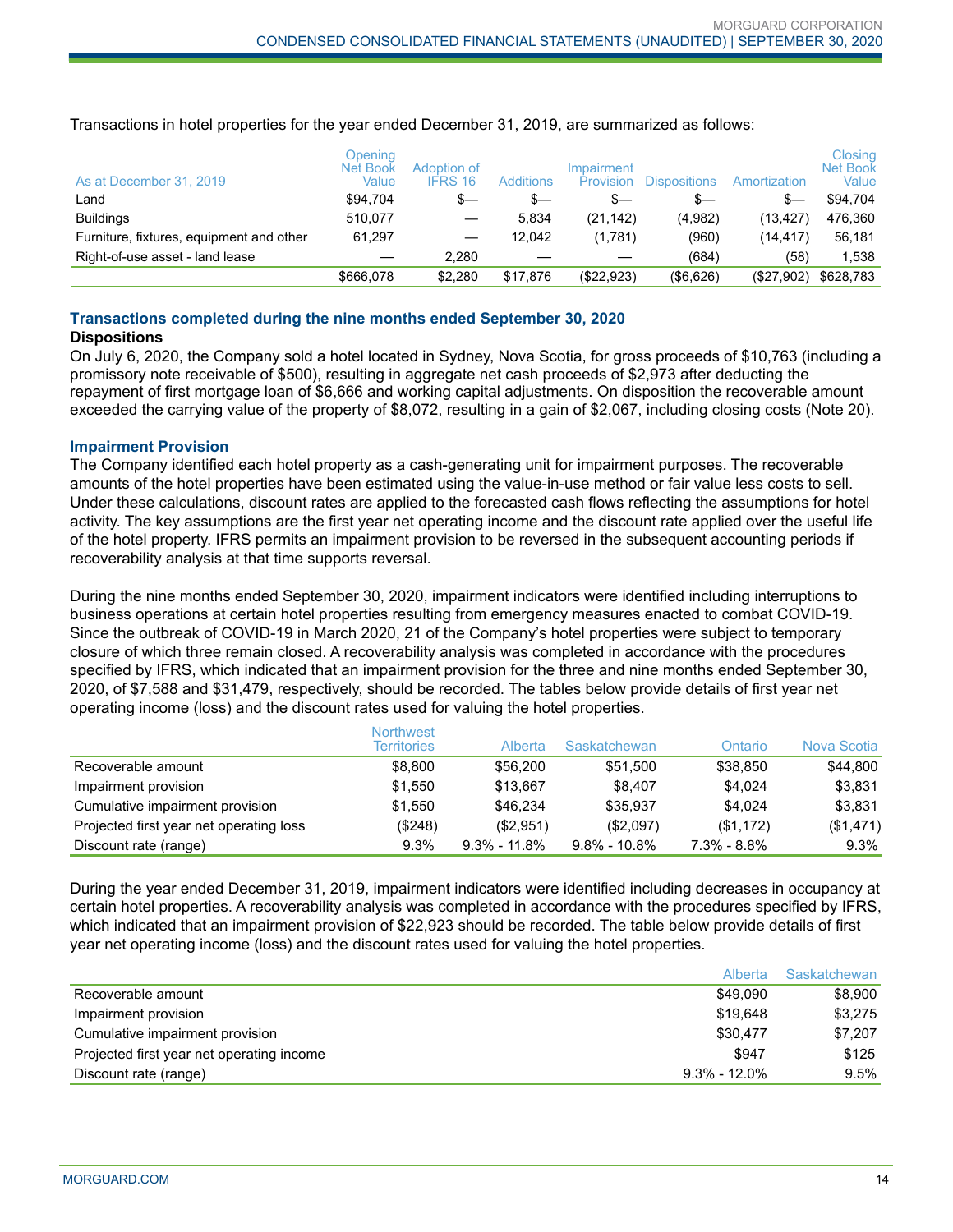## NOTE 6 **EQUITY-ACCOUNTED AND OTHER FUND INVESTMENTS**

#### **(a) Equity-accounted and Other Real Estate Fund Investments consist of the following:**

| As at                                       | <b>September 30, 2020</b> | December 31, 2019 |
|---------------------------------------------|---------------------------|-------------------|
| Joint ventures                              | \$50,428                  | \$53,118          |
| Associates                                  | 79.392                    | 85.835            |
| Equity-accounted investments                | 129.820                   | 138.953           |
| Other real estate fund investments          | 110.680                   | 109.712           |
| Equity-accounted and other fund investments | \$240,500                 | \$248.665         |

The following are the Company's significant equity-accounted investments as at September 30, 2020, and December 31, 2019:

|                                       |                                       |                    |                      | <b>Company's Ownership</b> |                      | <b>Carrying Value</b> |                      |
|---------------------------------------|---------------------------------------|--------------------|----------------------|----------------------------|----------------------|-----------------------|----------------------|
| <b>Property/Investment</b>            | <b>Principal Place</b><br>of Business | Investment<br>Type | <b>Asset</b><br>Type | September 30.<br>2020      | December 31.<br>2019 | September 30.<br>2020 | December 31.<br>2019 |
| Petroleum Plaza                       | Edmonton, AB                          | Joint Venture      | Office               | 50.0%                      | 50.0%                | \$21.898              | \$23,705             |
| Quinte Courthouse                     | Belleville, ON                        | Joint Venture      | Office               | 50.0%                      | 50.0%                | 2.931                 | 2.994                |
| Greypoint Capital L.P. <sup>(1)</sup> | Toronto, ON                           | Joint Venture      | Other                | 22.5%                      | 22.6%                | 11.905                | 12.028               |
| Courtyard by Marriott                 | Ottawa, ON                            | Joint Venture      | Hotel                | 50.0%                      | 50.0%                | 8.902                 | 9,595                |
| Marriott Residence Inn                | London, ON                            | Joint Venture      | Hotel                | 50.0%                      | 50.0%                | 4.792                 | 4.796                |
| Sunset & Gordon                       | Los Angeles, CA                       | Associate          | Residential          | 59.1%                      | 59.1%                | 65.166                | 63,803               |
| MIL Industrial Fund II $LP^{(2)(3)}$  | Various                               | Associate          | Industrial           | 18.8%                      | 18.8%                | 14.226                | 22,032               |
|                                       |                                       |                    |                      |                            |                      | \$129.820             | \$138.953            |

 $^{(1)}$  Comprises an investment in Greypoint Capital L.P. of 36.4% and Greypoint Capital L.P. II of 17.1%.

 $^{(2)}$  The Company accounts for its investment using the equity method since the Company has the ability to exercise significant influence as a result of its role as general partner; however, it does not control the fund.

<sup>(3)</sup> The fund disposed of its 50% interest in one industrial property on March 25, 2020, for net proceeds of \$28,079 (Note 4).

#### **Equity-accounted investments**

The following table presents the change in the balance of equity-accounted investments:

| As at                        | <b>September 30, 2020</b> | December 31, 2019 |
|------------------------------|---------------------------|-------------------|
| Balance, beginning of period | \$138,953                 | \$177,480         |
| Additions                    | 10.416                    | 64.914            |
| Transfer <sup>(1)</sup>      |                           | (63, 504)         |
| Share of net loss            | (8,312)                   | (28, 825)         |
| Distributions received       | (12, 874)                 | (6,778)           |
| Foreign exchange gain (loss) | 1,637                     | (4, 334)          |
| Balance, end of period       | \$129.820                 | \$138,953         |

 $<sup>(1)</sup>$  The Company acquired the 51% interest not already owned in the Marquee at Block 37 on December 9, 2019, at which point the carrying value</sup> of the 49% interest was transferred to each respective balance sheet line item including: income producing properties \$172,597 (Note 4) and mortgages payable \$109,189.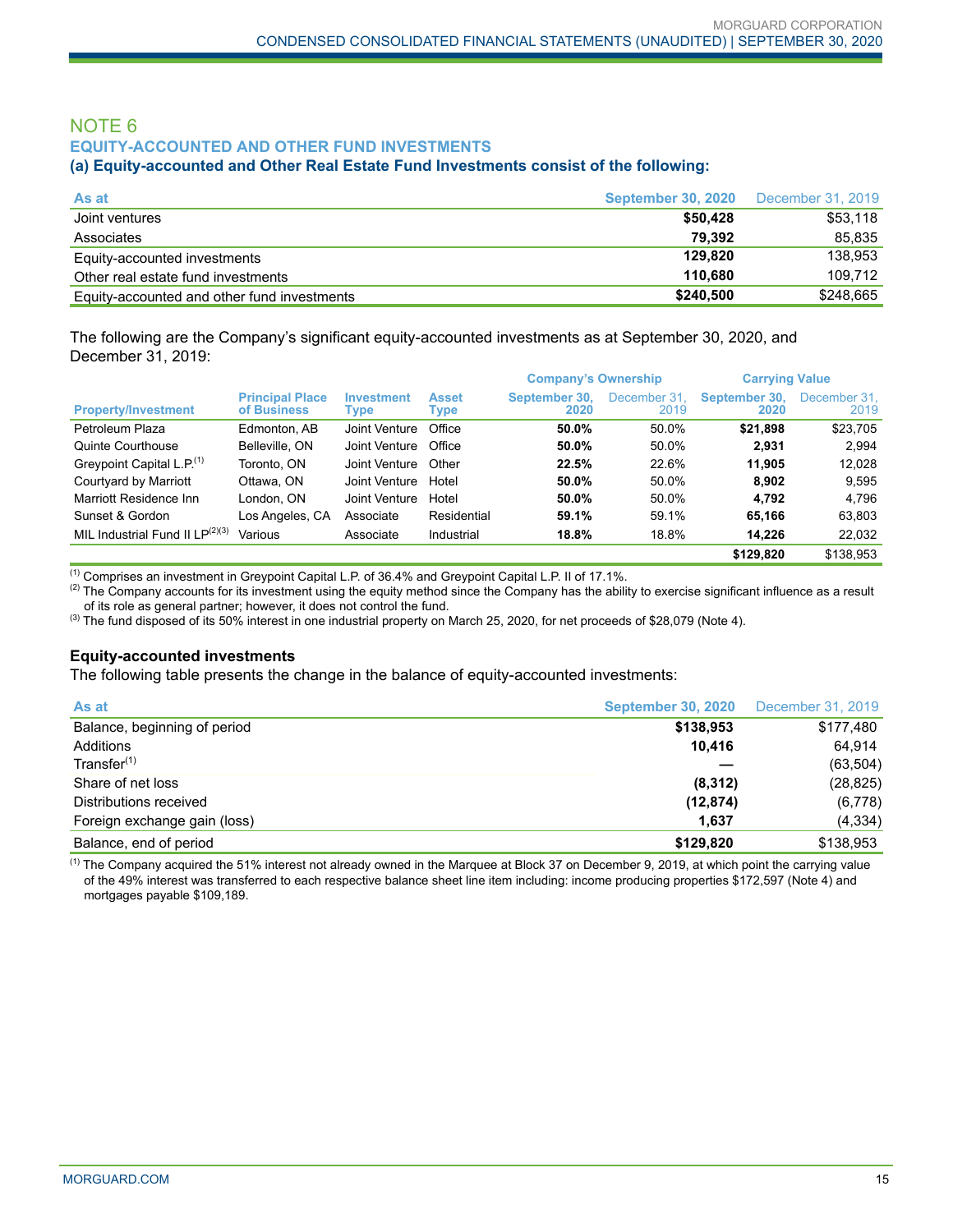The following tables present the financial results of the Company's equity-accounted investments on a 100% basis:

| As at                               | December 31, 2019<br><b>September 30, 2020</b> |                  |              |                         |           |           |
|-------------------------------------|------------------------------------------------|------------------|--------------|-------------------------|-----------|-----------|
|                                     | <b>Joint</b><br>Venture                        | <b>Associate</b> | <b>Total</b> | <b>Joint</b><br>Venture | Associate | Total     |
| Non-current assets                  | \$187,815                                      | \$333,353        | \$521,168    | \$193,504               | \$354,148 | \$547,652 |
| Current assets                      | 59,049                                         | 11.874           | 70,923       | 63,988                  | 12,237    | 76,225    |
| <b>Total assets</b>                 | \$246,864                                      | \$345,227        | \$592,091    | \$257,492               | \$366,385 | \$623,877 |
| Non-current liabilities             | \$62,862                                       | \$43,047         | \$105,909    | \$64,007                | \$32,584  | \$96,591  |
| <b>Current liabilities</b>          | 53,740                                         | 117,497          | 171,237      | 56,967                  | 108,861   | 165,828   |
| <b>Total liabilities</b>            | \$116,602                                      | \$160.544        | \$277,146    | \$120,974               | \$141.445 | \$262,419 |
| <b>Net assets</b>                   | \$130,262                                      | \$184,683        | \$314,945    | \$136,518               | \$224,940 | \$361,458 |
| <b>Equity-accounted investments</b> | \$50,428                                       | \$79,392         | \$129,820    | \$53,118                | \$85,835  | \$138,953 |

| For the three months ended September 30        |                         |                  | 2020         |                  |            | 2019       |
|------------------------------------------------|-------------------------|------------------|--------------|------------------|------------|------------|
|                                                | <b>Joint</b><br>Venture | <b>Associate</b> | <b>Total</b> | Joint<br>Venture | Associate  | Total      |
| Revenue                                        | \$7,006                 | \$2.217          | \$9.223      | \$9.185          | \$9,951    | \$19,136   |
| Expenses                                       | (4,327)                 | (1,214)          | (5, 541)     | (6.089)          | (7,750)    | (13, 839)  |
| Fair value loss on real estate properties, net | (2, 156)                | (4, 914)         | (7,070)      | (1,094)          | (75, 817)  | (76, 911)  |
| Net income (loss) for the period               | \$523                   | ( \$3, 911)      | ( \$3,388)   | \$2,002          | (\$73,616) | (\$71,614) |
| Income (loss) in equity-accounted investments  | $($ \$68)               | (\$2,566)        | (\$2,634)    | \$782            | (\$29,230) | (\$28,448) |

| For the nine months ended September 30         |                         |                  | 2020      |                  |            | 2019       |
|------------------------------------------------|-------------------------|------------------|-----------|------------------|------------|------------|
|                                                | <b>Joint</b><br>Venture | <b>Associate</b> | Total     | Joint<br>Venture | Associate  | Total      |
| Revenue                                        | \$21,943                | \$7.102          | \$29.045  | \$26,079         | \$29.371   | \$55,450   |
| Expenses                                       | (14, 165)               | (3,639)          | (17, 804) | (17,730)         | (26, 188)  | (43,918)   |
| Fair value loss on real estate properties, net | (6,058)                 | (10, 709)        | (16, 767) | (14,200)         | (76, 134)  | (90, 334)  |
| Net income (loss) for the period               | \$1.720                 | (\$7,246)        | (\$5,526) | (\$5,851)        | (\$72,951) | (\$78,802) |
| Income (loss) in equity-accounted investments  | (\$157)                 | (\$8,155)        | (\$8,312) | (\$3,272)        | (\$28,388) | (\$31,660) |

#### **(b) Income Recognized from Other Fund Investments:**

### **Other Real Estate Fund Investments**

|                                                       | <b>Three months ended</b><br><b>September 30</b> |       | Nine months ended<br><b>September 30</b> |         |
|-------------------------------------------------------|--------------------------------------------------|-------|------------------------------------------|---------|
|                                                       | 2020                                             | 2019  | 2020                                     | 2019    |
| Distribution income                                   | \$135                                            | \$713 | \$237                                    | \$2.181 |
| Fair value gain (loss) for the period (Note 19)       | (4.690)                                          | (215) | (4.698)                                  | 4.115   |
| Income (loss) from other real estate fund investments | (\$4,555)                                        | \$498 | ( \$4,461)                               | \$6,296 |

The Company's two fund investments hold multi-suite residential, retail and office investment properties located in the U.S. The funds are classified and measured at FVTPL. Gains or losses arise from the change in the fair value of the underlying real estate properties held by the funds (Level 3) and from foreign exchange currency translation. Distributions received from these funds are recorded in other income (expense) on the consolidated statements of income (loss).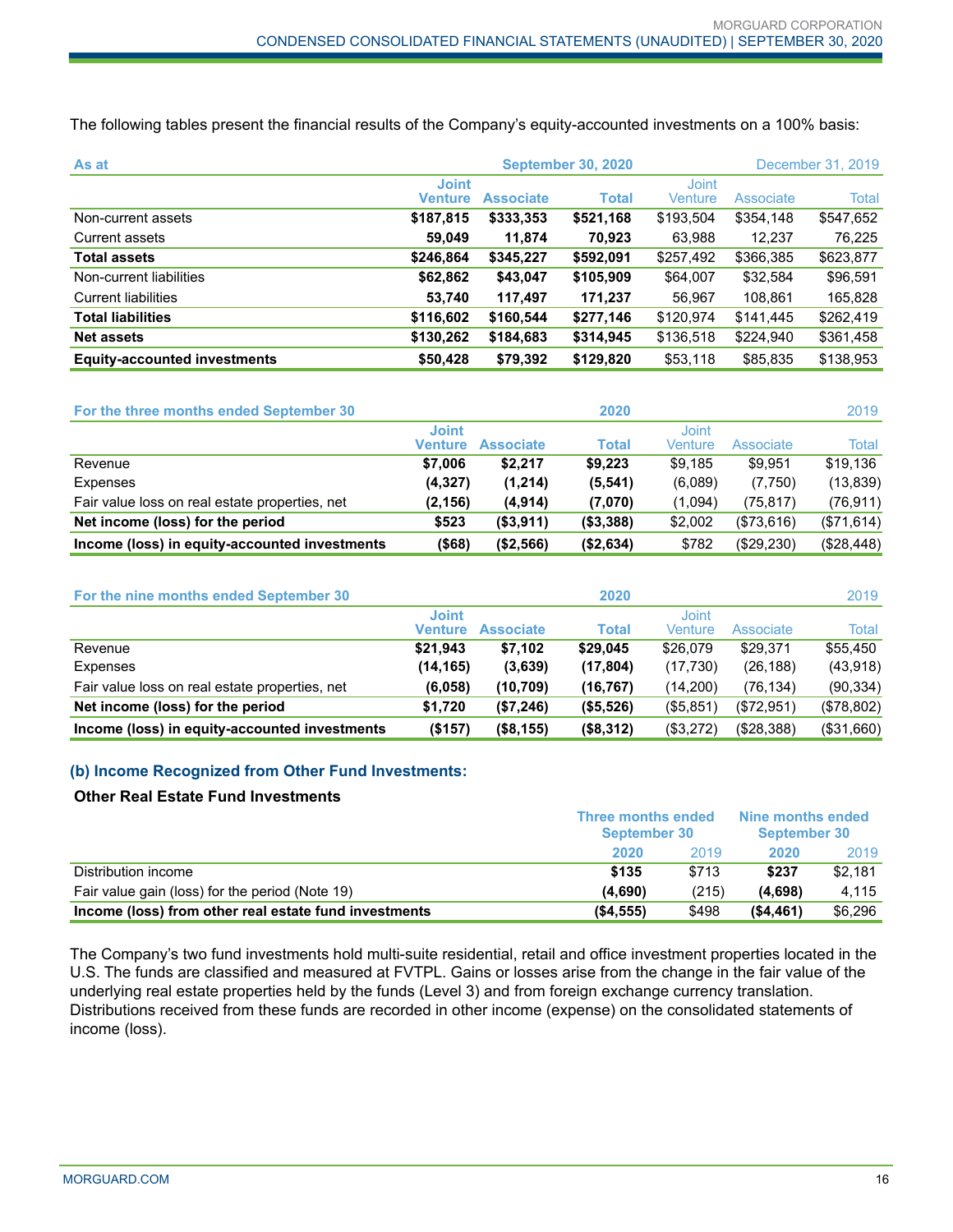#### NOTE 7 **OTHER ASSETS**

Other assets consist of the following:

| As at                               | <b>September 30, 2020</b> | December 31, 2019 |
|-------------------------------------|---------------------------|-------------------|
| Accrued pension benefit asset       | \$41,677                  | \$83.554          |
| Goodwill                            | 24.488                    | 24,488            |
| Capital assets, net                 | 19,872                    | 20,435            |
| Right-of-use asset - office lease   | 2.108                     | 2,603             |
| Intangible assets, net              | 33,679                    | 36,501            |
| Inventory                           | 2,826                     | 3.016             |
| Inventory - development properties  | 451                       | 451               |
| Finance lease receivable            | 57,036                    | 56.574            |
| Investment in marketable securities | 98,505                    | 142,911           |
| Restricted cash                     | 28,933                    | 30,449            |
| Other                               | 2.757                     | 3.036             |
|                                     | \$312,332                 | \$404.018         |

## NOTE 8 **AMOUNTS RECEIVABLE**

Amounts receivable consist of the following:

| As at                                                 | <b>September 30, 2020</b> | December 31, 2019 |
|-------------------------------------------------------|---------------------------|-------------------|
| Tenant receivables                                    | \$51,271                  | \$17,487          |
| Unbilled other tenant receivables                     | 9.423                     | 12,639            |
| Receivables from related parties (Note 21(c))         | 5.475                     | 5,504             |
| Income taxes receivable                               | 4.218                     | 8.120             |
| Other receivables                                     | 43.031                    | 37.040            |
| Allowance for expected credit loss ("ECL")            | (12, 515)                 | (2,719)           |
|                                                       | \$100,903                 | \$78,071          |
| Canada Emergency Commercial Rent Assistance ("CECRA") | 4.389                     |                   |
| Canada Emergency Wage Subsidy ("CEWS")                | 15.491                    |                   |
|                                                       | \$120,783                 | \$78,071          |

#### **Allowance for expected credit loss**

The Company utilizes the simplified approach to measure expected credit losses under IFRS 9, which requires the Company to recognize a lifetime expected credit loss allowance on all receivables at each reporting date.

#### **Government grants**

Government grants are recognized where there is reasonable assurance that the grant will be received and all attached conditions will be complied with. When the grant relates to an expense item, it is recognized as income on a systematic basis over the same periods that the related costs, for which it is intended to compensate, are expensed. The Company has chosen to present grants received as a deduction of the related expense.

#### **(a) Canada Emergency Commercial Rent Assistance**

The Government of Canada has partnered with the provincial governments to deliver the CECRA program. The program is intended to provide relief for small businesses and commercial landlords who are experiencing financial difficulties during the COVID-19 pandemic.

Over the course of the program, property owners will reduce rent by at least 75% for the months of April through September 2020 for their small business tenants. The Government of Canada, via a forgivable loan, will cover 50% of the rent, with the tenant paying up to 25% and the landlord forgiving at least 25%. The interest-free loans will be forgiven on December 31, 2020, if the property owner agrees to terms, including reducing the small business tenants' rent by at least 75% under a rent reduction agreement and the landlord must follow the terms and conditions of the loan, including complying with the rent reduction agreement and ensuring the attestation and application (including supporting documentation) is accurate and truthful. The Company is currently finalizing the applications under the CECRA program.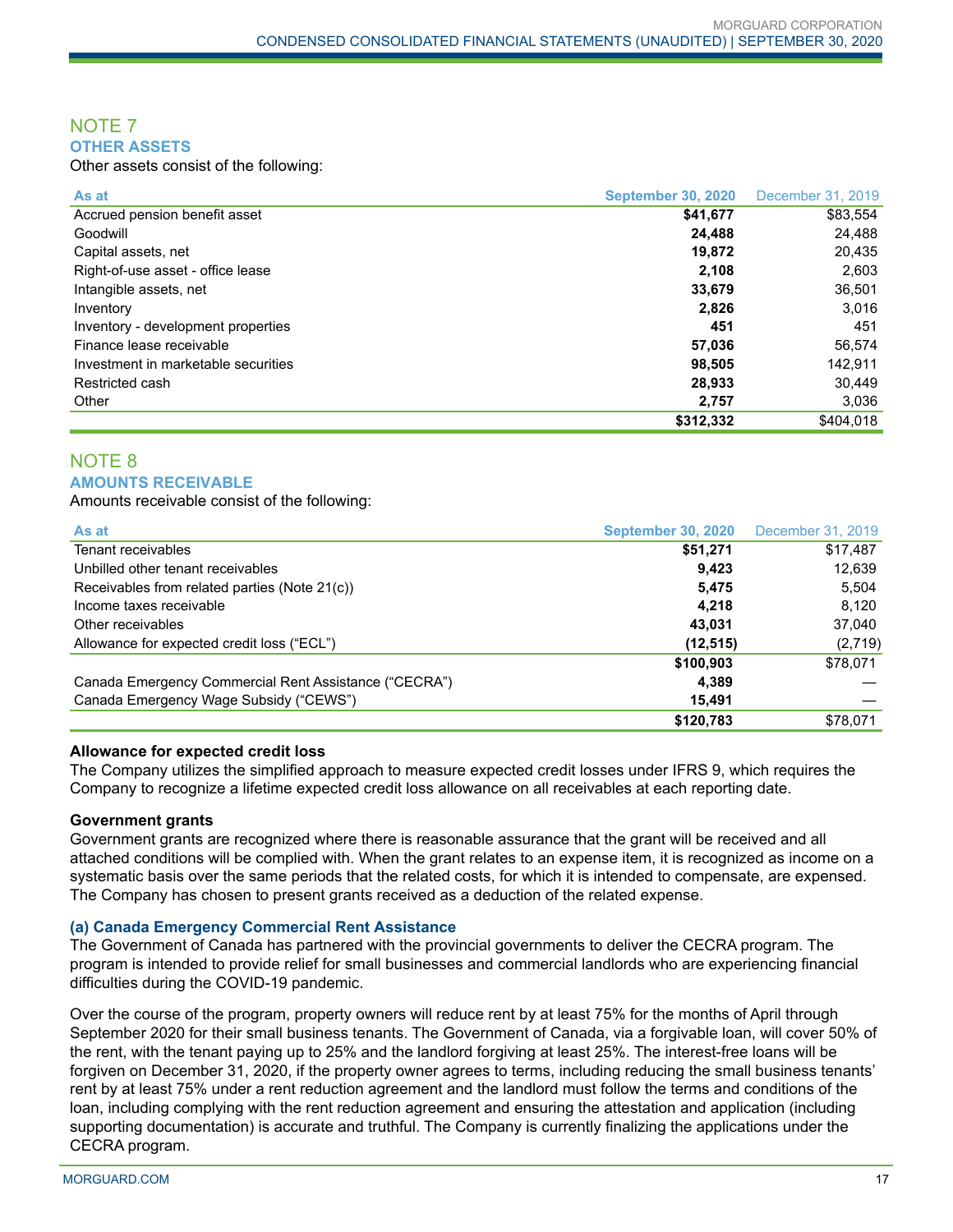The Company applied judgement that best reflects the economic substance of the assistance to determine that a lease modification relating to the CECRA program does not represent a substantial lease modification and has been remeasured by the application of IFRS 9. As such, the change in future cash flows is a remeasurement event resulting in a gain or loss within profit or loss.

During the third quarter of 2020, the Company filed CECRA applications for 634 tenants, comprising the landlord's portion and the Government of Canada's loan forgiveness portion. The loan amount to be forgiven was recorded as a deduction or offset to bad debt expense, representing approximately 50% of rent payable by eligible small business tenants during the months of April through September 2020.

|                                        | Three months ended<br>September 30 |      | Nine months ended<br><b>September 30</b> |      |
|----------------------------------------|------------------------------------|------|------------------------------------------|------|
|                                        | 2020                               | 2019 | 2020                                     | 2019 |
| Total CECRA applications               | \$8,544                            |      | \$15,150                                 | $s-$ |
| Government of Canada Ioan forgiveness  | (5,696)                            |      | (10.100)                                 |      |
| Landlord portion, net bad debt expense | \$2,848                            |      | \$5,050                                  | S—   |

#### **(b) Canada Emergency Wage Subsidy**

On April 11, 2020, the Canada Emergency Wage Subsidy was enacted, which provides a subsidy for each employee employed between March 15 to June 6, 2020. Subsequently, the Government of Canada extended CEWS to December 19, 2020 and announced its intention to further extend the program until June 2021. The subsidy for the claim periods ending on July 4, 2020 is equal to 75% of an employee's weekly remuneration, up to a maximum of \$847 (in actual dollars) per week per employee and the subsidy rate varies, depending on the decline in revenue for subsequent claim periods. A company, or a group of companies under common control, will become eligible for the program if they've experienced a reduction in revenue during the qualification period.

The Company and associated related party group under common control with the Company, including Morguard's parent company, Paros Enterprises Limited, have satisfied certain eligibility criteria, including (among others) a significant decline in revenue due to the temporary closures of non-essential services. The Company will continue to assess its eligibility to December 19, 2020.

For the three months ended September 30, 2020, the Company recorded \$7,526 as a deduction of the related expense, of which \$713, \$5,148 and \$1,665 is a deduction of property operating costs, hotel operating expenses and property management and corporate expenses, respectively.

For the nine months ended September 30, 2020, the Company recorded \$20,946 as a deduction of the related expense, of which \$4,837, \$9,603 and \$6,506 is a deduction of property operating costs, hotel operating expenses and property management and corporate expenses, respectively.

## NOTE 9 **MORTGAGES PAYABLE**

Mortgages payable consist of the following:

| As at                                      | <b>September 30, 2020</b> | December 31, 2019 |
|--------------------------------------------|---------------------------|-------------------|
| Mortgages payable                          | \$4,407,357               | \$4,375,947       |
| Mark-to-market adjustments, net            | 8,315                     | 11,948            |
| Deferred financing costs                   | (20, 540)                 | (22, 616)         |
|                                            | \$4,395,132               | \$4,365,279       |
| Current                                    | \$610,658                 | \$583,611         |
| Non-current                                | 3,784,474                 | 3,781,668         |
|                                            | \$4,395,132               | \$4,365,279       |
| Range of interest rates                    | $2.03 - 7.08%$            | $2.25 - 8.95%$    |
| Weighted average contractual interest rate | 3.67%                     | 3.80%             |
| Estimated fair value of mortgages payable  | \$4,669,917               | \$4,406,348       |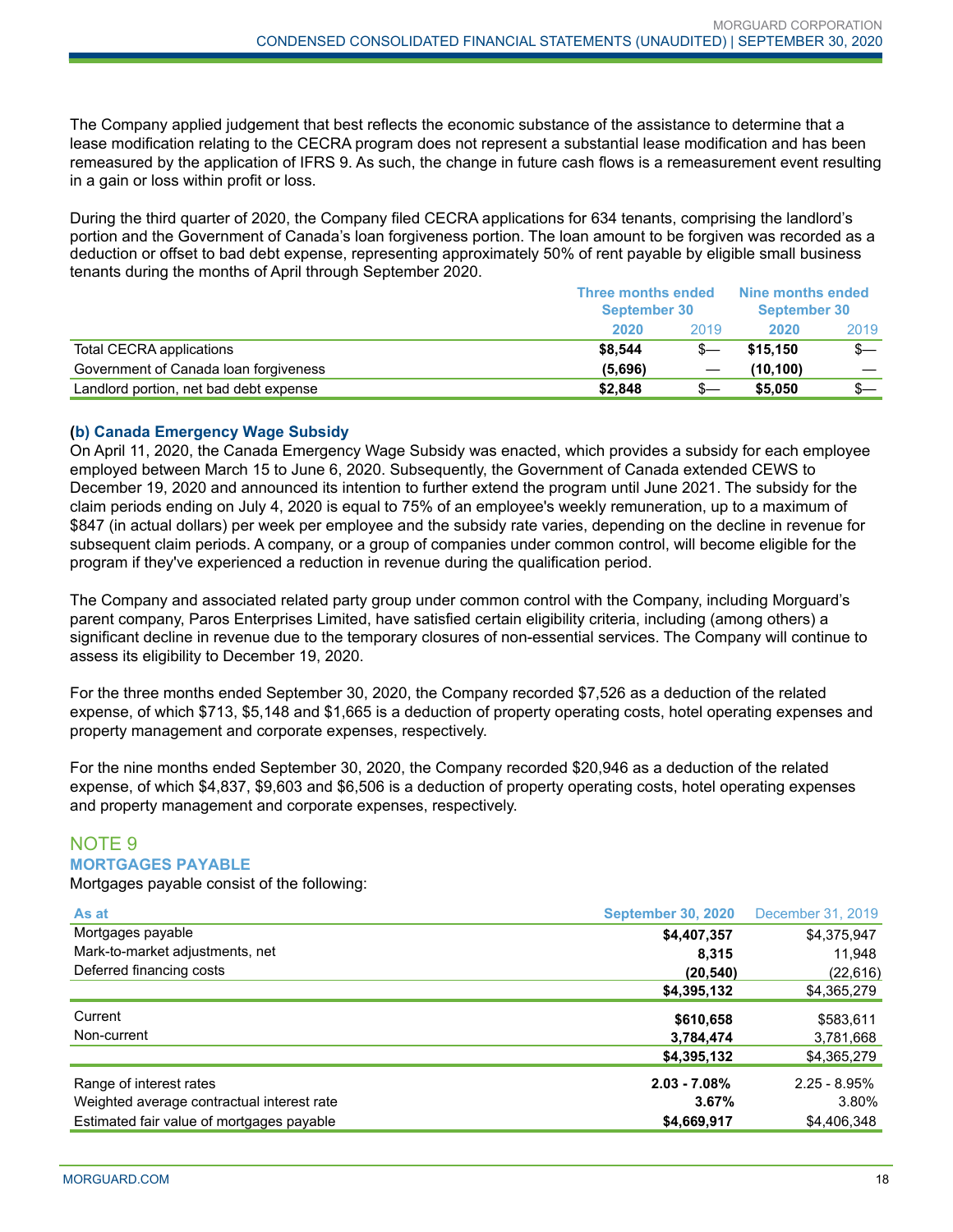The aggregate principal repayments and balances maturing of the mortgages payable as at September 30, 2020, together with the weighted average contractual interest rate on debt maturing in the next five years and thereafter, are as follows:

|                          | <b>Principal</b><br><b>Instalment</b><br><b>Repayments</b> | <b>Balances</b><br><b>Maturing</b> | <b>Total</b> | <b>Weighted</b><br><b>Average</b><br><b>Contractual</b><br><b>Interest Rate</b> |
|--------------------------|------------------------------------------------------------|------------------------------------|--------------|---------------------------------------------------------------------------------|
| 2020 (remainder of year) | \$27,921                                                   | \$293,352                          | \$321,273    | 4.92%                                                                           |
| 2021                     | 110.124                                                    | 382,300                            | 492.424      | 4.07%                                                                           |
| 2022                     | 107.711                                                    | 399,210                            | 506.921      | 3.52%                                                                           |
| 2023                     | 85,074                                                     | 651,764                            | 736,838      | 3.57%                                                                           |
| 2024                     | 72,130                                                     | 324.242                            | 396.372      | 3.75%                                                                           |
| Thereafter               | 225,159                                                    | 1,728,370                          | 1,953,529    | 3.48%                                                                           |
|                          | \$628,119                                                  | \$3,779,238                        | \$4,407,357  | $3.67\%$                                                                        |

The Company's first mortgages are registered against specific real estate assets and hotel properties. As at September 30, 2020, mortgages payable mature between 2020 and 2058 and have a weighted average term to maturity of 4.8 years (December 31, 2019 - 5.1 years) and approximately 97% of the Company's mortgages have fixed interest rates.

As at September 30, 2020, approximately 91% of the Company's real estate and hotel properties, and related rental revenue have been pledged as collateral for the mortgages payable.

Some of the Company's mortgages payable require it to maintain annual debt service coverage ratios and/or debt to equity ratios and/or debt to appraised value ratios and arrange for capital expenditures in accordance with predetermined limits. As at September 30, 2020, and December 31, 2019, the Company was not in compliance with five debt ratio covenants affecting five mortgage loans, all of which are secured by hotel properties amounting to \$143,054 (December 31, 2019 - \$80,877). None of the lenders have demanded payment of the mortgage loans. However, IFRS requires that the loan balance of mortgages payable in breach of debt covenants be included in the current portion of mortgages payable. As a result, the current portion of debt includes \$91,410 scheduled to retire after September 30, 2021.

## NOTE 10 **UNSECURED DEBENTURES**

The Company's senior unsecured debentures ("Unsecured Debentures") consist of the following:

|                                      |                      | <b>Coupon</b>        |                           |                   |
|--------------------------------------|----------------------|----------------------|---------------------------|-------------------|
| As at                                | <b>Maturity Date</b> | <b>Interest Rate</b> | <b>September 30, 2020</b> | December 31, 2019 |
| Series B senior unsecured debentures | November 18, 2020    | 4.013%               | \$200,000                 | \$200,000         |
| Series C senior unsecured debentures | September 15, 2022   | 4.333%               | 200.000                   | 200,000           |
| Series D senior unsecured debentures | May 14, 2021         | 4.085%               | 200.000                   | 200,000           |
| Series E senior unsecured debentures | January 25, 2024     | 4.715%               | 225.000                   | 225,000           |
| Series F senior unsecured debentures | November 27, 2024    | 4.204%               | 225,000                   | 225,000           |
| Series G senior unsecured debentures | September 28, 2023   | 4.402%               | 175.000                   |                   |
| Unamortized financing costs          |                      |                      | (3,222)                   | (3, 556)          |
|                                      |                      |                      | \$1,221,778               | \$1,046,444       |
| Current                              |                      |                      | \$399,718                 | \$199,778         |
| Non-current                          |                      |                      | 822.060                   | 846,666           |
|                                      |                      |                      | \$1,221,778               | \$1.046.444       |

On November 18, 2016, the Company issued \$200,000 (net proceeds including issuance costs - \$199,198) of Series B senior unsecured debentures due on November 18, 2020. Interest on the Series B senior unsecured debentures is payable semi-annually, not in advance, on May 18 and November 18 of each year. The Company has the option to redeem the Series B senior unsecured debentures at a redemption price equal to the greater of the Canada Yield Price or par plus any accrued and unpaid interest. The Canada Yield Price is defined as the amount that would return a yield on investment for the remaining term to maturity equal to the Canada Bond Yield with an equal term to maturity plus a spread of 0.785%.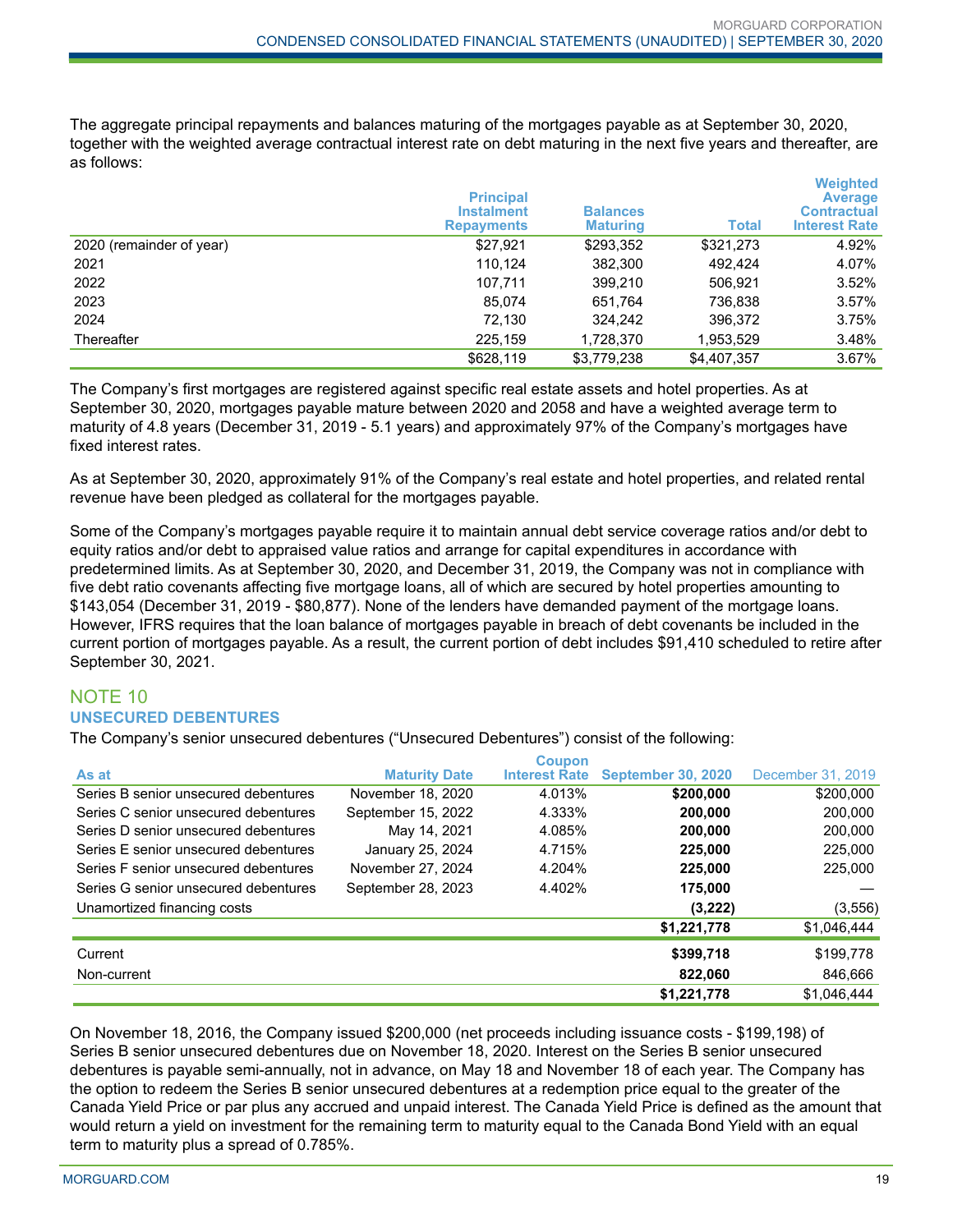On September 15, 2017, the Company issued \$200,000 (net proceeds including issuance costs - \$198,800) of Series C senior unsecured debentures due on September 15, 2022. Interest on the Series C senior unsecured debentures is payable semi-annually, not in advance, on March 15 and September 15 of each year. The Company has the option to redeem the Series C senior unsecured debentures at a redemption price equal to the greater of the Canada Yield Price or par plus any accrued and unpaid interest. The Canada Yield Price is defined as the amount that would return a yield on investment for the remaining term to maturity equal to the Canada Bond Yield with an equal term to maturity plus a spread of 0.635%.

On May 14, 2018, the Company issued \$200,000 (net proceeds including issuance costs - \$198,805) of Series D senior unsecured debentures due on May 14, 2021. Interest on the Series D senior unsecured debentures is payable semi-annually, not in advance, on May 14 and November 14 of each year. The Company has the option to redeem the Series D senior unsecured debentures at a redemption price equal to the greater of the Canada Yield Price or par plus any accrued and unpaid interest. The Canada Yield Price is defined as the amount that would return a yield on investment for the remaining term to maturity equal to the Canada Bond Yield with an equal term to maturity plus a spread of 0.50%.

On January 25, 2019, the Company issued \$225,000 (net proceeds including issuance costs - \$223,575) of Series E senior unsecured debentures due on January 25, 2024. Interest on the Series E senior unsecured debentures is payable semi-annually, not in advance, on January 25 and July 25 of each year, commencing on July 25, 2019. Paros Enterprises Limited, a related party, acquired \$12,500 aggregate principal amount of the Series E senior unsecured debentures. The Company has the option to redeem the Series E senior unsecured debentures at a redemption price equal to the greater of the Canada Yield Price or par plus any accrued and unpaid interest. The Canada Yield Price is defined as the amount that would return a yield on investment for the remaining term to maturity equal to the Canada Bond Yield with an equal term to maturity plus a spread of 0.70%.

On November 27, 2019, the Company issued \$225,000 (net proceeds including issuance costs - \$224,000) of Series F senior unsecured debentures due on November 27, 2024. Interest on the Series F senior unsecured debentures is payable semi-annually, not in advance, on May 27 and November 27 of each year, commencing on May 27, 2020. The Company has the option to redeem the Series F senior unsecured debentures at a redemption price equal to the greater of the Canada Yield Price or par plus any accrued and unpaid interest. The Canada Yield Price is defined as the amount that would return a yield on investment for the remaining term to maturity equal to the Canada Bond Yield with an equal term to maturity plus a spread of 0.675%.

On September 28, 2020, the Company issued \$175,000 (net proceeds including issuance costs - \$174,303) of Series G senior unsecured debentures due on September 28, 2023. Interest on the Series G senior unsecured debentures is payable semi-annually, not in advance, on March 28 and September 28 of each year, commencing on March 28, 2021. The Company has the option to redeem the Series G senior unsecured debentures at a redemption price equal to the greater of the Canada Yield Price or par plus any accrued and unpaid interest. The Canada Yield Price is defined as the amount that would return a yield on investment for the remaining term to maturity equal to the Canada Bond Yield with an equal term to maturity plus a spread of 1.03%.

For the three and nine months ended September 30, 2020, interest on the Unsecured Debentures of \$11,357 (2019 - \$8,941) and \$33,699 (2019 - \$25,804), respectively, is included in interest expense (Note 18).

## NOTE 11 **CONVERTIBLE DEBENTURES**

Convertible debentures consist of the following:

|                                          |                      | <b>Conversion</b> | <b>Coupon</b> | Interest Principal | <b>Principal</b><br><b>Owned</b> | by the September 30, December 31, |           |
|------------------------------------------|----------------------|-------------------|---------------|--------------------|----------------------------------|-----------------------------------|-----------|
| As at                                    | <b>Maturity Date</b> | <b>Price</b>      | Rate          |                    | <b>Balance Company</b>           | 2020                              | 2019      |
| Morguard REIT                            | December 31, 2021    | \$20.40           |               | 4.50% \$175.000    | \$60,000                         | \$113,653                         | \$112.105 |
| Morguard Residential REIT <sup>(1)</sup> | March 31, 2023       | 20.20             | 4.50%         | \$85.500           | \$5,000                          | 79.220                            | 81.398    |
|                                          |                      |                   |               |                    |                                  | \$192.873                         | \$193,503 |

 $<sup>(1)</sup>$  As at September 30, 2020, the liability includes the fair value of the conversion option of \$810 (December 31, 2019 - \$3,472).</sup>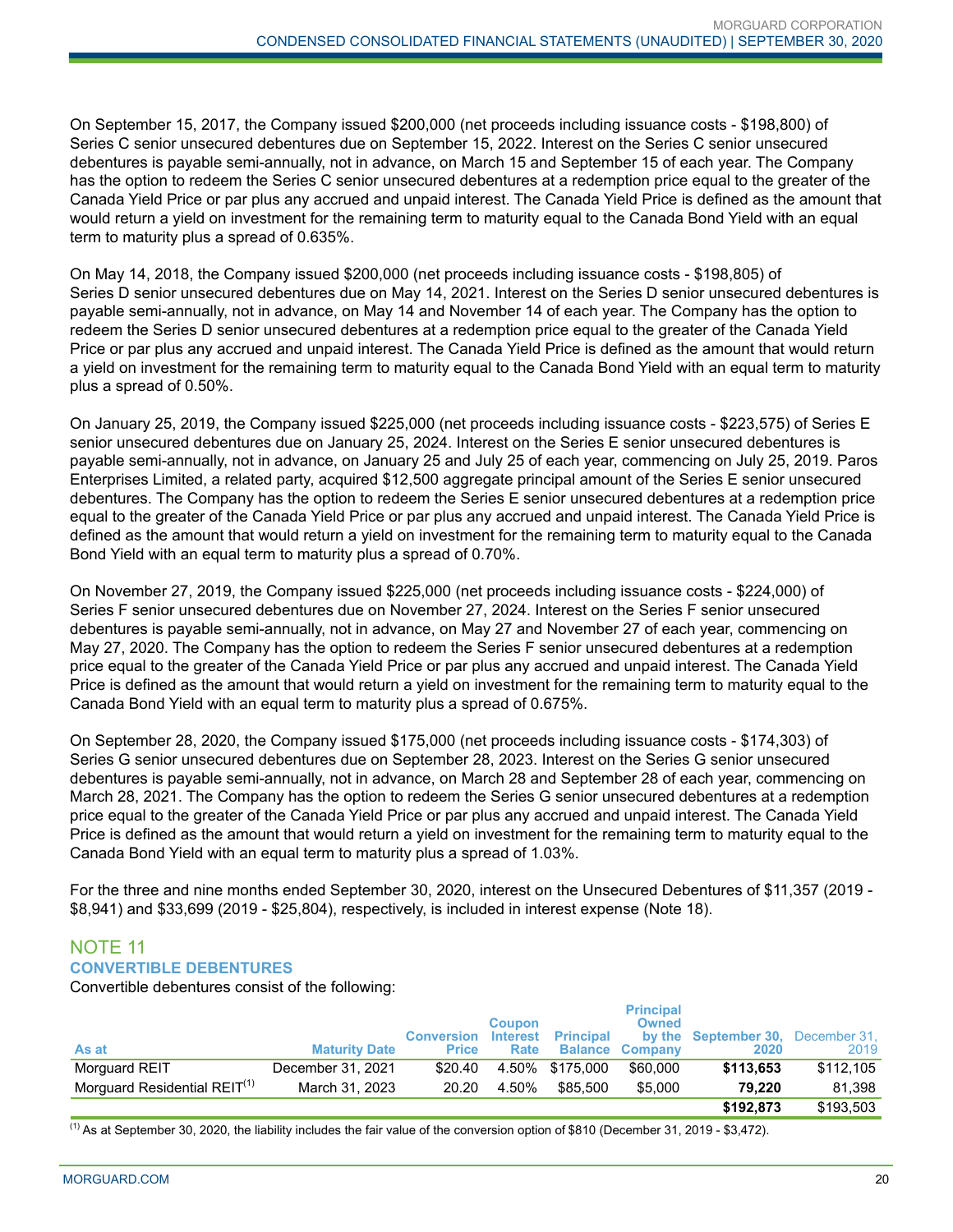#### **Morguard REIT**

On December 30, 2016, Morguard REIT issued \$175,000 principal amount of 4.50% convertible unsecured subordinated debentures, and incurred issue costs of \$5,137 for net proceeds of \$169,863. Interest is payable semiannually, not in advance, on June 30 and December 31 of each year. The convertible debentures, with the exception of \$3,242, the value assigned to the holder's conversion option, have been recorded as debt on the consolidated balance sheets.

#### **Morguard Residential REIT**

On February 13, 2018, Morguard Residential REIT issued \$75,000 principal amount of 4.50% convertible unsecured subordinated debentures maturing on March 31, 2023. On February 21, 2018, an additional principal amount of \$10,500 was issued pursuant to the exercise of the over-allotment option. Interest is payable semi-annually, not in advance, on March 31 and September 30 of each year. The underwriter's commission attributable to the debentures in the amount of \$3,375 has been capitalized and is being amortized over the term to maturity. Morguard owns \$5,000 aggregate principal amount of the 4.50% convertible unsecured subordinated debentures.

For the three and nine months ended September 30, 2020, interest on convertible debentures net of accretion of \$2,461 (2019 - \$2,455) and \$7,332 (2019 - \$9,640), respectively, is included in interest expense (Note 18).

### NOTE 12

#### **MORGUARD RESIDENTIAL REIT UNITS**

The Units issued by Morguard Residential REIT that are not held by the Company are classified as equity on Morguard Residential REIT's balance sheet but are classified as a liability on the Company's consolidated balance sheets. Morguard Residential REIT Units are redeemable at any time, in whole or in part, on demand by the holders. Upon receipt of the redemption notice by Morguard Residential REIT, all rights to and under the units tendered for redemption shall be surrendered, and the holder shall be entitled to receive a price per Unit equal to the lesser of: (i) 90% of the market price of the Units on the principal exchange market on which the Units are listed or quoted for trading during the 10 consecutive trading days ending immediately prior to the date on which the Units were surrendered for redemption; or (ii) 100% of the closing market price on the principal exchange market on which the Units are listed or quoted for trading on the redemption date.

On August 28, 2019, Morguard Residential REIT completed an offering for 5,226,200 Units sold for a price of \$19.75 per Unit for aggregate gross proceeds of \$103,217. The net proceeds after underwriters' commission and other closing costs totalling \$3,626, were \$99,591. The Company purchased 1,269,000 of the Units offered amounting to \$25,063.

As at September 30, 2020, the Company valued the non-controlling interest in the Morguard Residential REIT Units at \$405,402 (December 31, 2019 - \$516,462) and classified the Units as a liability on the consolidated balance sheets. Due to the change in the market value of the Units and the distributions paid to external Unitholders, the Company recorded a fair value loss for the three months ended September 30, 2020 of \$2,897 (2019 - \$36,031) and a fair value gain for the nine months ended September 30, 2020 of \$95,234 (2019 - loss of \$76,119), in the consolidated statements of income (loss) (Note 19).

The components of the fair value gain (loss) on Morguard Residential REIT Units are as follows:

|                                                           | <b>Three months ended</b><br><b>September 30</b> |                         | Nine months ended<br><b>September 30</b> |              |
|-----------------------------------------------------------|--------------------------------------------------|-------------------------|------------------------------------------|--------------|
|                                                           | 2020                                             | 2019                    | 2020                                     | 2019         |
| Fair value gain (loss) on Morguard Residential REIT Units | \$2.537                                          | $(\$30,987)$ $$111,527$ |                                          | (\$61,886)   |
| Distributions to external Unitholders (Note 3)            | (5.434)                                          | (5.044)                 | (16.293)                                 | (14, 233)    |
| Fair value gain (loss) on Morguard Residential REIT Units | (\$2,897)                                        | (\$36,031)              | \$95,234                                 | $(\$76,119)$ |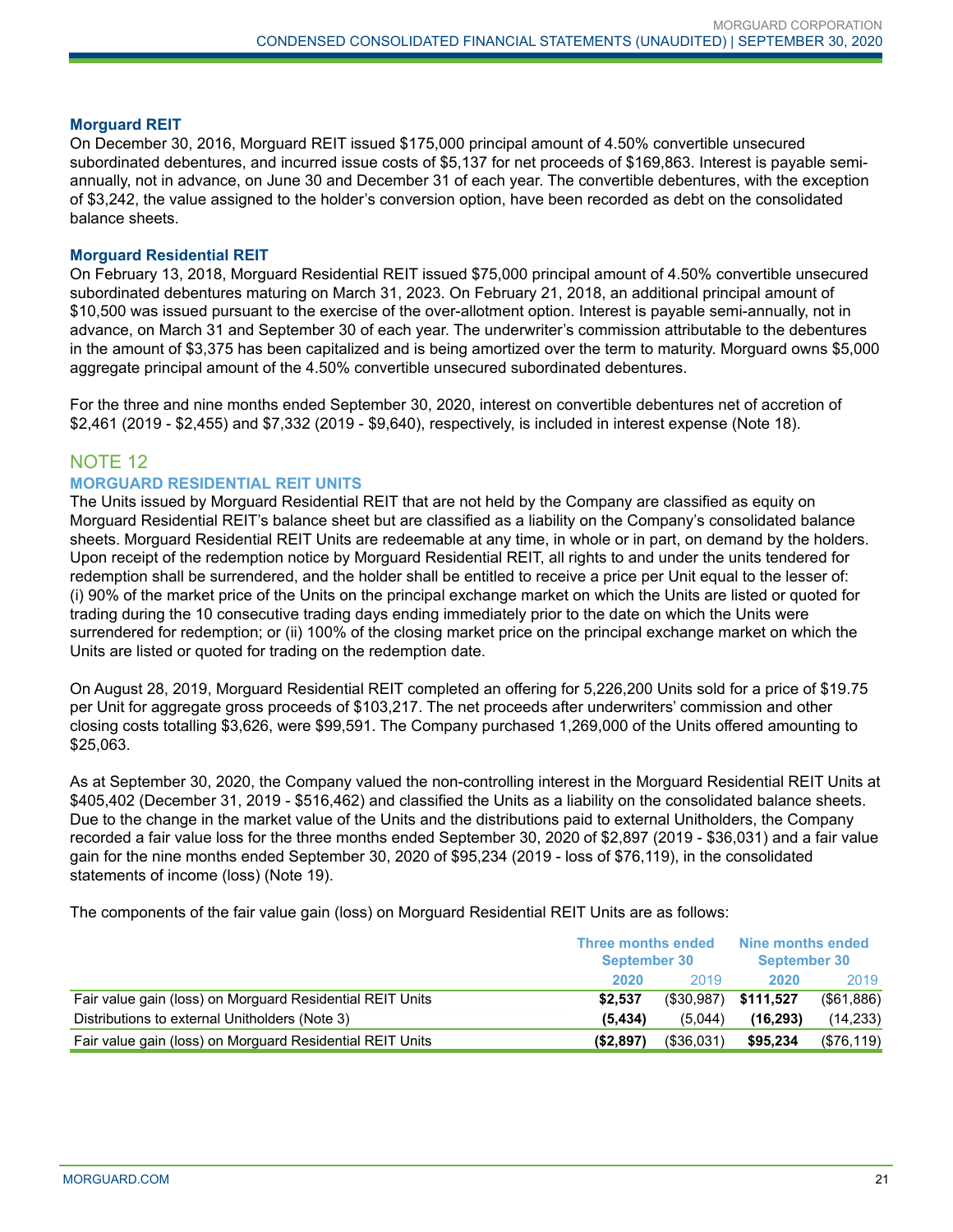#### NOTE 13 **LEASE LIABILITIES**

The following table presents the change in the balance of lease liabilities:

| As at                                      | <b>September 30, 2020</b> | December 31, 2019 |
|--------------------------------------------|---------------------------|-------------------|
| Balance, beginning of period               | \$166,144                 | \$9,754           |
| Adoption of IFRS 16                        |                           | 161,614           |
| Interest on lease liabilities (Note 18)    | 7,093                     | 9,679             |
| Payments                                   | (8, 377)                  | (11, 778)         |
| Additions                                  |                           | 725               |
| <b>Dispositions</b>                        |                           | (684)             |
| Extinguishment <sup><math>(1)</math></sup> |                           | (2,664)           |
| Foreign exchange loss (gain)               | 292                       | (502)             |
| Balance, end of period                     | \$165,152                 | \$166,144         |
| Current (Note 14)                          | \$1,788                   | \$1,703           |
| Non-current                                | 163,364                   | 164,441           |
|                                            | \$165,152                 | \$166,144         |
| Weighted average borrowing rate            | 5.72%                     | 5.72%             |

 $<sup>(1)</sup>$  On December 19, 2019, the Company acquired the remaining 50% interest in the underlying property where the Company has an office lease</sup> (Note 4). Since the property is now 100% owned, the lease liability and right-of-use asset (office lease) relating to the 50% interest previously not owned by the Company have been extinguished.

Future minimum lease payments under lease liabilities are as follows:

| As at                                   | <b>September 30, 2020</b> December 31, 2019 |            |
|-----------------------------------------|---------------------------------------------|------------|
| Within 12 months                        | \$11,152                                    | \$11,127   |
| 2 to 5 years                            | 42.881                                      | 43,335     |
| Over 5 years                            | 356.672                                     | 364,195    |
| Total minimum lease payments            | \$410,705                                   | \$418,657  |
| Less: future interest costs             | (245, 553)                                  | (252, 513) |
| Present value of minimum lease payments | \$165,152                                   | \$166,144  |

#### NOTE 14 **ACCOUNTS PAYABLE AND ACCRUED LIABILITIES**

Accounts payable and accrued liabilities consist of the following:

| As at                                        | <b>September 30, 2020</b> December 31, 2019 |           |
|----------------------------------------------|---------------------------------------------|-----------|
| Accounts payable and accrued liabilities     | \$228,191                                   | \$185,904 |
| Tenant deposits                              | 28.811                                      | 27.850    |
| Stock appreciation rights ("SARs") liability | 8.947                                       | 24.525    |
| Lease liability (Note 13)                    | 1.788                                       | 1.703     |
| Other                                        | 1.055                                       | 2.691     |
|                                              | \$268,792                                   | \$242.673 |

#### NOTE 15 **BANK INDEBTEDNESS**

As at September 30, 2020, the Company has operating lines of credit totalling \$516,500 (December 31, 2019 - \$374,000), the majority of which can be borrowed in either Canadian or United States dollars and are subject to floating interest rates based on bankers' acceptance or LIBOR rates. As at September 30, 2020, the maximum amount that can be borrowed on the operating lines of credit is \$507,758 (December 31, 2019 - \$356,169), which includes deducting issued letters of credit in the amount of \$8,742 (December 31, 2019 - \$13,790) related to these facilities. The Company's investments in Morguard REIT and Morguard Residential REIT, marketable securities, amounts receivable, inventory, capital assets and a fixed-charge security on specific properties have been pledged as collateral on these operating lines of credit. As at September 30, 2020, the Company had borrowed \$49,895 (December 31, 2019 - \$101,100) on its operating lines of credit.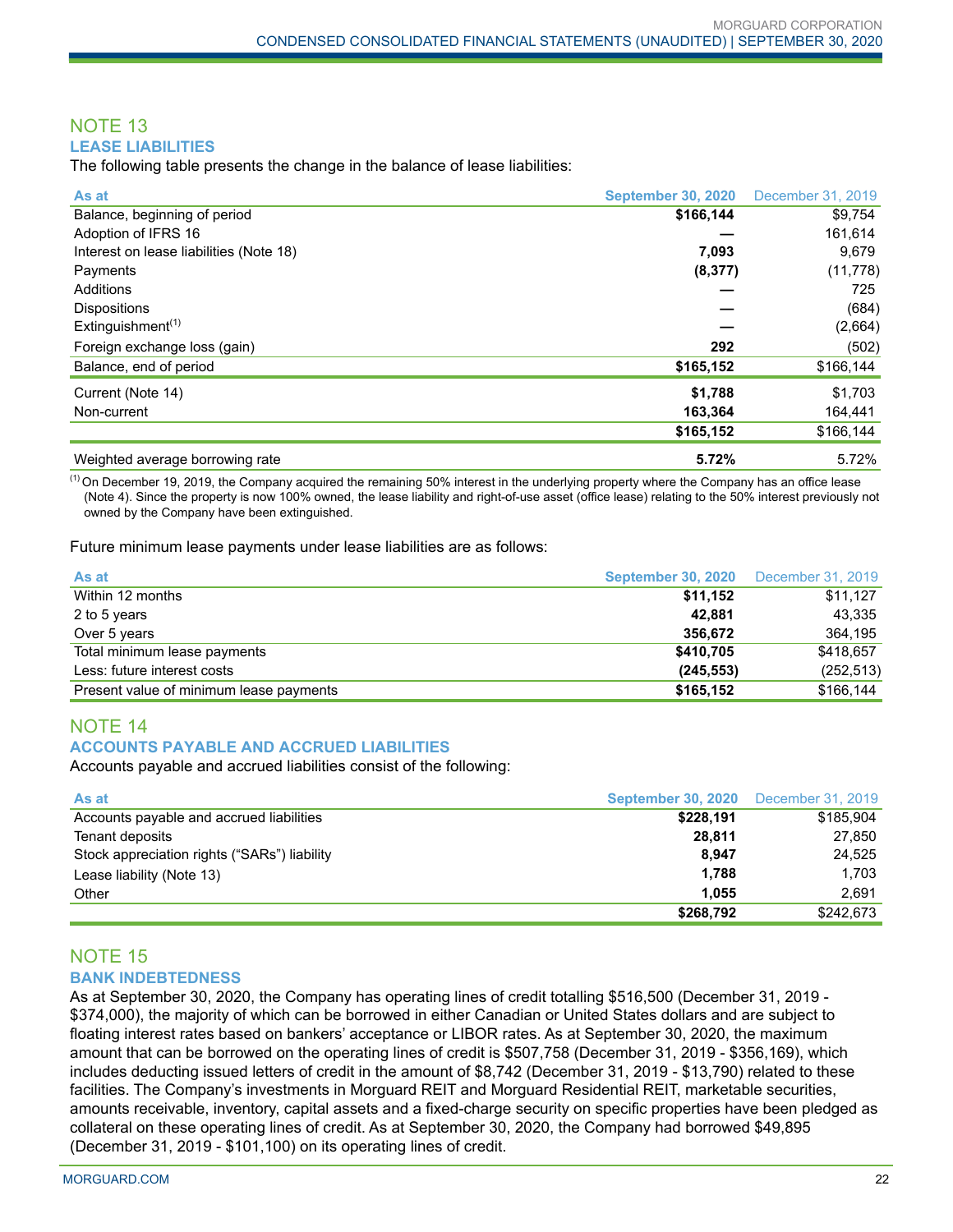During the three months ended June 30, 2020, the Company amended bank credit agreements under two of its existing credit facilities to provide for an additional availability of \$100,000 and to allow for a higher margin calculation.

The bank credit agreements include certain restrictive undertakings by the Company. As at September 30, 2020, other than as described above, the Company is in compliance with all undertakings.

## NOTE 16 **SHAREHOLDERS' EQUITY**

#### **(a) Share Capital Authorized**

Unlimited common shares, no par value. Unlimited preference shares, no par value, issuable in series.

| <b>Number</b> |               |
|---------------|---------------|
|               | <b>Amount</b> |
| 11.294        | \$102,436     |
| (11)          | (100)         |
|               | 90            |
| 11.283        | \$102.426     |
| (131)         | (1, 191)      |
|               | 73            |
| 11,152        | \$101,308     |
|               | (000s)        |

The Company had the approval of the TSX under its normal course issuer bid ("NCIB") to purchase up to 564,117 common shares. The program expired on September 21, 2020. On September 17, 2020, the Company obtained the approval of the TSX under its NCIB to purchase up to 557,812 common shares, being approximately 5% of the issued and outstanding common shares, and the program expires on September 21, 2021. The daily repurchase restriction for the common shares is 1,000. During the nine months ended September 30, 2020, 131,131 common shares were purchased for cash consideration of \$17,986 at a weighted average price of \$137.16 per common share.

Total dividends declared during the three and nine months ended September 30, 2020 amounted to \$1,676, or \$0.15 per common share (2019 - \$1,695, or \$0.15 per common share) and \$5,050, or \$0.45 per common share (2019 - \$5,080, or \$0.45 per common share), respectively. On November 5, 2020, the Company declared a common share dividend of \$0.15 per common share to be paid in the fourth quarter of 2020.

#### **(b) Contributed Surplus**

During the nine months ended September 30, 2020, the Company acquired 20,668,856 common shares of Temple for cash consideration of \$44,149. The difference between the cash consideration and the carrying value of the noncontrolling interest acquired for the nine months ended September 30, 2020, amounted to \$23,235 and the amount has been recorded within retained earnings.

During the nine months ended September 30, 2019, Temple issued 50,044,658 common shares through two rights offering in aggregate amounting to net proceeds of \$80,902, of which, the Company acquired 39,807,004 common shares of Temple for cash consideration of \$64,972. The non-controlling interest share relating to Temple's rights offerings, net of transaction costs, amounted to \$15,930. The difference between the cash consideration and the carrying value of the non-controlling interest share amounted to \$2,498 and the amount has been recorded within retained earnings.

During the three and nine months ended September 30, 2019, Temple purchased for cancellation 7,200 common shares for cash consideration of \$13 and the amount has been recorded within retained earnings.

During the three months ended September 30, 2020, the Company acquired 902,225 Units of Morguard REIT (2019 – nil Units) under its distribution reinvestment program for non-cash consideration of \$4,463 (2019 - \$nil) and for the nine months ended September 30, 2020, the Company acquired 2,284,113 of Morguard REIT (2019 – nil Units) for non-cash consideration of \$11,657 (2019 - \$nil). The difference between the non-cash consideration and the carrying value of the non-controlling interest acquired for the three months ended September 30, 2020 amounted to \$5,590 (2019 - \$nil) and for the nine months ended September 30, 2020 amounted to \$15,515 (2019 - \$nil) and the amounts have been recorded within retained earnings.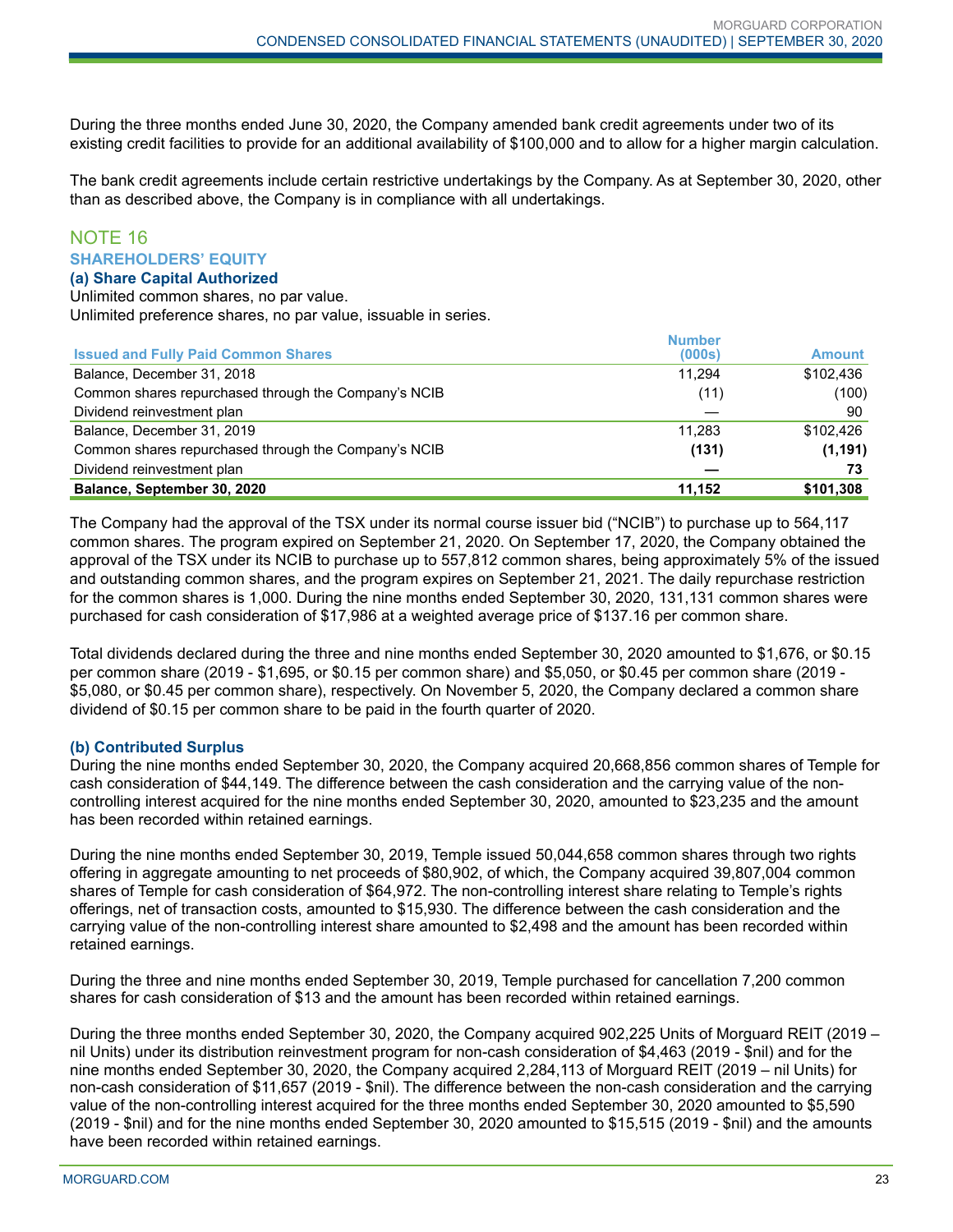During the three months ended September 30, 2020, the Company acquired nil Units of Morguard REIT (2019 – nil Units) for cash consideration of \$nil (2019 - \$nil) and for the nine months ended September 30, 2020, the Company acquired nil Units of Morguard REIT (2019 – 338,048 Units) for cash consideration of \$nil (2019 - \$4,008). The difference between the cash consideration and the carrying value of the non-controlling interest acquired for the three months ended September 30, 2020 amounted to \$nil (2019 - \$nil) and for the nine months ended September 30, 2020 amounted to \$nil (2019 - \$3,544) and the amounts have been recorded within retained earnings.

#### **(c) Stock Appreciation Rights Plan**

The SARs granted vest equally over 10 years subject to restrictions.

| As at September 30, 2020 |                       |               |                 |                  |                    |
|--------------------------|-----------------------|---------------|-----------------|------------------|--------------------|
| <b>Date of Grant</b>     | <b>Exercise Price</b> | <b>Issued</b> | <b>Redeemed</b> | <b>Cancelled</b> | <b>Outstanding</b> |
| March 20, 2008           | \$30.74               | 200,000       | (66,000)        | (61,500)         | 72,500             |
| November 2, 2010         | \$43.39               | 55.000        | (7,000)         | (8,000)          | 40,000             |
| May 13, 2014             | \$137.90              | 25,000        | (2,000)         | (8,000)          | 15,000             |
| May 13, 2015             | \$153.82              | 10.000        |                 |                  | 10,000             |
| January 11, 2017         | \$179.95              | 90.000        | (1,500)         | (3,500)          | 85,000             |
| May 18, 2018             | \$163.59              | 125,000       |                 |                  | 125,000            |
| August 8, 2018           | \$168.00              | 20,000        |                 |                  | 20,000             |
| November 8, 2018         | \$184.00              | 10,000        |                 |                  | 10,000             |
| <b>Total</b>             |                       | 535,000       | (76,500)        | (81,000)         | 377,500            |

During the three and nine months ended September 30, 2020, the Company recorded a fair value adjustment to reduce compensation expense of \$3,073 (2019 - increase in compensation expense of \$3,866) and \$13,993 (2019 increase compensation expense of \$6,566), respectively. The expense is included in property management and corporate expenses in the consolidated statements of income (loss), and the liability is classified as accounts payable and accrued liabilities (Note 14).

The fair value for the SARs was calculated using the Black-Scholes option pricing model. In determining the fair value of the SARs, management is required to make assumptions that could have a material impact on the valuation. The following are the assumptions that were used in determining the fair value as at September 30, 2020: a dividend yield of 0.57% (2019 - 0.29%), expected volatility of approximately 28.99% (2019 - 21.70%) and the 10-year Bank of Canada Bond Yield of 0.57% (2019 - 1.39%).

#### **(d) Accumulated Other Comprehensive Income**

As at September 30, 2020, and December 31, 2019, accumulated other comprehensive income consists of the following amounts:

| <b>As at</b>                                    | September 30, 2020 | December 31, 2019 |
|-------------------------------------------------|--------------------|-------------------|
| Actuarial gain on defined benefit pension plans | \$18.826           | \$49.410          |
| Unrealized foreign currency translation gain    | 203.898            | 158.494           |
|                                                 | \$222.724          | \$207.904         |

#### NOTE 17 **REVENUE**

The components of revenue from real estate properties are as follows:

|                                          | <b>Three months ended</b><br><b>September 30</b> |           | Nine months ended<br><b>September 30</b> |           |
|------------------------------------------|--------------------------------------------------|-----------|------------------------------------------|-----------|
|                                          | 2020                                             | 2019      | 2020                                     | 2019      |
| Rental income                            | \$121.577                                        | \$120,268 | \$375,060                                | \$361,834 |
| Realty taxes and insurance               | 35.190                                           | 34,775    | 106.719                                  | 103.027   |
| Common area maintenance recoveries       | 21.506                                           | 24.474    | 68.858                                   | 77.005    |
| Property management and ancillary income | 38.433                                           | 35.736    | 112.812                                  | 109.320   |
|                                          | \$216,706                                        | \$215,253 | \$663,449                                | \$651,186 |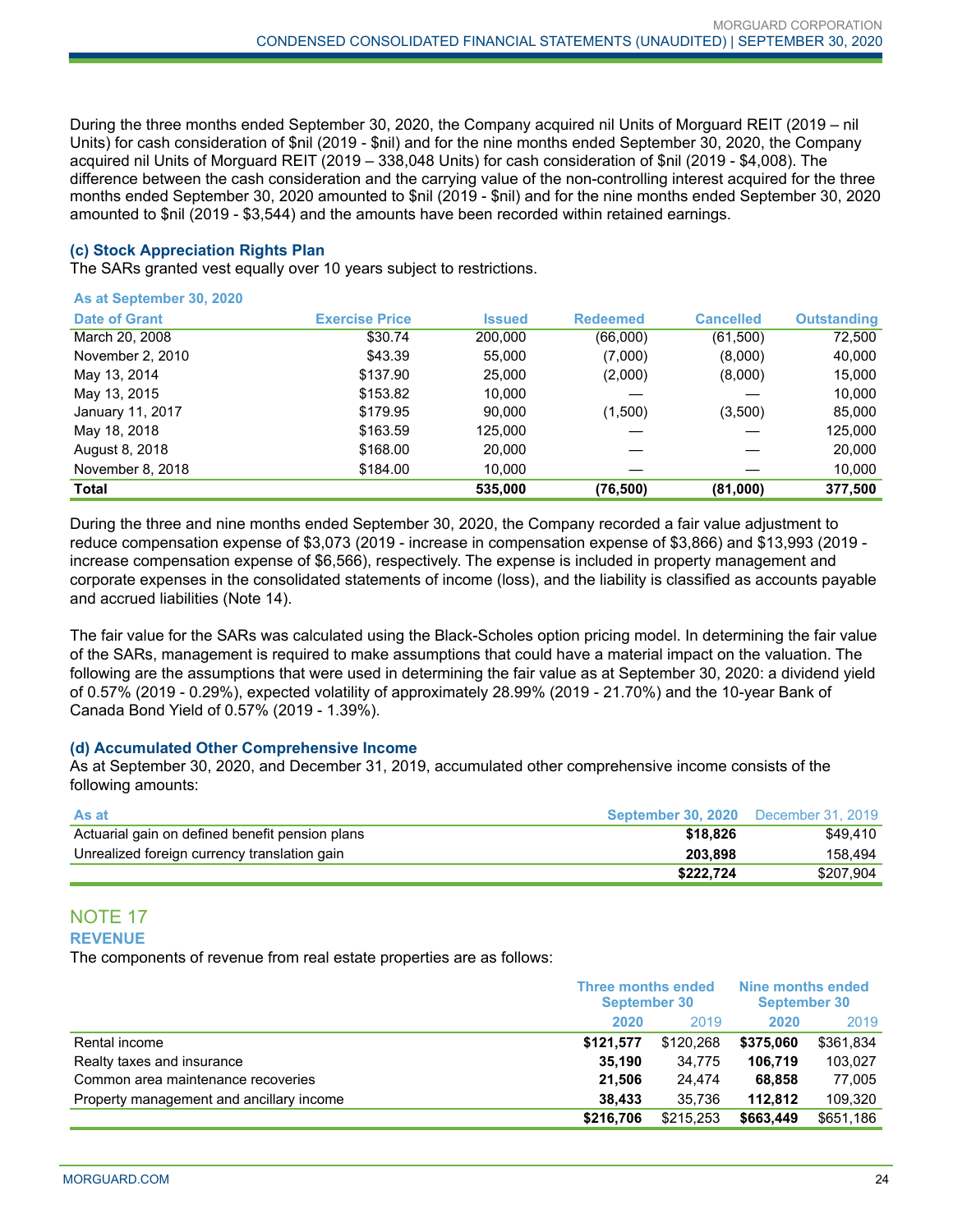The components of revenue from hotel properties are as follows:

|                     |          | <b>Three months ended</b><br>September 30 |          | Nine months ended<br>September 30 |
|---------------------|----------|-------------------------------------------|----------|-----------------------------------|
|                     | 2020     | 2019                                      | 2020     | 2019                              |
| Room revenue        | \$17.777 | \$52.526                                  | \$59,494 | \$141.656                         |
| Other hotel revenue | 4.003    | 12.999                                    | 18.922   | 42.695                            |
|                     | \$21.780 | \$65.525                                  | \$78,416 | \$184.351                         |

The components of management and advisory fees are as follows:

|                                    | <b>Three months ended</b><br>September 30 |          | Nine months ended<br>September 30 |          |
|------------------------------------|-------------------------------------------|----------|-----------------------------------|----------|
|                                    |                                           |          |                                   |          |
|                                    | 2020                                      | 2019     | 2020                              | 2019     |
| Property and asset management fees | \$8,039                                   | \$9.704  | \$25.737                          | \$29,176 |
| Other fees                         | 1.303                                     | 4.206    | 5.883                             | 8.815    |
|                                    | \$9.342                                   | \$13,910 | \$31,620                          | \$37,991 |

## NOTE 18 **INTEREST EXPENSE**

The components of interest expense are as follows:

|                                                                | <b>Three months ended</b><br><b>September 30</b> |          | Nine months ended<br><b>September 30</b> |           |
|----------------------------------------------------------------|--------------------------------------------------|----------|------------------------------------------|-----------|
|                                                                | 2020                                             | 2019     | 2020                                     | 2019      |
| Interest on mortgages                                          | \$40,613                                         | \$40,703 | \$122,599                                | \$123,206 |
| Interest on Unsecured Debentures (Note 10)                     | 11,357                                           | 8.941    | 33,699                                   | 25,804    |
| Interest on convertible debentures, net of accretion (Note 11) | 2.461                                            | 2,455    | 7,332                                    | 9,640     |
| Interest on bank indebtedness                                  | 1,028                                            | 1,984    | 4,396                                    | 3,990     |
| Interest on loans payable and other                            | 301                                              | 659      | 1.405                                    | 2,162     |
| Interest on lease liabilities (Note 13)                        | 2,356                                            | 2,411    | 7,093                                    | 7,254     |
| Amortization of mark-to-market adjustments on mortgages, net   | (1, 148)                                         | (1,347)  | (3,633)                                  | (4, 199)  |
| Amortization of deferred financing costs                       | 1,916                                            | 1.779    | 6,642                                    | 5,413     |
| Loss on extinguishment of mortgages payable                    |                                                  |          |                                          | 561       |
|                                                                | 58,884                                           | 57,585   | 179,533                                  | 173,831   |
| Less: Interest capitalized to properties under development     | (164)                                            | (108)    | (489)                                    | (423)     |
|                                                                | \$58,720                                         | \$57.477 | \$179.044                                | \$173,408 |

## NOTE 19 **FAIR VALUE GAIN (LOSS), NET**

The components of fair value gain (loss) are as follows:

|                                                                                        | <b>Three months ended</b><br><b>September 30</b> |              | Nine months ended<br><b>September 30</b> |           |
|----------------------------------------------------------------------------------------|--------------------------------------------------|--------------|------------------------------------------|-----------|
|                                                                                        | 2020                                             | 2019         | 2020                                     | 2019      |
| Fair value gain (loss) on real estate properties, net (Note 4)                         | $($ \$95,300)                                    | (\$4,787)    | $($ \$359,161)                           | \$59,482  |
| Financial assets (liabilities):                                                        |                                                  |              |                                          |           |
| Fair value gain (loss) on conversion option of MRG convertible debentures<br>(Note 11) | 194                                              | (2, 157)     | 2,662                                    | (3,383)   |
| Fair value gain (loss) on MRG Units (Note 12)                                          | (2,897)                                          | (36,031)     | 95.234                                   | (76, 119) |
| Fair value gain (loss) on other real estate fund investments (Note 6(b))               | (4,690)                                          | (215)        | (4,698)                                  | 4,115     |
| Fair value gain (loss) on investment in marketable securities                          | 307                                              | 13.033       | (47, 747)                                | 16,018    |
| Total fair value gain (loss), net                                                      | (\$102,386)                                      | $(\$30,157)$ | $($ \$313,710)                           | \$113     |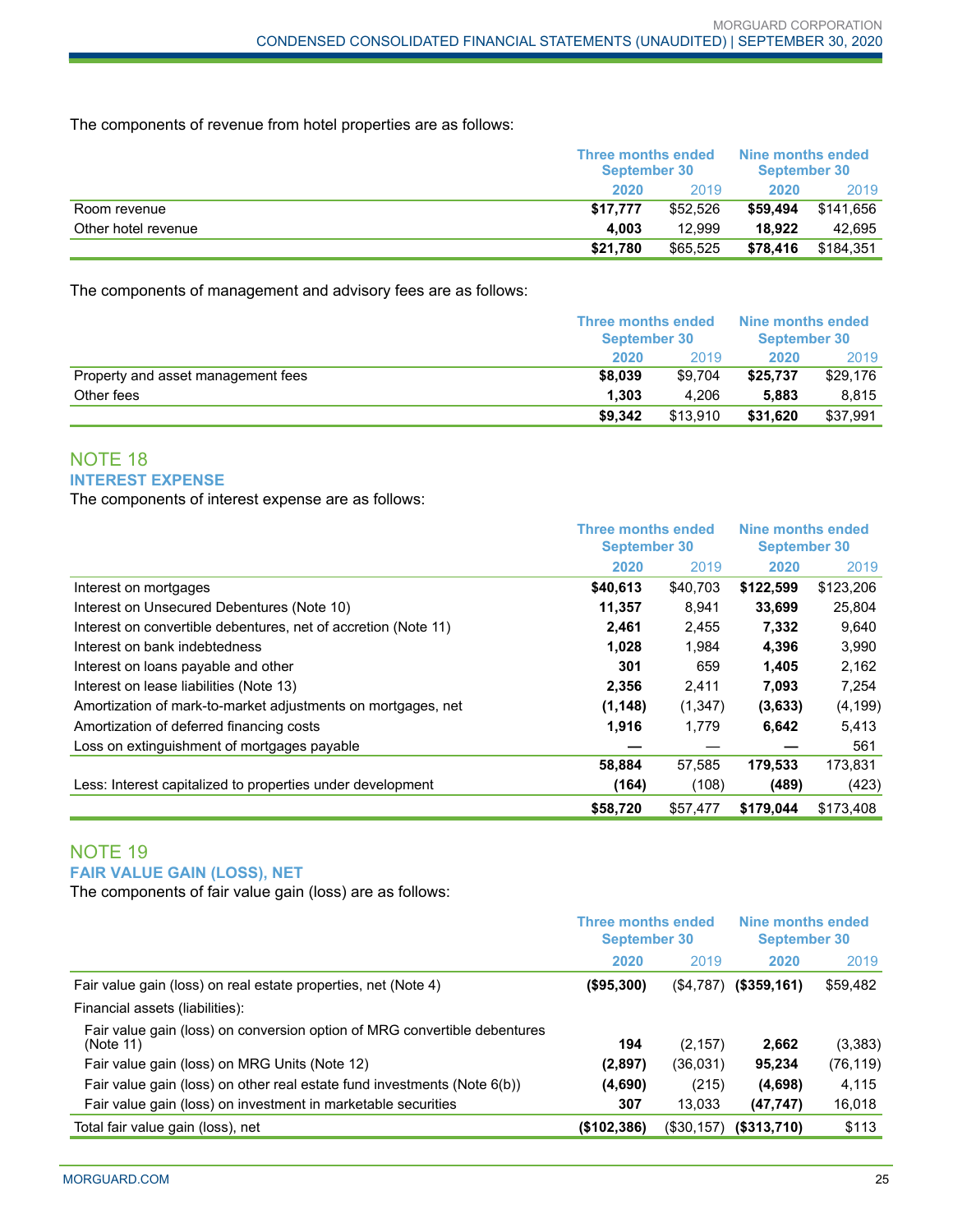### NOTE 20 **OTHER INCOME (EXPENSE)**

The components of other income (expense) are as follows:

|                                         | <b>Three months ended</b><br><b>September 30</b> |         | Nine months ended<br><b>September 30</b> |           |
|-----------------------------------------|--------------------------------------------------|---------|------------------------------------------|-----------|
|                                         | 2020                                             | 2019    | 2020                                     | 2019      |
| Foreign exchange gain (loss)            | \$492                                            | \$645   | \$474                                    | (\$2,144) |
| Gain on sale of hotel property (Note 5) | 2,067                                            |         | 2.067                                    | 508       |
| Other income (expense)                  | (306)                                            | 565     | (1, 423)                                 | 1,885     |
|                                         | \$2.253                                          | \$1.210 | \$1.118                                  | \$249     |

## NOTE 21

#### **RELATED PARTY TRANSACTIONS**

In addition to the related party transactions disclosed in Notes 6 and 10, related party transactions also include the following:

#### **(a) Paros Enterprises Limited ("Paros")**

Paros is the majority shareholder and ultimate parent of the Company. Paros is owned by the Company's Chairman and Chief Executive Officer, Mr. K. Rai Sahi. The Company entered into a demand loan agreement with Paros that provides for the Company to borrow up to \$22,000. The total loan payable outstanding from Paros as at September 30, 2020 was \$nil (December 31, 2019 - \$nil). During the three and nine months ended September 30, 2020, the Company incurred net interest expense of \$nil (2019 - \$nil) and \$nil (2019 - \$30), respectively.

#### **(b) TWC Enterprises Limited ("TWC")**

The Company provides TWC with managerial and consulting services for its business and the business of its subsidiaries. Mr. K. Rai Sahi is Chairman and Chief Executive Officer and the majority shareholder of TWC through his personal holding companies, which include Paros. Pursuant to contractual agreements between the Company and TWC, for the three and nine months ended September 30, 2020, the Company received a management fee of \$327 (2019 - \$326) and \$988 (2019 - \$979), respectively, and paid rent and operating expenses of \$168 (2019 - \$166) and \$496 (2019 - \$511), respectively.

The Company has a revolving demand loan agreement with TWC that provides for either party to borrow up to \$50,000 at either the prime rate or the bankers' acceptance rate plus applicable stamping fees. The total loan payable as at September 30, 2020 was \$nil (December 31, 2019 - \$33,679). During the three and nine months ended September 30, 2020, the Company paid net interest of \$96 (2019 - \$386) and \$408 (2019 - \$1,186), respectively.

#### **(c) Share/Unit Purchase and Other Loans**

As at September 30, 2020, share/Unit purchase and other loans to officers and employees of the Company and its subsidiaries of \$5,475 (December 31, 2019 - \$5,504) are outstanding. The loans are collateralized by their common shares of the Company, Units of Morguard REIT and Units of Morguard Residential REIT and are interest-bearing computed at the Canadian prime interest rate and are due on January 10, 2024. Other loans are secured against the underlying asset. The loans are classified as amounts receivable in the consolidated balance sheets. As at September 30, 2020, the fair market value of the common shares/Units held as collateral is \$53,353.

### NOTE 22 **INCOME TAXES**

#### **(a) Tax Provision**

For the three and nine months ended September 30, 2020, the Company recorded an income tax recovery of \$10,801 (2019 - provision for \$3,587) and \$39,230 (2019 - provision for \$28,475), respectively.

#### **(b) Unrecognized Deductible Temporary Differences**

As at September 30, 2020, the Company's U.S. subsidiaries have total net operating losses of US\$102,710 (December 31, 2019 - US\$81,266) of which no deferred tax assets were recognized in respect of US\$77,454 (December 31, 2019 - US\$68,362) net operating losses as it is not probable that taxable income will be available against which the deductible temporary difference can be utilized. The net operating losses expire in varying years commencing 2030.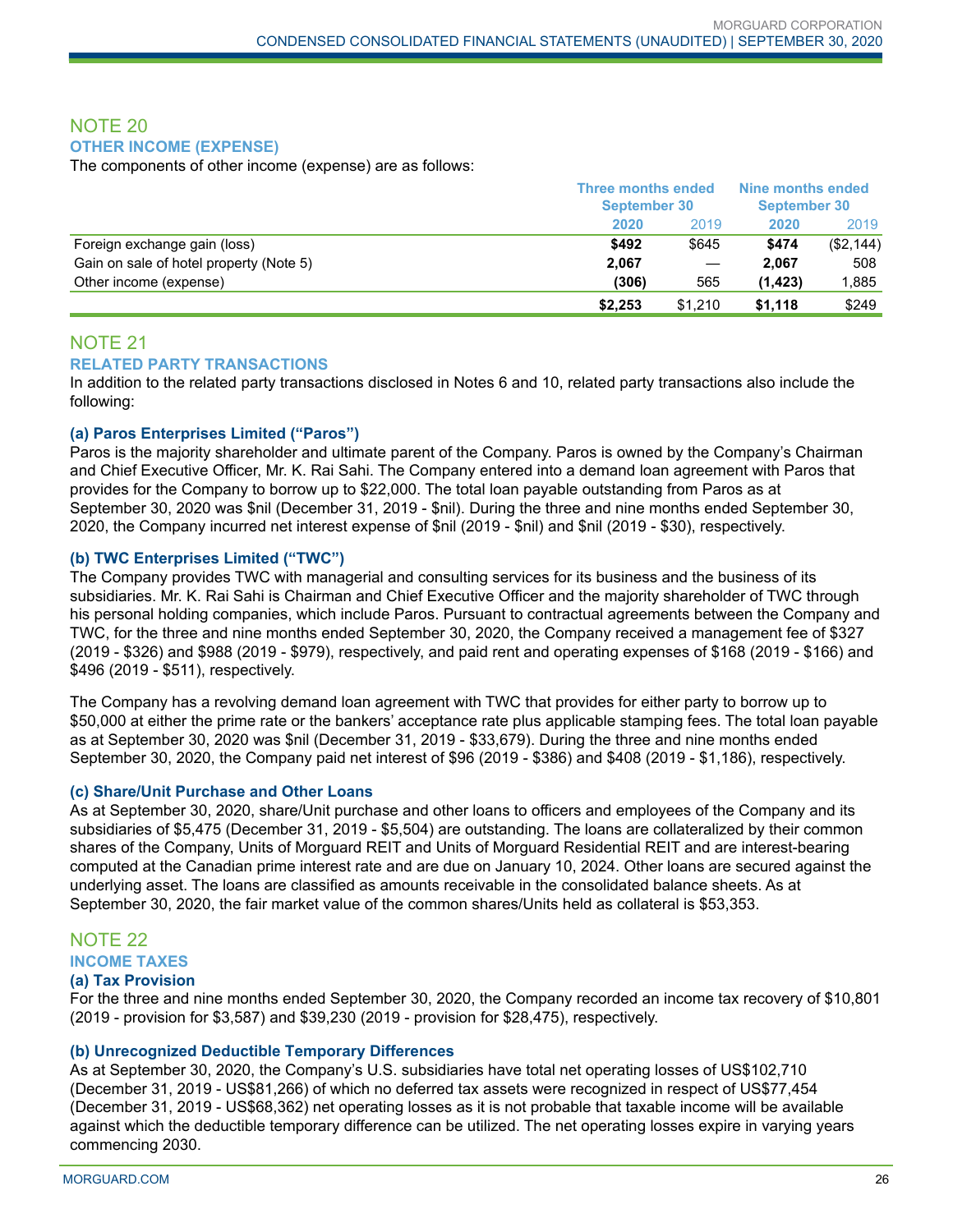As at September 30, 2020, the Company's Canadian subsidiaries have total net operating losses of \$217,244 (December 31, 2019 - \$205,433) of which no deferred tax assets were recognized as it is not probable that taxable income will be available against which they can be utilized. These losses expire in various years commencing 2022. As at September 30, 2020, the Company has other Canadian temporary differences for which no deferred tax asset was recognized of \$72,230 (December 31, 2019 - \$43,952). These other temporary differences have no expiration date.

#### **(c) Recognized Deductible Temporary Differences**

As at September 30, 2020, the Company's U.S. subsidiaries have total net operating losses of US\$25,256 (December 31, 2019 - US\$12,904) of which deferred tax assets were recognized. These net operating losses have no expiration date.

As at September 30, 2020, the Company's U.S. subsidiaries have total unutilized interest expense deductions of US\$2,896 (December 31, 2019 - US\$14,329) of which deferred tax assets were recognized.

## NOTE 23 **NET INCOME (LOSS) PER COMMON SHARE**

|                                                        | Three months ended<br><b>September 30</b> |            | Nine months ended<br><b>September 30</b> |           |
|--------------------------------------------------------|-------------------------------------------|------------|------------------------------------------|-----------|
|                                                        | 2020                                      | 2019       | 2020                                     | 2019      |
| Net income (loss) attributable to common shareholders  | ( \$4,606)                                | ( \$1,180) | ( \$36,590)                              | \$102,028 |
| Weighted average number of common shares               |                                           |            |                                          |           |
| outstanding (000s) - basic and diluted                 | 11.203                                    | 11.283     | 11.236                                   | 11.286    |
| Net income (loss) per common share - basic and diluted | (\$0.42)                                  | (\$0.10)   | ( \$3.26)                                | \$9.04    |

#### NOTE 24 **CONSOLIDATED STATEMENTS OF CASH FLOWS (a) Items Not Affecting Cash**

|                                                                                        | <b>Three months ended</b> |           | Nine months ended   |            |  |
|----------------------------------------------------------------------------------------|---------------------------|-----------|---------------------|------------|--|
|                                                                                        | <b>September 30</b>       |           | <b>September 30</b> |            |  |
|                                                                                        | 2020                      | 2019      | 2020                | 2019       |  |
| Fair value loss (gain) on real estate properties, net                                  | \$84,864                  | (\$3,890) | \$370,243           | (\$49,330) |  |
| Fair value loss (gain) on conversion option of MRG convertible debentures<br>(Note 19) | (194)                     | 2,157     | (2,662)             | 3,383      |  |
| Fair value loss (gain) on MRG Units (Note 12)                                          | (2,537)                   | 30,987    | (111, 527)          | 61,886     |  |
| Fair value loss (gain) on other real estate investment funds (Note 19)                 | 4,690                     | 215       | 4,698               | (4, 115)   |  |
| Fair value loss (gain) on investment in marketable securities (Note 19)                | (307)                     | (13,033)  | 47,747              | (16,018)   |  |
| Equity loss (income) from investments                                                  | 2,634                     | 28,448    | 8,312               | 31,660     |  |
| Amortization of hotel properties                                                       | 6,610                     | 6,798     | 20,615              | 20,358     |  |
| Amortization of capital assets and other                                               | 1,964                     | 2,044     | 5,949               | 6,123      |  |
| Amortization of deferred financing costs (Note 18)                                     | 1,916                     | 1,779     | 6,642               | 5,413      |  |
| Amortization of mark-to-market adjustments on mortgages, net (Note 18)                 | (1, 148)                  | (1,347)   | (3,633)             | (4, 199)   |  |
| Loss on extinguishment of mortgages payable (Note 18)                                  |                           |           |                     | 561        |  |
| Amortization of tenant incentive                                                       | 674                       | 553       | 1,951               | 1,486      |  |
| Stepped rent - adjustment for straight-line method                                     | (522)                     | 468       | (258)               | 345        |  |
| Deferred income taxes                                                                  | (11, 155)                 | 641       | (49, 306)           | 20,786     |  |
| Accretion of convertible debentures                                                    | 246                       | 231       | 754                 | 2,284      |  |
| Gain on sale of hotel property (Note 20)                                               | (2,067)                   |           | (2,067)             | (508)      |  |
| Provision for impairment                                                               | 7,588                     | 19,059    | 31,479              | 19,059     |  |
|                                                                                        | \$93,256                  | \$75,110  | \$328,937           | \$99,174   |  |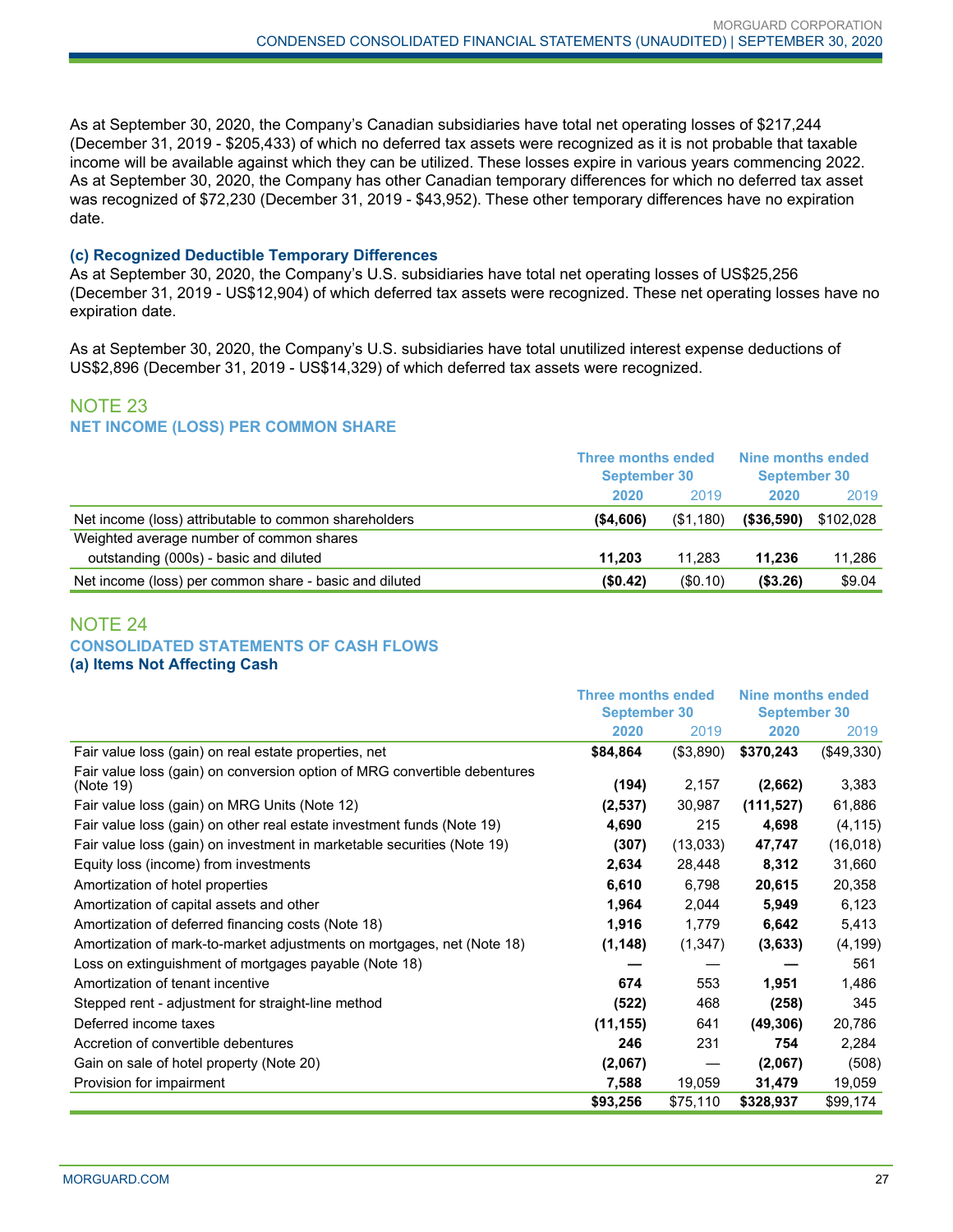#### **(b) Net Change in Operating Assets and Liabilities**

|                                                | <b>Three months ended</b><br><b>September 30</b> |          | Nine months ended<br><b>September 30</b> |            |
|------------------------------------------------|--------------------------------------------------|----------|------------------------------------------|------------|
|                                                | 2020                                             | 2019     | 2020                                     | 2019       |
| Amounts receivable                             | (\$10,103)                                       | \$10.664 | (S44.655)                                | \$5,111    |
| Prepaid expenses and other                     | (6,953)                                          | (1,292)  | (19, 188)                                | (24, 304)  |
| Accounts payable and accrued liabilities       | 15.949                                           | (4,611)  | 12.803                                   | 2,486      |
| Net change in operating assets and liabilities | (\$1,107)                                        | \$4,761  | $($ \$51,040)                            | (\$16,707) |

#### **(c) Supplemental Cash Flow Information**

|                   | <b>Three months ended</b><br>September 30 |          | Nine months ended<br>September 30 |           |
|-------------------|-------------------------------------------|----------|-----------------------------------|-----------|
|                   | 2020                                      | 2019     | 2020                              | 2019      |
| Interest paid     | \$54.417                                  | \$56,881 | \$169.958                         | \$172.291 |
| Interest received | 622                                       | 1.506    | 1.578                             | 4.178     |
| Income taxes paid | 2.496                                     | 4.101    | 7.475                             | 18.492    |

During the three and nine months ended September 30, 2020, the Company issued non-cash dividends under the distribution reinvestment plan of \$26 (2019 - \$24) and \$73 (2019 - \$70), respectively.

#### **(d) Reconciliation of Liabilities Arising from Financing Activities**

The following provides a reconciliation of liabilities arising from financing activities:

|                              | <b>Mortgages</b><br>payable | Unsecured<br>debentures | Convertible<br>debentures | Lease<br><b>liabilities</b> | Loans<br>payable | <b>Bank</b><br><b>indebtedness</b> | Total       |
|------------------------------|-----------------------------|-------------------------|---------------------------|-----------------------------|------------------|------------------------------------|-------------|
| Balance, beginning of period | \$4.365.279                 | \$1.046.444             | \$193,503                 | \$166.144                   | \$33,679         | \$101.100                          | \$5,906,149 |
| Repayments                   | (82, 794)                   |                         |                           | (1, 284)                    | (35, 234)        | (350, 059)                         | (469, 371)  |
| New financing, net           | 281,582                     | 174.303                 |                           |                             |                  | 298.854                            | 754.739     |
| Lump-sum repayments          | (190,169)                   |                         |                           |                             |                  |                                    | (190,169)   |
| Non-cash changes             | (16, 465)                   | 1,031                   | (630)                     |                             |                  |                                    | (16,064)    |
| Foreign exchange             | 37.699                      |                         |                           | 292                         | 1.555            | –                                  | 39.546      |
| Balance, September 30, 2020  | \$4.395.132                 | \$1.221.778             | \$192.873                 | \$165.152                   | s—               | \$49,895                           | \$6,024,830 |

## NOTE 25 **CONTINGENCIES**

The Company is contingently liable with respect to litigation, claims and environmental matters that arise from time to time, including those that could result in mandatory damages or other relief, which could result in significant expenditures. While the final outcome of these matters cannot be predicted with certainty, in the opinion of management, any uninsured liability that may arise from such contingencies would not have a material adverse effect on the financial position or results of operations of the Company. Any settlement of claims in excess of amounts recorded will be charged to operations as and when such determination is made.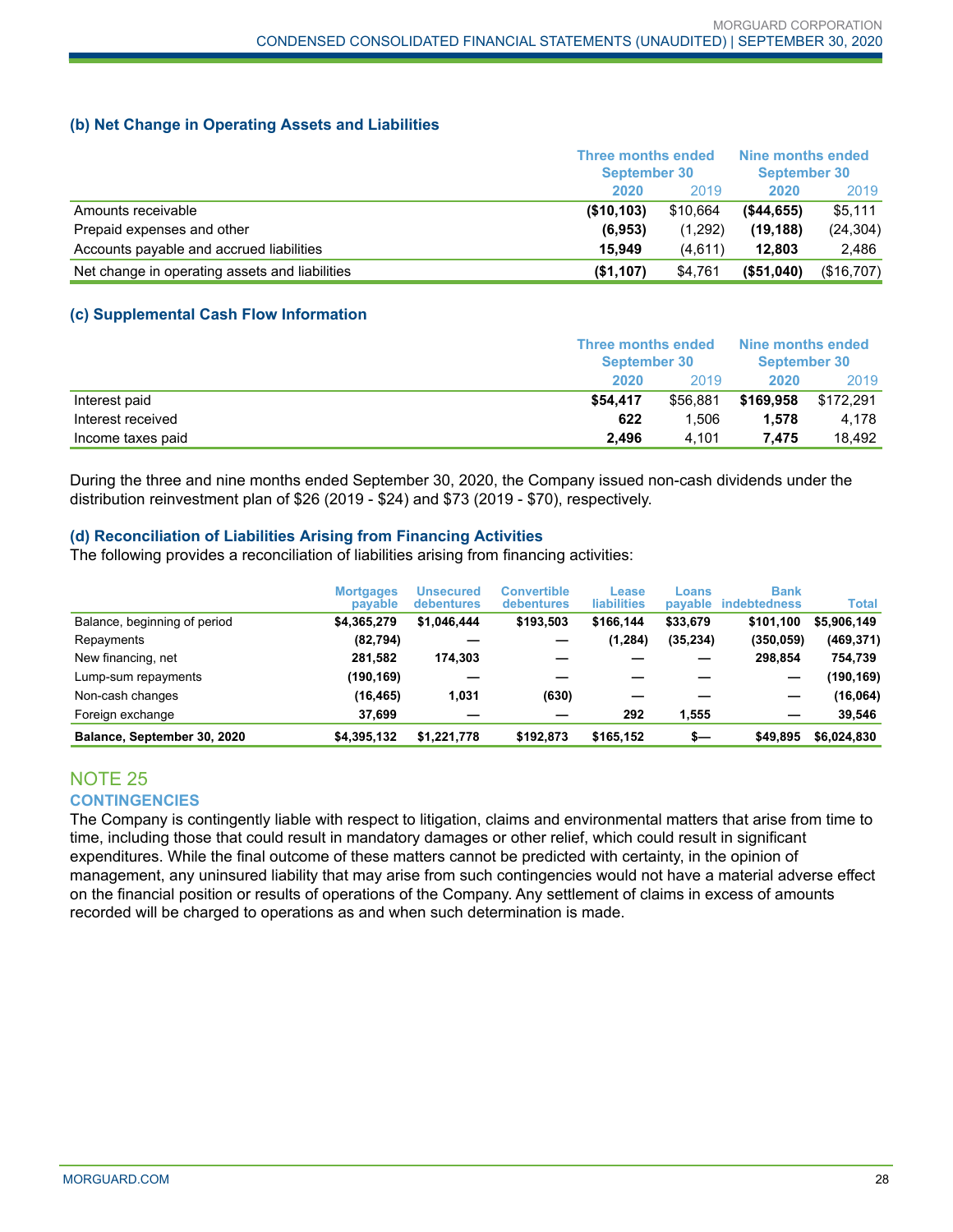#### NOTE 26 **MANAGEMENT OF CAPITAL**

Refer to the Company's annual audited consolidated financial statements as at and for the year ended December 31, 2019, for an explanation of the Company's capital management policy.

The total managed capital for the Company as at September 30, 2020, and December 31, 2019, is summarized below:

| As at                                     | <b>September 30, 2020</b> | December 31, 2019 |
|-------------------------------------------|---------------------------|-------------------|
| Mortgages payable, principal balance      | \$4,407,357               | \$4,375,947       |
| Unsecured Debentures, principal balance   | 1,225,000                 | 1,050,000         |
| Convertible debentures, principal balance | 195.500                   | 195.500           |
| Loans payable                             |                           | 33,679            |
| <b>Bank indebtedness</b>                  | 49.895                    | 101,100           |
| Lease liabilities                         | 165.152                   | 166.144           |
| Shareholders' equity                      | 3,493,876                 | 3.548.906         |
|                                           | \$9,536,780               | \$9,471,276       |

The Company monitors its capital structure based on an interest coverage ratio and a debt to gross book value ratio. These ratios are used by the Company to manage an acceptable level of leverage and are calculated in accordance with the terms of the specific agreements with creditors and are not considered measures in accordance with IFRS, nor is there an equivalent IFRS measure.

The Company's Unsecured Debentures contain covenants that are calculated on a non-consolidated basis, which represents the Company's consolidated results prepared in accordance with IFRS as shown on the Company's most recently published annual audited consolidated financial statements, adjusted, as required, to account for the Company's public entity investments in Morguard Residential REIT, Morguard REIT and Temple (until the Company's privatization of Temple on February 18, 2020) using the equity method. The covenants that the Company must maintain are a non-consolidated interest coverage ratio above 1.65 times, a non-consolidated debt to gross book value ratio not to exceed 65% and a minimum non-consolidated equity requirement of at least \$300,000. If the Company does not meet these covenants, the Unsecured Debentures will become immediately due and payable unless the Company is able to remedy the default or obtain a waiver from debenture holders. The Company is in compliance with all Unsecured Debenture covenants.

## NOTE 27

#### **FINANCIAL INSTRUMENTS AND RISK MANAGEMENT**

Refer to the Company's annual audited consolidated financial statements as at and for the year ended December 31, 2019, for an explanation of the Company's risk management policy as it relates to financial instruments.

#### **Fair Value of Financial Assets and Financial Liabilities**

The fair values of cash, restricted cash, amounts receivable, accounts payable and accrued liabilities and bank indebtedness approximate their carrying values due to the short-term maturity of those instruments. The loans payable are reflected at fair value since they are based on a floating interest rate and reflect the terms of current market conditions.

Mortgages payable, Unsecured Debentures, convertible debentures, lease liabilities and finance lease receivable are carried at amortized cost using the effective interest rate method of amortization. The estimated fair values of longterm borrowings have been determined based on market information, where available, or by discounting future payments of interest and principal at estimated interest rates expected to be available to the Company.

The fair value of the mortgages payable has been determined by discounting the cash flows of these financial obligations using September 30, 2020, market rates for debts of similar terms (Level 2). Based on these assumptions, the fair value as at September 30, 2020, of the mortgages payable before deferred financing costs and mark-tomarket adjustments is estimated at \$4,669,917 (December 31, 2019 - \$4,406,348), compared with the carrying value of \$4,407,357 (December 31, 2019 - \$4,375,947). The fair value of the mortgages payable varies from the carrying value due to fluctuations in interest rates since their issue.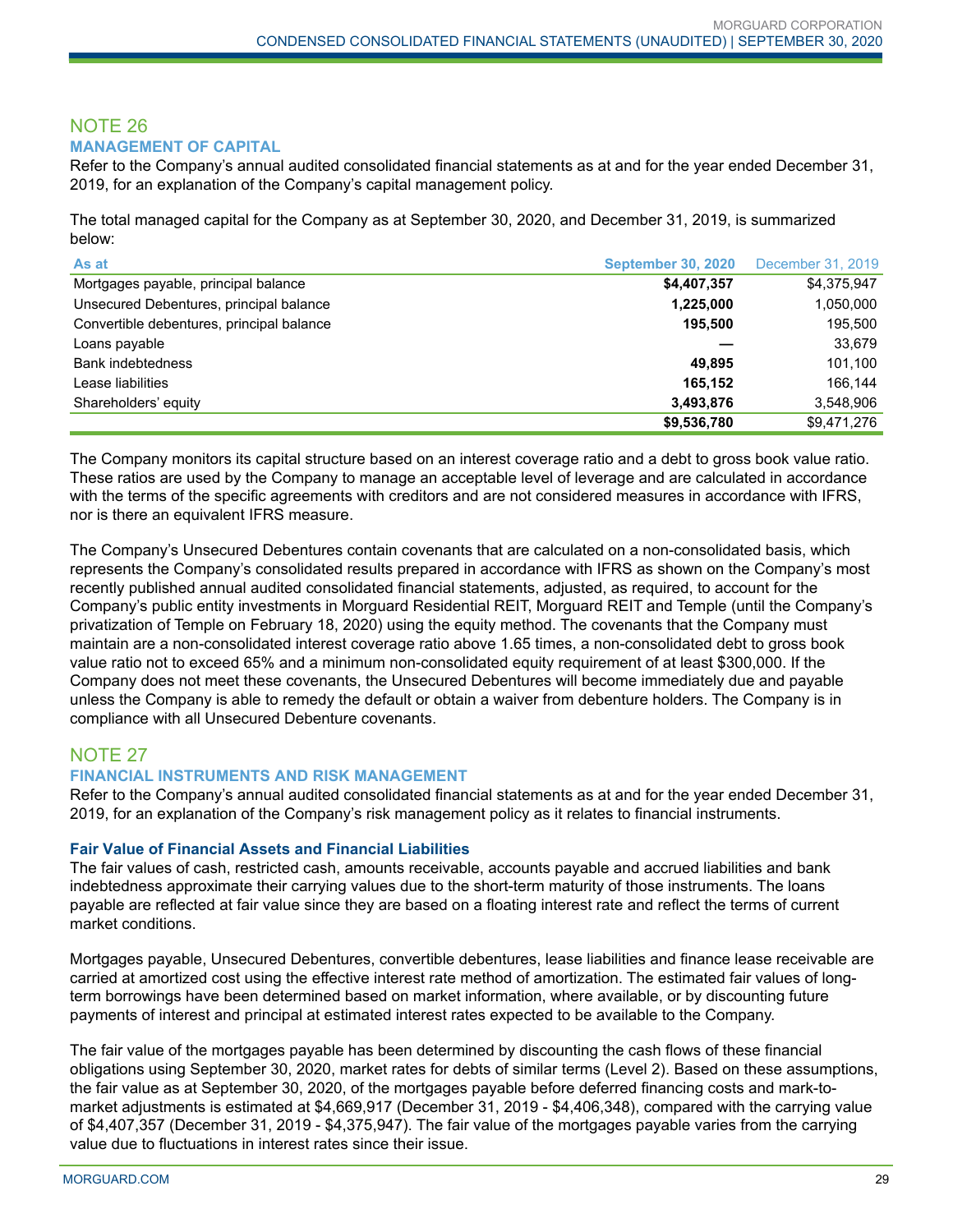The fair value of the Unsecured Debentures liability is based on its closing bid price (Level 1). As at September 30, 2020, the fair value of the Unsecured Debentures has been estimated at \$1,225,772 (December 31, 2019 - \$1,070,033) compared with the carrying value of \$1,225,000 (December 31, 2019 - \$1,050,000).

The fair value of the convertible debentures liability is based on their market trading prices (Level 1). As at September 30, 2020, the fair value of the convertible debentures before deferred financing costs has been estimated at \$187,917 (December 31, 2019 - \$202,838), compared with the carrying value of \$195,500 (December 31, 2019 - \$195,500).

The fair value of the finance lease receivable is determined by discounting the cash flows of the finance lease receivable using September 30, 2020, market rates for debt on similar terms (Level 3). Based on these assumptions, as at September 30, 2020, the fair value of the finance lease receivable has been estimated at \$57,036 (December 31, 2019 - \$56,574).

The fair value hierarchy of financial instruments and real estate properties measured at fair value in the consolidated balance sheets is as follows:

| <b>September 30, 2020</b>                       |         |         | December 31, 2019 |         |         |              |
|-------------------------------------------------|---------|---------|-------------------|---------|---------|--------------|
| As at                                           | Level 1 | Level 2 | Level 3           | Level 1 | Level 2 | Level 3      |
| <b>Assets:</b>                                  |         |         |                   |         |         |              |
| Real estate properties                          | s—      | s—      | \$9,949,386       | $s-$    | $S-$    | \$10,201,283 |
| Investments in marketable securities            | 98.505  |         |                   | 142.911 |         |              |
| Investments in real estate funds                |         |         | 110.680           |         |         | 109.712      |
| <b>Financial liabilities:</b>                   |         |         |                   |         |         |              |
| <b>Morguard Residential REIT Units</b>          |         | 405.402 |                   |         | 516,462 |              |
| Conversion option on MRG convertible debentures |         | 810     |                   |         | 3.472   |              |

## NOTE 28 **SEGMENTED INFORMATION**

#### **(a) Operating Segments**

The Company has the following five reportable segments after aggregation: (i) multi-suite residential, (ii) retail, (iii) office, (iv) industrial, and (v) hotel. The Company has applied judgment by aggregating its operating segments according to the nature of the property operations. Such judgment considers the nature of operations, types of customers and an expectation that operating segments within a reportable segment have similar long-term economic characteristics.

The following summary presents certain financial information regarding the Company's operating segments:

|                                               | Multi-suite        |               |               |                   |              |              |
|-----------------------------------------------|--------------------|---------------|---------------|-------------------|--------------|--------------|
| For the three months ended September 30, 2020 | <b>Residential</b> | <b>Retail</b> | <b>Office</b> | <b>Industrial</b> | <b>Hotel</b> | <b>Total</b> |
| Revenue from real estate/hotel properties     | \$97,922           | \$58,132      | \$58,017      | \$2,635           | \$21,780     | \$238,486    |
| Property/hotel operating expenses             | (34, 327)          | (30, 026)     | (26,096)      | (924)             | (16, 845)    | (108, 218)   |
| Net operating income                          | \$63,595           | \$28,106      | \$31,921      | \$1,711           | \$4,935      | \$130,268    |
|                                               |                    |               |               |                   |              |              |
|                                               | Multi-suite        |               |               |                   |              |              |
| For the three months ended September 30, 2019 | <b>Residential</b> | <b>Retail</b> | Office        | Industrial        | <b>Hotel</b> | <b>Total</b> |
| Revenue from real estate/hotel properties     | \$90,982           | \$61,809      | \$59,346      | \$3,116           | \$65,525     | \$280,778    |
| Property/hotel operating expenses             | (31,326)           | (25,755)      | (25, 512)     | (945)             | (47, 181)    | (130, 719)   |
| Net operating income                          | \$59,656           | \$36.054      | \$33.834      | \$2.171           | \$18.344     | \$150.059    |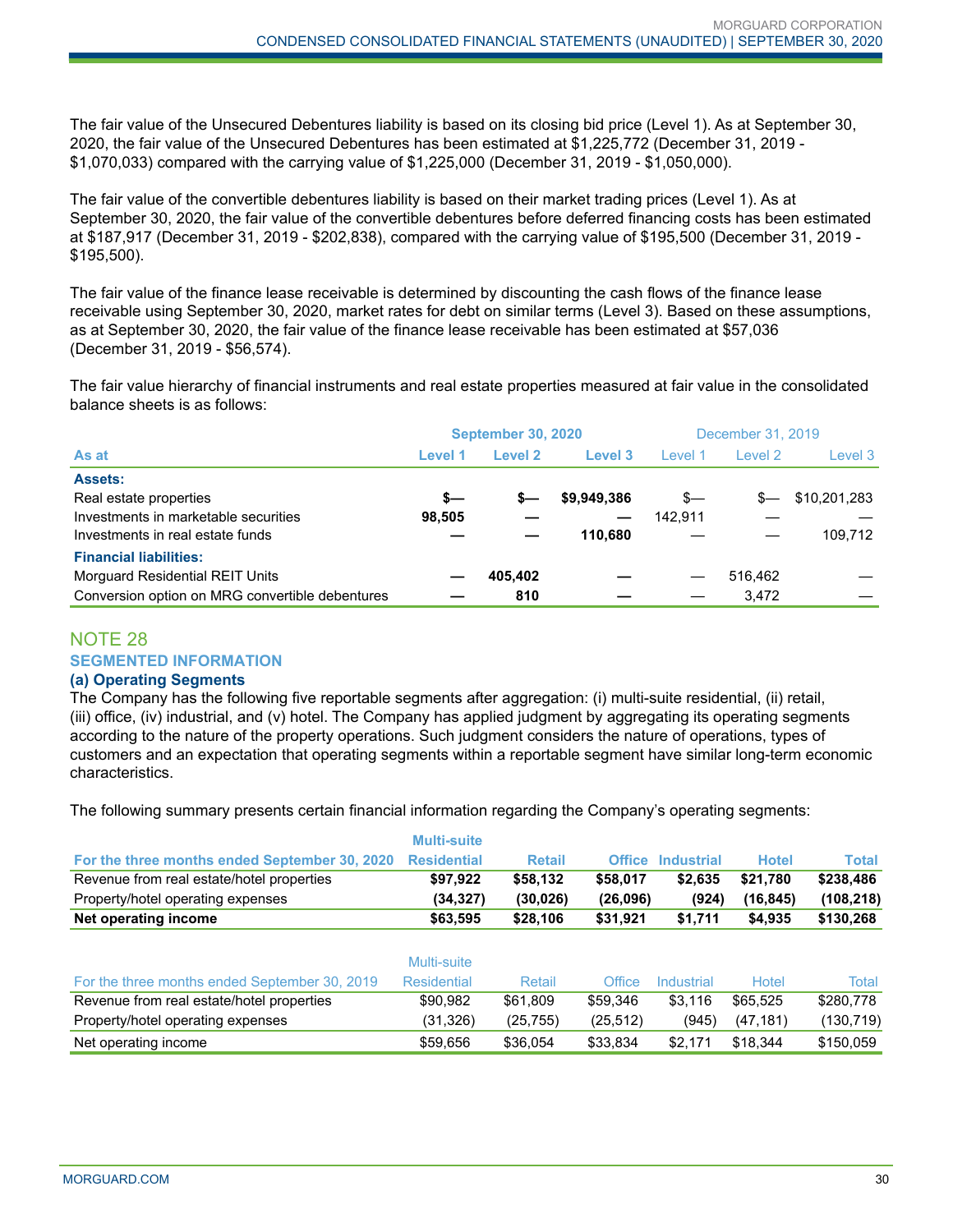|                                                  | <b>Multi-suite</b> |               |               |                          |               |              |
|--------------------------------------------------|--------------------|---------------|---------------|--------------------------|---------------|--------------|
| For the nine months ended September 30, 2020     | <b>Residential</b> | <b>Retail</b> |               | <b>Office Industrial</b> | <b>Hotel</b>  | <b>Total</b> |
| Revenue from real estate/hotel properties        | \$298,406          | \$177,846     | \$179,023     | \$8,174                  | \$78,416      | \$741,865    |
| Property/hotel operating expenses                | (132, 817)         | (91, 602)     | (80, 240)     | (2,891)                  | (70, 272)     | (377, 822)   |
| <b>Net operating income</b>                      | \$165,589          | \$86,244      | \$98,783      | \$5,283                  | \$8,144       | \$364,043    |
|                                                  |                    |               |               |                          |               |              |
|                                                  | Multi-suite        |               |               |                          |               |              |
| For the nine months ended September 30, 2019     | <b>Residential</b> | <b>Retail</b> | Office        | <b>Industrial</b>        | Hotel         | <b>Total</b> |
| Revenue from real estate/hotel properties        | \$273,596          | \$188,910     | \$178,788     | \$9,892                  | \$184,351     | \$835,537    |
| Property/hotel operating expenses                | (126, 666)         | (83, 754)     | (77, 370)     | (3, 117)                 | (139, 852)    | (430, 759)   |
| Net operating income                             | \$146,930          | \$105,156     | \$101,418     | \$6,775                  | \$44,499      | \$404,778    |
|                                                  |                    |               |               |                          |               |              |
|                                                  | <b>Multi-suite</b> |               |               |                          |               |              |
|                                                  | <b>Residential</b> | <b>Retail</b> |               | <b>Office Industrial</b> | <b>Hotel</b>  | <b>Total</b> |
| As at September 30, 2020                         |                    |               |               |                          |               |              |
| Real estate/hotel properties                     | \$5,083,550        | \$2,407,041   | \$2,324,210   | \$134.585                | \$572,390     | \$10,521,776 |
| Mortgages payable                                | \$2,157,741        | \$892,109     | \$1,091,047   | \$19,997                 | \$234,238     | \$4,395,132  |
| For the nine months ended September 30, 2020     |                    |               |               |                          |               |              |
| Additions to real estate/hotel properties        | \$27,772           | \$25,372      | \$13,011      | \$135                    | \$3,773       | \$70,063     |
| Fair value gain (loss) on real estate properties | \$91,128           | (\$367,975)   | (\$90,357)    | \$8,043                  | \$—           | (\$359,161)  |
|                                                  |                    |               |               |                          |               |              |
|                                                  | Multi-suite        |               |               |                          |               |              |
|                                                  | <b>Residential</b> | <b>Retail</b> | <b>Office</b> | <b>Industrial</b>        | <b>Hotel</b>  | Total        |
| As at December 31, 2019                          |                    |               |               |                          |               |              |
| Real estate/hotel properties                     | \$4,889,129        | \$2,744,442   | \$2,402,757   | \$164,955                | \$628,783     | \$10,830,066 |
| Mortgages payable                                | \$2,099,509        | \$909,400     | \$973,631     | \$30,970                 | \$351,769     | \$4,365,279  |
| For the nine months ended September 30, 2019     |                    |               |               |                          |               |              |
| Additions to real estate/hotel properties        | \$30,210           | \$36,395      | \$68,751      | \$566                    | \$14,229      | \$150,151    |
| Fair value gain (loss) on real estate properties | \$99,598           | (\$28,527)    | (\$13,660)    | \$2,071                  | $\frac{2}{3}$ | \$59,482     |

#### **(b) Regional Segments**

The following summary presents financial information by the regions in which the Company operates:

| As at                            | <b>September 30, 2020</b> | December 31, 2019 |
|----------------------------------|---------------------------|-------------------|
| Real estate and hotel properties |                           |                   |
| Canada                           | \$7,354,033               | \$7,740,218       |
| <b>United States</b>             | 3.167.743                 | 3,089,848         |
|                                  | \$10,521,776              | \$10,830,066      |

|                                               | Three months ended<br><b>September 30</b> |           | Nine months ended<br><b>September 30</b> |           |
|-----------------------------------------------|-------------------------------------------|-----------|------------------------------------------|-----------|
|                                               | 2020                                      | 2019      | 2020                                     | 2019      |
| Revenue from real estate and hotel properties |                                           |           |                                          |           |
| Canada                                        | \$169.798                                 | \$218,443 | \$531,311                                | \$645,790 |
| <b>United States</b>                          | 68.688                                    | 62.335    | 210.554                                  | 189,747   |
|                                               | \$238,486                                 | \$280,778 | \$741,865                                | \$835,537 |